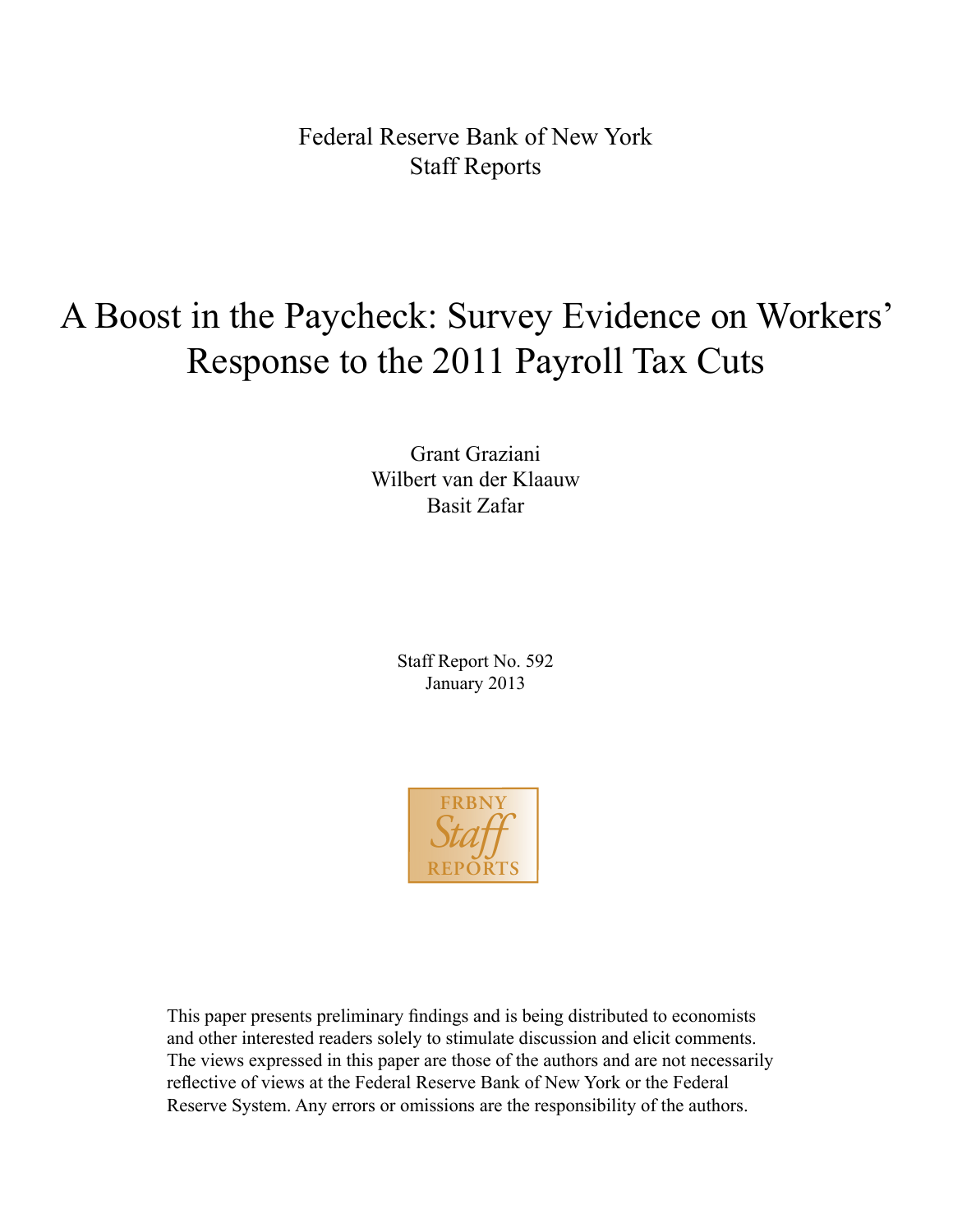# **A Boost in the Paycheck: Survey Evidence on Workers' Response to the 2011 Payroll Tax Cuts**

Grant Graziani, Wilbert van der Klaauw, and Basit Zafar *Federal Reserve Bank of New York Staff Reports,* no. 592 January 2013 JEL classification: C83, D91, E21, E62, E65

### **Abstract**

This paper presents new survey evidence on workers' response to the 2011 payroll tax cuts. While workers intended to spend 10 to 18 percent of their tax-cut income, they reported actually spending 28 to 43 percent of the funds. This is higher than estimates from studies of recent tax cuts, and arguably a consequence of the design of the 2011 tax cuts. The shift to greater consumption than intended is largely unexplained by presentbias or unanticipated shocks, and is likely a consequence of mental accounting. We also use data from a complementary survey to understand the heterogeneous tax-cut response.

Key words: tax cuts, consumption, liquidity constraints, mental accounts, permanentincome hypothesis, present-bias

Graziani: NBER (e-mail: grantgraziani@gmail.com). van der Klaauw and Zafar: Federal Reserve Bank of New York (e-mail: wilbert.vanderklaauw@ny.frb.org, basit.zafar@ny.frb.org). The authors thank Hanming Fang, Kory Kroft, and Jonathan Parker for comments. All errors that remain are the authors'. The views expressed in this paper are those of the authors and do not necessarily reflect the position of the Federal Reserve Bank of New York or the Federal Reserve System.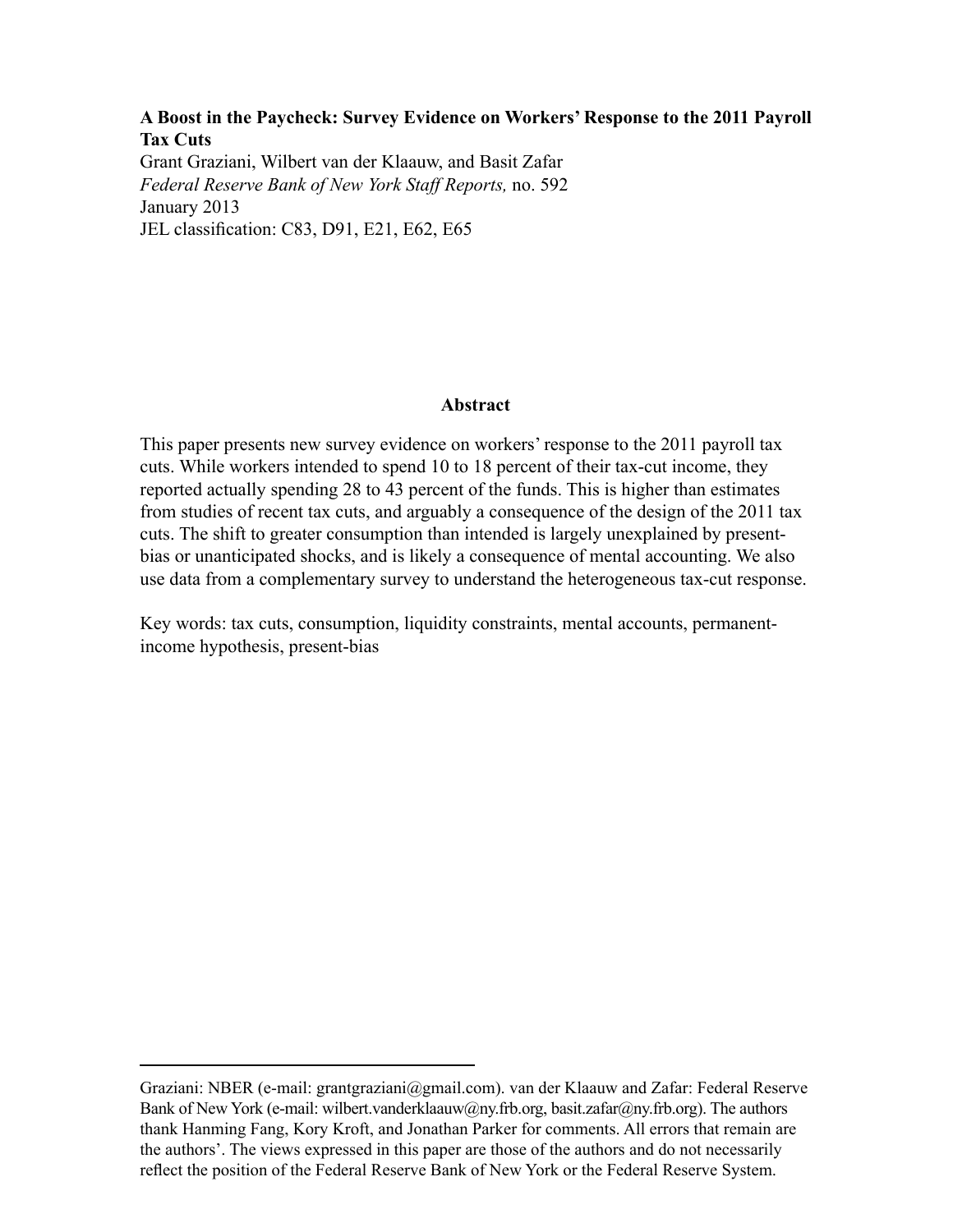# 1 Introduction

One of the most common tools used by policy makers over the past half century to battle sluggish demand during recessions has been cutting taxes. This usually takes the form of either a tax rebate, or a reduction in tax rates. Policy makers rely on households to then spend these extra funds in the short term to boost aggregate spending, and help bump the economy out of a recession. The most recent example of this was the Tax Relief, Unemployment Insurance Reauthorization, and Job Creation Act of 2010, signed into law on December 17th, 2010. Among other measures, the act reduced the payroll taxes (social security and Medicare) withheld from workers' paychecks from  $6.2\%$  to  $4.2\%$  for all of 2011. This tax cut affected nearly 155 million workers in the US totaling to an increase of around \$112 billion in 2011 paychecks. For an average household earning \$50,000 per year, this meant an additional receipt of \$1,000 per year (which would show up as an additional \$42 in the worker's paycheck twice a month). In December of 2011, the tax cuts were extended for the first two months of 2012, and then on February 22, 2012, the tax cuts were extended for the rest of the 2012 calendar year.<sup>1</sup>

Theoretically, the response to a temporary increase in income should be small: Under the life-cycle/permanent income hypothesis, individuals should increase their spending by at most the annuitized value of the stimulus. In fact, Ricardian equivalence implies no spending response, since individuals should anticipate higher future taxes to offset the tax cut. However, empirically, individuals may spend a non-trivial proportion of the extra income because of, for example, present-biased preferences or liquidity constraints (Browing and Lusardi, 1996). This paper presents survey evidence on workers' response to the 2011 payroll tax cuts.

For this purpose, we designed novel survey questions that directly elicit respondents' marginal propensity of tax cut usage. These questions were included as part of an online survey, administered to the RAND Corporationís American Life Panel (ALP). Workers were surveyed at two points in time: in early-2011, around the time the tax cut was first enacted, and then in mid-December 2011, close to the expiration of the initial tax cuts. The first survey asked respondents how they intended to spend the extra funds from the payroll tax cut in their paychecks, while the second survey inquired about actual usage of the funds.

We find that when households were asked what they intended to do with their tax cut funds, very few  $-12$  percent  $-$  report intending to mostly spend the funds. The average *intended* marginal propensity to consume (MPC) is 13.7 percent. However, data from the second survey reveal that many more respondents  $-35$  percent  $-$  report having spent most of the funds. In fact, the average actual MPC is 35.9 percent. Our estimates are inconsistent with both the

<sup>&</sup>lt;sup>1</sup>There was much debate over the efficacy of these tax cuts, with proponents of the cuts claiming that the extra funds in workers' paychecks would be used to boost the economy out of a recession, and opponents claiming that the cuts were wasted federal dollars that would only increase the deficit. This heated debate in Washington fueled the staggered extension of the tax cuts, yielding a high level of uncertainty around how long the cuts would be in place.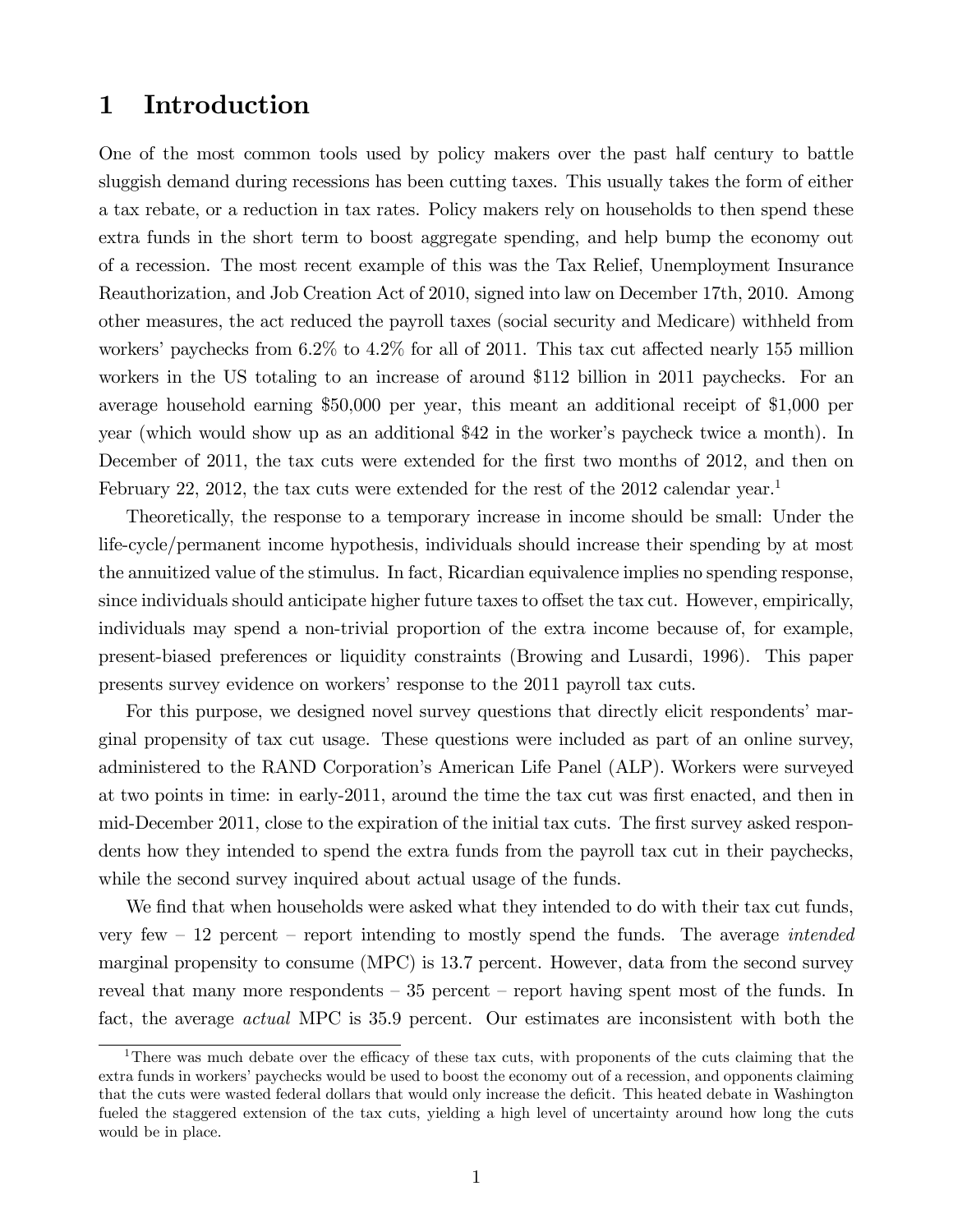canonical life-cycle/permanent income theory and with Ricardian equivalence, since they would either imply a small spending response (equivalent to the annuity value of the stimulus) or no response to the extra income. Our estimated actual MPC is at the higher end of the range found in studies that examine consumer response to relatively recent tax rebates. This would suggest that perhaps, as policy-makers had originally hypothesized when determining the design of the tax cut,<sup>2</sup> the mechanism through which the tax cut was implemented  $-$  as a change in the withholding rate instead of a one-time lump-sum rebate  $\overline{\phantom{a}}$  = led consumers to spend a greater proportion of the extra income.

There is substantial demographic heterogeneity in how the extra funds from the tax cuts were used. A simple liquidity constraints story would suggest that the tax cuts would provide much needed spending money to those who are more liquidity constrained. Therefore, the conventional wisdom is that the MPC should be higher for low-income and low-education groups, since they tend to be more liquidity constrained (Jappelli, 1990). In fact, the Obama Administrationís own website touts the greater effects of cutting the tax rates of low income households, and quotes the Congressional Budget Office (CBO) in suggesting that tax policies that target low-income households tend to have higher stimulating effects to the economy.<sup>3</sup> Our findings contradict this commonly held view: We do not find evidence of low-income respondents spending a greater proportion of the extra funds. In fact, high-income workers use the largest share of the tax cut funds for consumption, while low-income workers use most of them to pay down debt. In addition, using a companion survey, we find that groups that are generally identified as being liquidity constrained are more heavily indebted than their counterparts, and also expect binding liquidity constraints in the future. In this context, the heterogeneous response is not inconsistent with the permanent income hypothesis, since it predicts that a liquidity-constrained individual would exhibit a higher MPC than an unconstrained individual, but only if the constrained individual expects those constraints to not tighten further in the future.

While intended usage of the tax cut funds is predictive of actual usage of the funds, across all demographic groups, we observe a systematic shift towards spending for those who do not use their funds in the way they had intended to. We find that 51.7 percent of those who had intended to mostly save the funds, and 18.7 percent of those who had intended to use them for mostly paying debt in fact end up mostly spending them (and 71 percent of those who intended to spend the funds in fact do so). This systematic shift towards consumption could be explained by timeinconsistent preferences that are not perceived by the respondent (Thaler and Shefrin, 1981; Laibson, 1997; O'Donoghue and Rabin, 1999). We test this hypothesis by using an individual-

<sup>&</sup>lt;sup>2</sup>Implementing the 2011 tax cuts by changing the withholding rate (as opposed to sending out rebate checks) was a conscious decision by the administration; according to Jason Furman, the deputy director of the National Economic Council, the administration believed that changing the withholdings was a more effective form of stimulus than sending out rebate checks (Cooper, 2010).

<sup>&</sup>lt;sup>3</sup>See (accessed on December 24, 2012): http://www.whitehouse.gov/the-press-office/2010/12/10/tax-reliefunemployment-insurance-reauthorization-and-job-creation-act-2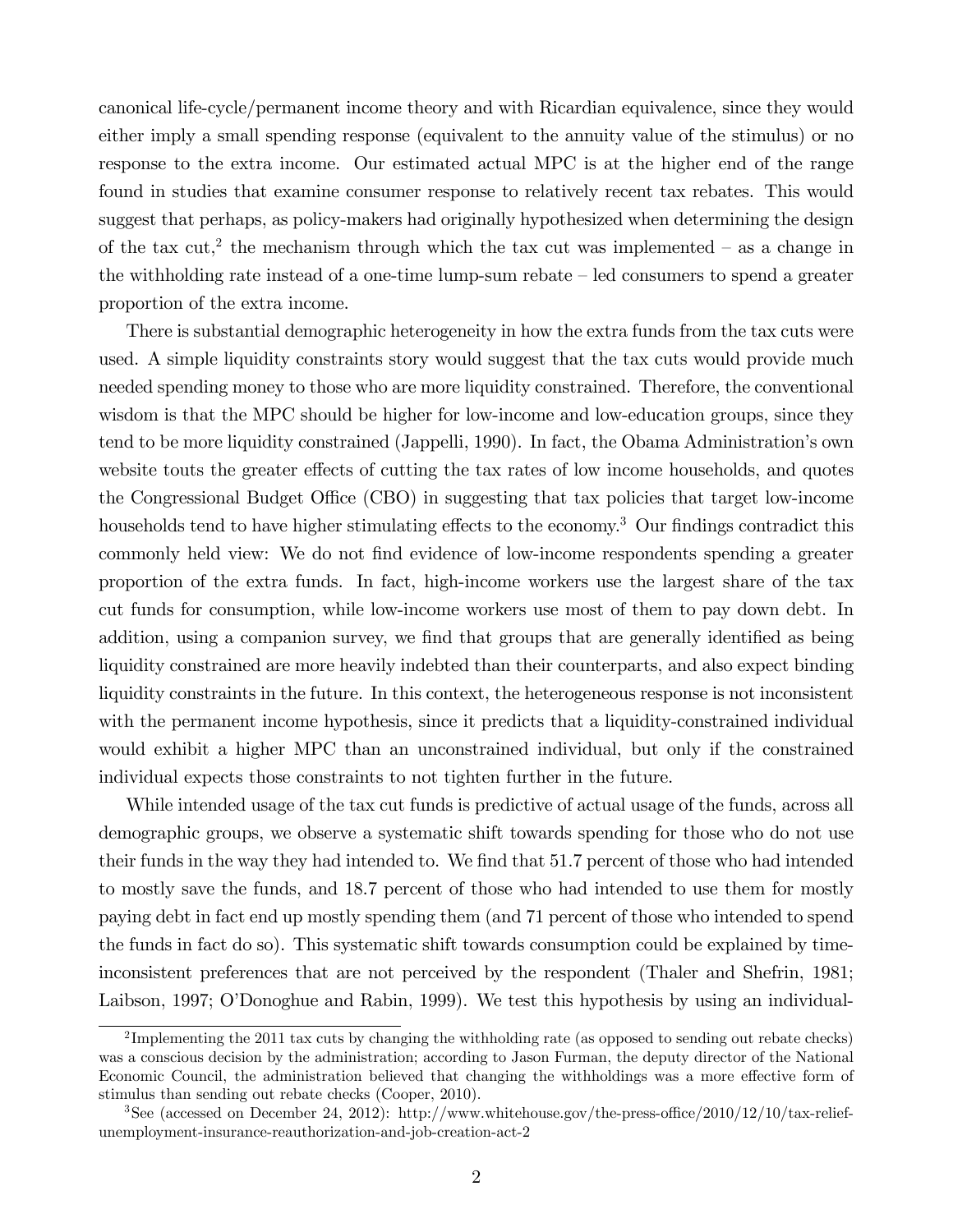specific measure of whether the respondent is present-biased (obtained from an incentivized task), and by using Önancial literacy of the respondent as a proxy of her sophistication (that is, her awareness of the present-bias). Our analysis indicates that self-control problems do not explain the systematic shift towards greater consumption. Another possibility for this systematic shift is a positive aggregate shock that affects the different demographic groups similarly, which would then cause them to spend more of the extra funds than they had intended to. By using unanticipated changes in individuals' year-ahead earnings, and exploiting state-level variation in changes in macroeconomic conditions over the course of 2011 (relative to their trends during 2010) as proxies for individual-level shocks, we find some support for this hypothesis. However, our analysis suggests that our measures of individual-level shocks explain at most 20 percent of the shift towards increased consumption. In light of this, we propose mental accounting as the primary explanation for the incongruity that we observe between intended and actual behavior. We hypothesize that the systematic shift towards spending more than intended is a consequence of respondents using different mental accounts when reporting their intended and actual usage (Thaler, 1990, 1992). More specifically, when reporting her intended MPC at the beginning of the year, a respondent may focus on the annual stimulus, and treat this non-trivial amount as an increment to her asset account, and hence report a low intended MPC. However, when receiving incremental boosts to her paycheck spread out over the course of the year, she may decide the actual tax cut usage based on the small gain, which would mentally be treated as current income, and lead to a higher MPC. This finding underscores the need to make a distinction between intended and actual usage of tax cut funds when using survey methods to investigate consumers' response to (disaggregated) tax cuts.

The most common use of the additional funds in our sample is paying down debt— $40$ percent of the funds are, on average, used for debt servicing. This Önding is consistent with survey approaches that examine consumers' response to recent tax rebates (Shapiro and Slemrod, 2003a, 2009). From the consumersí perspective, this may be optimal considering the large debt issues leading up to and during the Önancial crisis (Brown et al., 2010). Consumers may eventually spend the resulting increase in savings, and this may lead to a higher MPC over a longer horizon.<sup>4</sup> But that is unlikely to boost aggregate demand in the short-term and is of little relevance in determining the efficacy of fiscal stimuli. Moreover, given the high indebtedness of U.S. households and a greater urgency to rebuild their balance sheets following tightening credit conditions and binding liquidity constraints (Chakrabarti et al., 2011; Mian, Sufi, and Rao, 2012), households are less likely to spend any future cash injections from tax cuts. The

<sup>&</sup>lt;sup>4</sup>There is mixed evidence with regards to the long-term response of those who do not spend the extra income. Survey evidence in Shapiro and Slemrod (2003a; 2009) indicates that the overwhelming majority of those who reported not spending the tax rebate intended the resulting increase in savings (which may manifest itself as an increase in assets or decrease in debt) to last at least a year. However, Agarwal, Liu, and Souleles (2007) find that credit card balances of those individuals who pay off debt in the short-term in response to the 2001 tax rebates are back at their pre-rebate levels within nine months.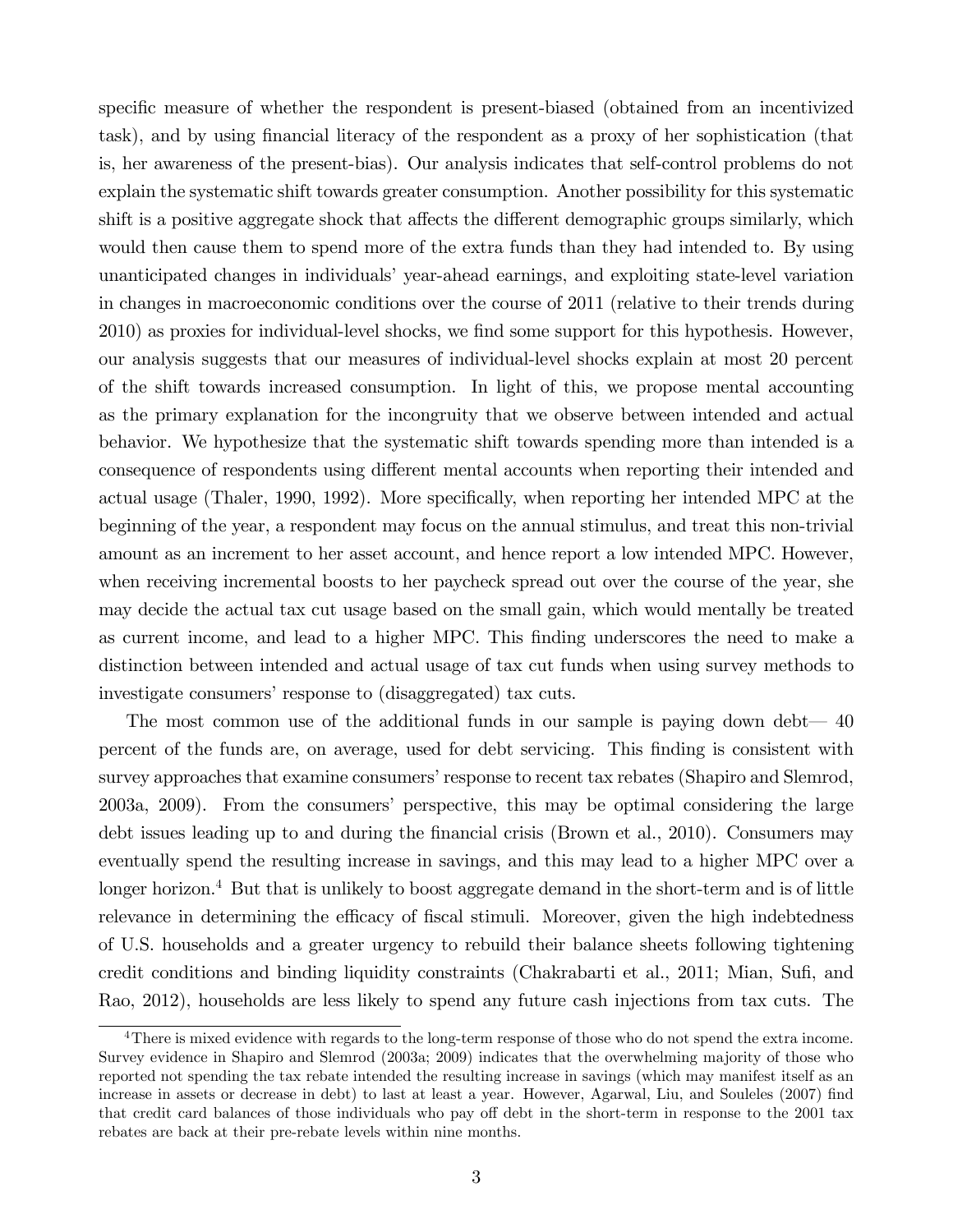uniqueness of the current economic climate also suggests that policy-makers should be cautious in extrapolating the results from this study for future policies, and at the same time, be careful in using past studies to deduce the impact of current fiscal policies.

There is a large strand of research studying the response of consumption to changes in income (see the review article by Jappelli and Pistaferri, 2010). Our paper is related to the literature that investigates the effects of predictable changes in household income, particularly those caused by tax policy, on consumption (see Shapiro and Slemrod (2003a) and Parker et al. (2011) for reviews). We build on the related literature in a number of ways. One, to our knowledge, this study is the first empirical examination of consumers' response to the 2011 payroll tax cuts. Second, we design a new survey question that directly elicits the marginal propensity of tax cut usage from the respondent (as opposed to asking the respondent for their most likely usage, as has been done in prior survey research; see Shapiro and Slemrod, 1995; 2003a). This methodological innovation provides us with more information, and does not require imposing assumptions to translate the most-likely uses to an estimate of the marginal propensity. Moreover, our resulting estimates are reasonable when compared with previous estimates, and paint a sensible picture of demographic heterogeneity. This suggests that respondents are in fact able to understand this novel question and provide answers without much difficulty. Third, using rich survey data, we are able to convincingly explain the patterns of demographic heterogeneity in tax cut usage. Fourth (and perhaps most importantly), the panel design of the study allows us to directly compare intended and actual usage of the extra income, and to investigate the reasons for why the two may not correspond. Fifth, data on time-inconsistent preferences, besides allowing us to test why intended and actual behavioral response to tax cuts may be different, enables us to distinguish the role of self-control problems from liquidity constraints in explaining the response heterogeneity. Previous literature has acknowledged the possibility of a systematic correlation of self-control problems with liquidity constraints, but has not attempted to distinguish the two because of data limitations (Gross and Souleles, 2002; Mian and Sufi, 2011). We find that groups with liquidity constraints – younger and low-income respondents – are more likely to have time-inconsistent preferences (i.e., have greater self-control problems). However, even after controlling for their self-control problems, we continue to find that (current and future perceived) liquidity constraints are an important determinant of tax cut usage.

This paper is structured as follows. Section 2 briefly reviews the related literature, and theories for why the design of tax cuts may matter. The data are described in Section 3, and the main empirical results are presented in Section 4. Section 5 discusses the results and presents additional analysis to interpret the findings. Finally, Section 6 concludes.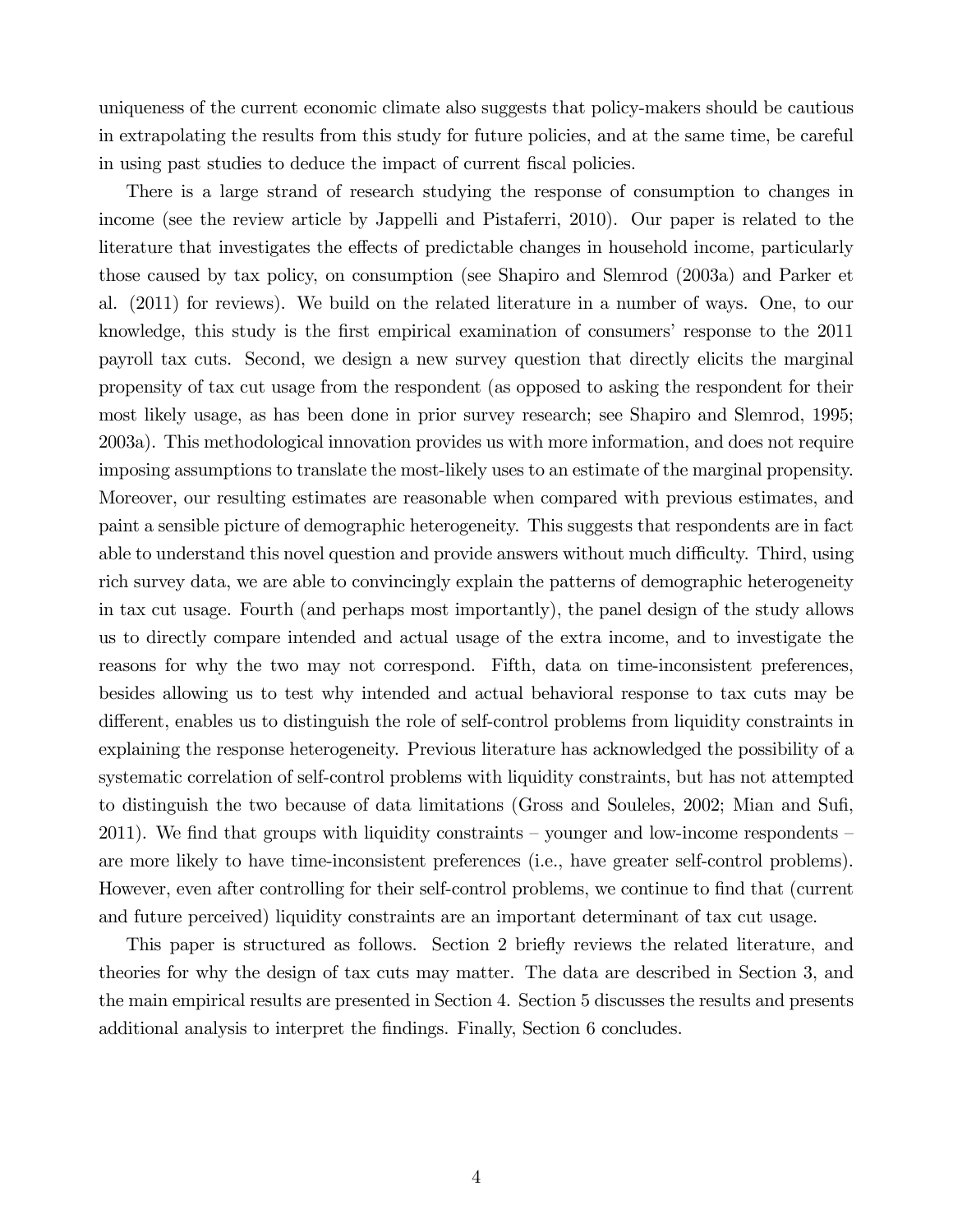# 2 Background

This section briefly reviews the related literature and possible theories for why the design of the tax cut may matter.

## 2.1 Related Literature

Here we briefly describe the findings from studies that examine the spending responses to either tax rebates implemented in the last decade, or to tax rebates/cuts that have a design similar to that of the 2011 payroll tax cuts.

Micro-data based studies of consumer response to tax rebates have used two general approaches. The Örst uses micro data on households to infer their spending response to tax rebates indirectly. For example, Johnson, Parker, and Souleles (2006) use the Consumer Expenditure Survey (CE) to measure the impact of the Economic Growth and Tax Relief Reconciliation Act of  $2001$  – which sent \$300 or \$600 to most U.S. households in July-September  $2001$  – on consumer spending. They collect data on the timing and amount of the rebate by adding questions to a module of the CE, and find that the marginal propensity of consumption (MPC) on non-durables is between 20 and 40 percent, that is, households increase their consumption on non-durables by 20-40 percent of the rebate amount during the 3-month period in which the rebate is received.<sup>5</sup> Notably, they find little effect on consumption changes for durables.

In the same vein of using micro datasets, Agarwal, Liu, and Souleles (2007) use individuallevel credit card data to estimate the response of credit-card payments, spending, and debt to the 2001 tax rebates. As in Johnson et al. (2006), they exploit the random timing of the rebate mailing, and find that households initially use the rebates to pay down debt. But the debt levels stay lower for three months only, and return close to their pre-rebate levels within nine months.

Using the same data source (CE) and an identification strategy similar to that of Johnson et al. (2006), Parker et al. (2010) study the effect of the Economic Stimulus Act (ESA) of  $2008$  – which sent stimulus payments of \$300 to \$1,200 to individuals depending on their family composition  $-$  on consumption. During the first 3-month period in which the rebate is received, they estimate an MPC of 12-31 percent. However, contrary to the 2001 tax rebates, they find  $(1)$  a smaller (and statistically less precise) effect on consumption in the subsequent 3 month period, and (2) find a significant effect of the rebate on consumption of durables. Including durables, they estimate that 50-90 percent of the rebate is spent.

The second approach, which is methodologically closer to the one adopted in the current study, uses survey responses to directly estimate the consumption response to tax rebates. This

 $5$ They also find evidence of an additional lagged effect on spending, beyond the immediate 3-month period: they estimate an MPC of 69 percent for the cumulative effect over the quarter of receipt and the subsequent three-month period, but the estimate is not very precise.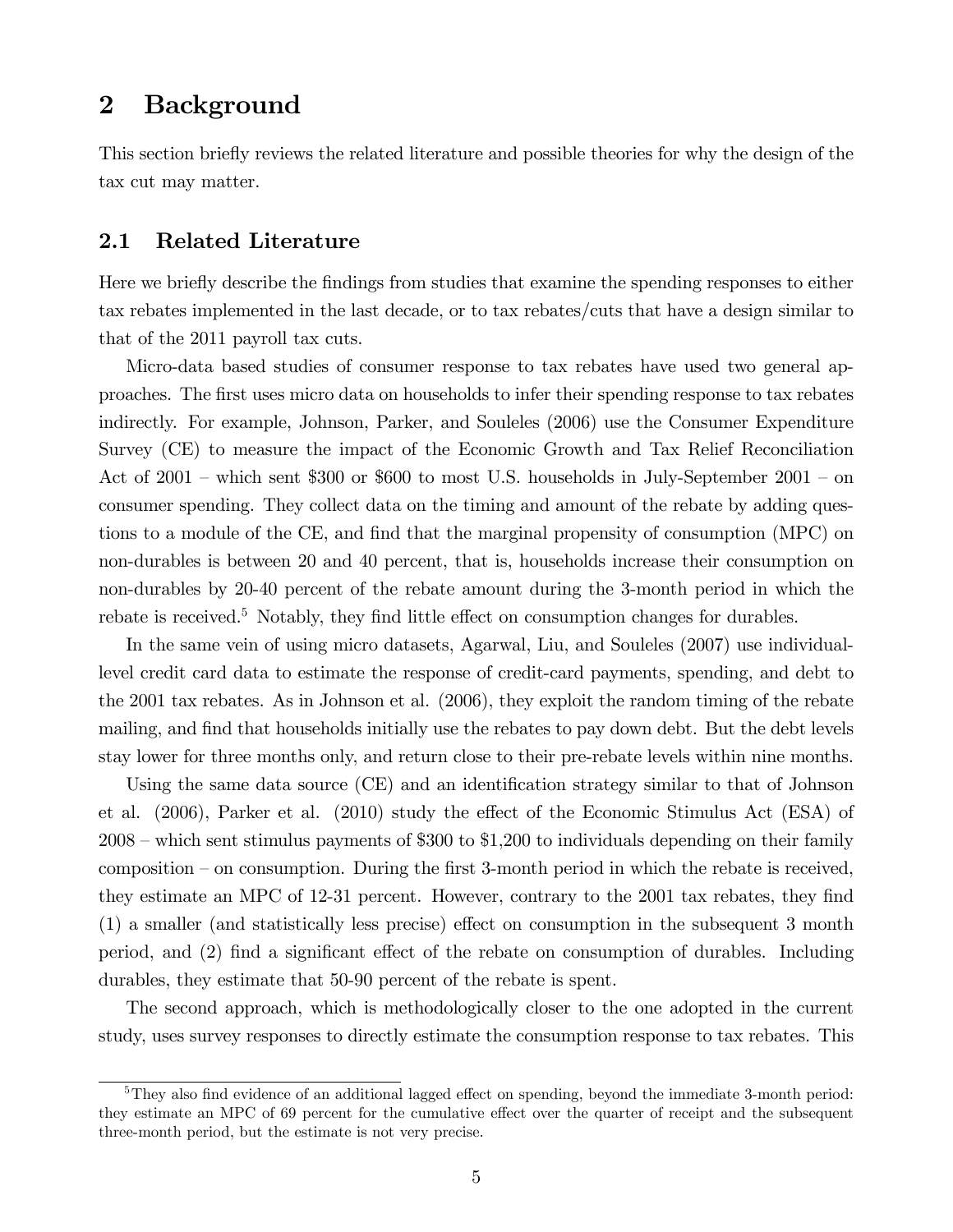line of research, pioneered by Matthew Shapiro and Joel Slemrod, directly asks respondents about what they did (or plan to do) with the extra funds from the tax rebates. For example, Shapiro and Slemrod (2003a), using questions added to the Michigan Survey of Consumers, find that only 22 percent of rebate recipients report that they will mostly spend the 2001 tax cuts; under certain assumptions, they calculate that this equals an MPC of about one-third, which is similar to the estimate obtained by Johnson et al.  $(2006)$  for the concurrent response to these tax rebates. For the 2008 rebates, Shapiro and Slemrod (2009) Önd that about 20 percent of recipients report they will spend the rebate, with nearly half saying they will use the stimulus payments to pay debt. This again translates into an MPC of about one-third, which makes the estimate in line with that obtained by Parker et al. (2011).

The tax cut that we investigate in this paper manifests itself as a change in the withholding rate. A few studies have investigated consumption responses to changes in withholding rates. Shapiro and Slemrod (1995), using a survey approach, find that 43 percent of consumers think they will mostly consume the extra cash from the change in the income tax withholding rate in 1992 (which increased after-tax income by about \$29 per month per worker for all of 1991). Parker (1999) uses the CE to investigate changes in consumption when take-home pay increases in months after wage-earners hit the earnings ceiling for Social Security payroll taxes. He estimates an MPC for nondurables of about 50 percent in a three-month contemporaneous period in which the income increase is realized. Another study that examines the spending response to changes in the withholding rate is Souleles (2002), who investigates the Reagan tax cuts. Under the Reagan Economic Recovery Tax Act, enacted in 1981, the withholding rate decreased by 5 percent in October 1981, 10 percent in July 1982, and a final 10 percent in July 1983. Using the CE, Souleles (2002) estimates an MPC for nondurables of around 60-90 percent for the last two changes in the withholding rates, which were pre-announced; the standard errors on the estimates are fairly large though.

Two relatively recent studies that examine the spending response to changes in the withholding rate are Coronado, Luptopn, and Sheiner (2005) and Sahm, Shapiro, and Slemrod (2012). Both elicit the use of the extra funds from the withholding rate change directly from consumers. The former investigate the spending response to the Jobs and Growth Reconciliation Act, enacted in 2003, which reduced most marginal tax rates above 15 percent by at least 2 percentage points, and was implemented as a change in the withholding rate. They Önd that 20.7 percent of the respondents reported mostly spending the increase in pay resulting from the reduction in the withholding. The second study, Sahm et al. (2012), examines the intended spending response to the Making Work Pay tax credit, enacted in 2009, which reduced the income tax withholding for workers for two years. The credit, implemented as a reduction in the amount of taxes withheld from regular paychecks, was between \$400 and \$800 per year. The authors find that only 13 percent of respondents reported that they would mostly spend the 2009 tax credit.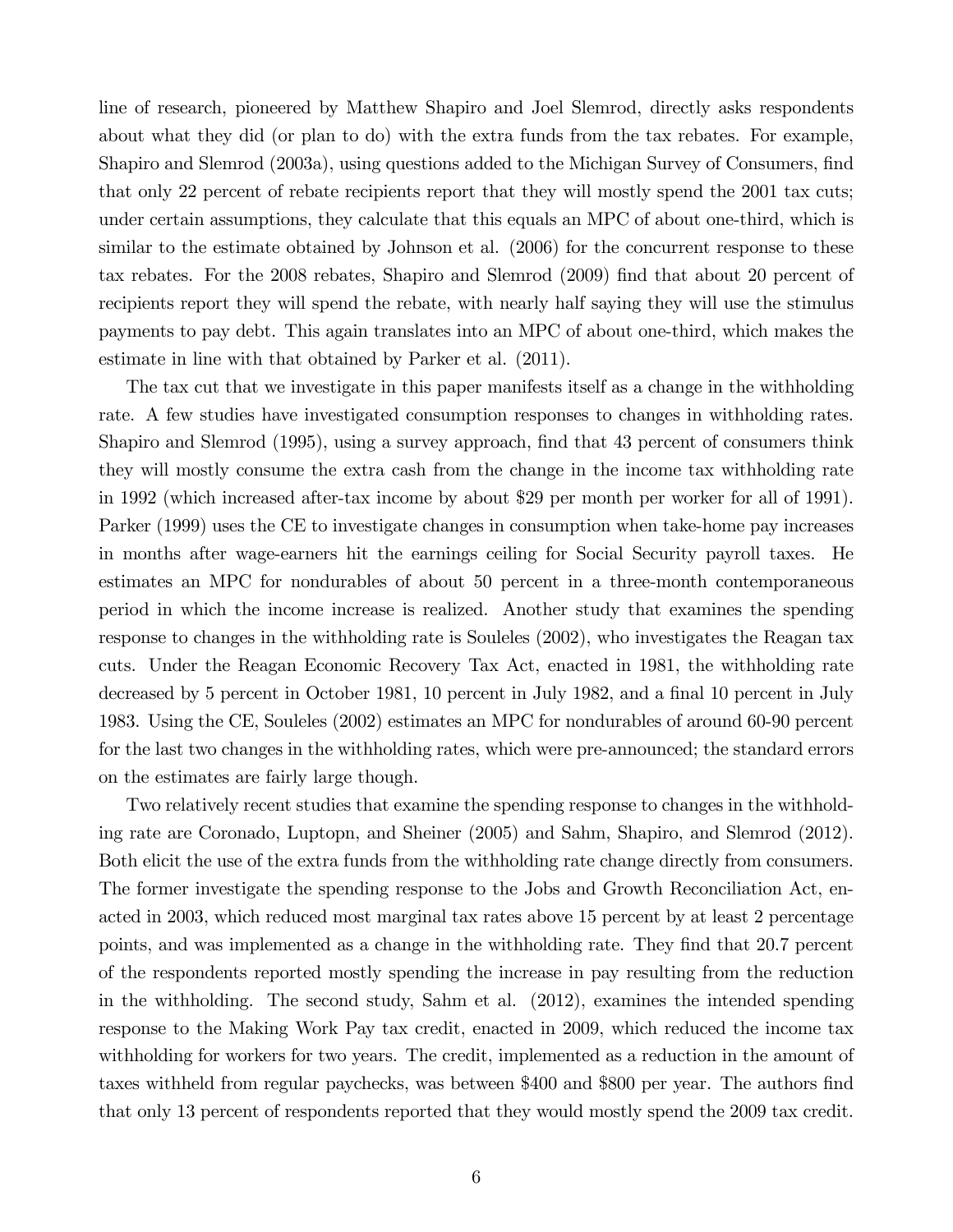It is worth discussing whether survey questions that directly elicit the marginal propensity of tax funds usage accurately measure the actual behavior of households. The review of the literature above shows that direct survey methods yield contemporaneous marginal propensities of consumption similar to those obtained from the indirect approach of inferring them from self-reported consumption data (for the 2001 and 2008 tax rebates), indicating that the two types of survey data provide consistent and comparable information. In addition, Parker et al. (2011) added a Shapiro-Slemrod style question to the 2008 Consumer Expenditure Survey, and find that responses to survey questions are strongly correlated with the reported consumption behavior of households. For example, they Önd that those who report mostly spending the 2008 stimulus payments in fact spent 75 cents more per dollar than those who said they mostly saved the payments. Moreover, as we describe below, our estimated actual MPC is reasonable when compared to estimates in the literature (obtained using different methods) and the demographic heterogeneity that we find is sensible. All these pieces of evidence make us fairly confident that the survey responses do in fact contain useful information.

## 2.2 Does the design of the tax cut matter?

In a standard economic model with rational consumers, how the tax cut is implemented (for example, as a change in the withholding rate or a one-time transfer) is not relevant since different types of income are fungible. However, outside the model, it might matter if, for example, individuals use mental accounts, or if the delivery mechanism affects awareness of the tax cut which in turn affects their use.

Thaler (1990; 1992) argues that individuals have different mental accounts for wealth: small gains (relative to income) would be treated as current income and largely spent, while larger positive shocks would be treated as wealth and enter the asset account, and would be less likely to be spent. The mental account framework would then suggest that, compared to one-time payments, income resulting from reduction in the amount of taxes withheld from paychecks is more likely to be spent. Because of this, it was argued that the 2009 change in the withholding rate would prove to be more successful at boosting household spending than previous tax rebates (Surowiecki, 2009). And, for this reason, the administration made a conscious decision to implement the 2011 tax cuts as a change in the withholding rate (Cooper, 2010).

Previous empirical studies, findings of which are briefly summarized in the prior section, paint a mixed picture with regards to changes in withholding leading to greater spending. The estimated MPCs in Parker (1999) and Souleles (2002) are quite high compared to other studies in the literature, varying between 50 and 90 percent. Over 1980-1991 (the period that overlaps with the Reagan tax cuts of changes in withholding), Souleles (1999) finds a much lower MPC – of between one-third and two-thirds – for the spring time federal income-tax refunds. Souleles (2002) interprets this to be consistent with the behavioral view that income is more likely to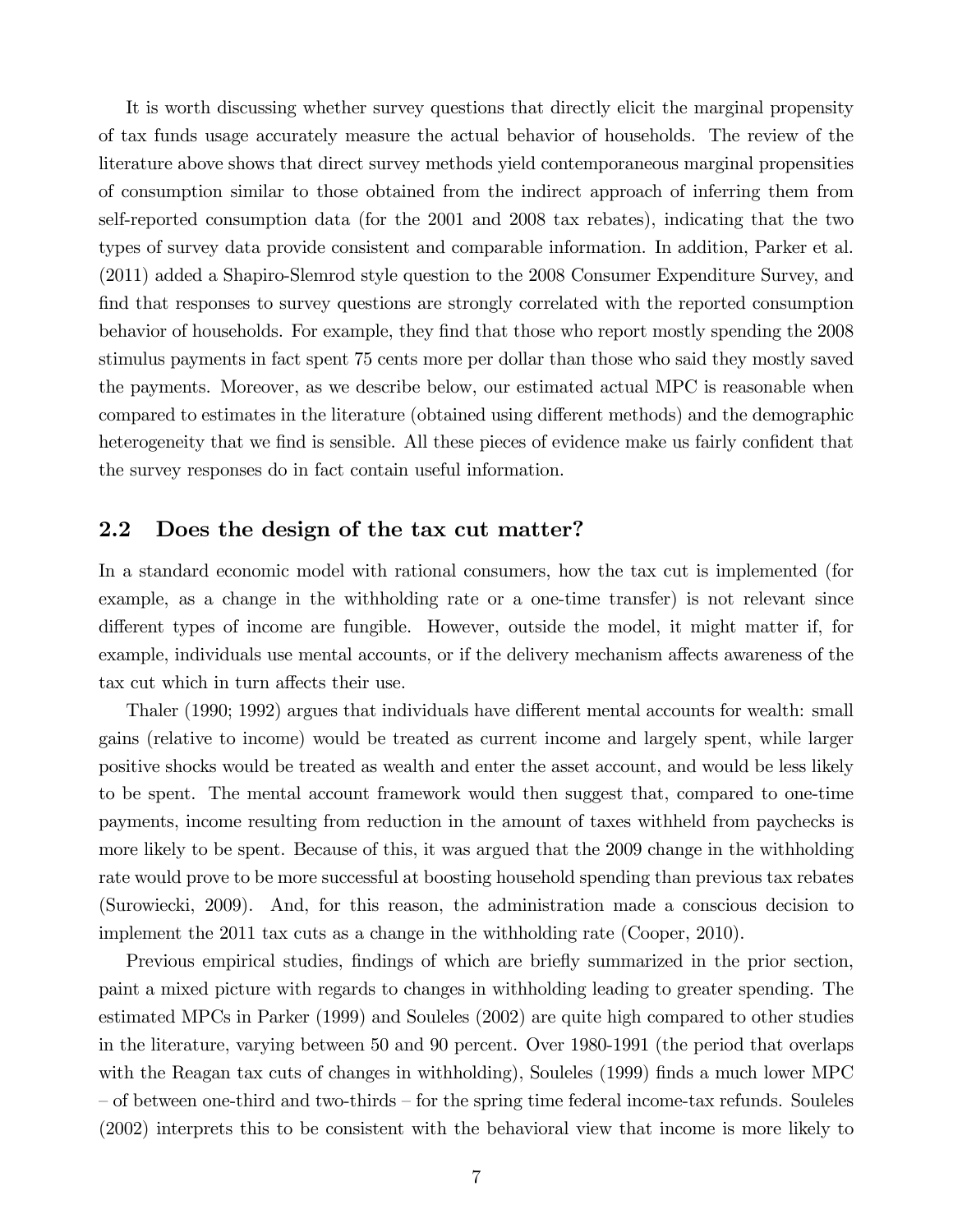be spent if it is received in small payments spread out over the course of the year, than if it is received as a lump-sum single payment.

On the other hand, Coronado et al.  $(2005)$  find that the proportion of respondents who report mostly spending the resulting income from the 2003 withholding change is similar to the corresponding proportion for the child tax credit rebate, which was implemented as part of the same Act as the withholding change, but as a one-time payment. Quite notably, Sahm et al. (2012) find that the mostly spending rate (of 13 percent) reported by survey respondents for the 2009 withholding change is in fact lower than their mostly spending rates (of between 23 and 30 percent) for the 2008 tax rebates (distributed as a one-time payment), a hypothetical one-time payment in 2009, and the actual one-time payment to retirees in 2009. The authors' interpretation of these differences is that they are driven by the different delivery mechanisms of these payments, with changes in withholding rates leading to less spending.

There could be several reasons for these contrasting results. These tax cuts: (1) have been introduced in varying economic conditions;  $(2)$  have targeted different subpopulations;  $(3)$ have varied in amounts; and (4) have been accompanied with varying levels of awareness by consumers. Each of these factors may lead to differences in the propensity to consume. In particular, the last factor  $-\alpha$  awareness of the tax cut  $-\alpha$  is arguably quite important; consumer response behavior can depend on whether the tax cuts are pre-announced or anticipated (Blundell, Francesconi, and van der Klaauw, 2011). The recent tax changes implemented as changes in the withholding rates were not as well-publicized as the earlier ones; anecdotal evidence suggests that households did not notice the change in the payroll tax withholding that was implemented in 2009 (Cooper, 2010). In fact, only 27 percent of our respondents were aware of a decrease in the 2011 FICA tax rate, when they were surveyed in early  $2011<sup>6</sup>$  Whether and how the behavioral response to the tax cuts varies by being explicitly aware of the tax cut is far from clear. Thalerís mental accounting hypothesis (1990; 1992) would suggest that those aware of the 2011 payroll tax cuts should spend a large proportion of them. However, if respondents are unaware of those gains in the Örst place, the response to them would depend on how they would spend each marginal dollar of income in their paycheck (or, if instead of optimizing utility, the respondent uses a rule-of-thumb, it will depend on whether their rule-of-thumb behavior targets spending or saving<sup>7</sup>). Unfortunately, policy-makers seem to have naïvely concluded that people would be more likely to spend income that they do not notice, when in fact their behavioral

 $6$ We asked the following question: "In addition to possible federal income taxes, all workers in the United States pay social security and Medicare taxes (called FICA taxes) on their earnings. These taxes, also known as payroll taxes, are automatically withheld from a worker's paycheck. To your knowledge, were there any changes in the FICA tax rate applied to your earnings in your first paycheck this year (excluding regular federal income tax withholdings), and if so what type of change?"

<sup>&</sup>lt;sup>7</sup>For those targeting spending (i.e., those with a specific target amount of how much to spend every month), the tax cut funds would be saved; on the other hand, the tax cuts would be largely spent by those who target saving.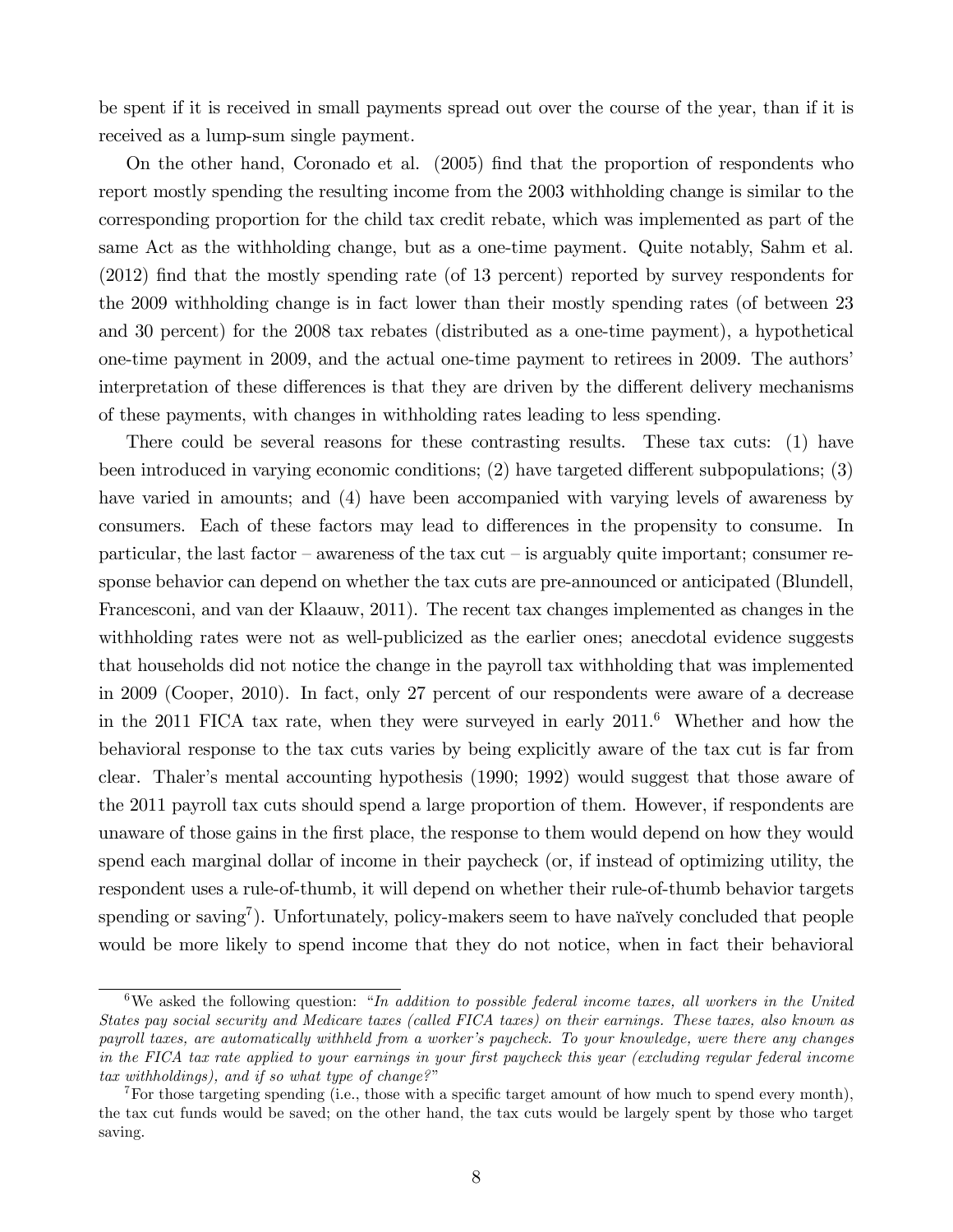response depends on their optimal decision rule for spending each marginal dollar of income.<sup>8</sup>

# 3 Data

The data used in this study were collected as part of the Household Income Expectations Project (HIEP) conducted by the Federal Reserve Bank of New York. The project is based on a panel survey that is conducted approximately every six weeks over the internet with RAND's American Life Panel (ALP). The sample for this panel survey consists of respondents who had participated in the Reuters/University of Michigan Survey of Consumers Survey between November 2006 and July 2010, and subsequently were recruited into the ALP.<sup>9</sup> The data for the current study come from two survey modules that were added as part of the panel at the beginning and end of 2011.

## 3.1 Survey Design

The first module was administered as part of the survey fielded over the period February-March 2011, with the goal of understanding how workers intended to use the payroll tax cut funds; 92 percent of the respondents had completed the survey by the end of February. Respondents, who reported being employed, were first asked if they were aware of any changes in the payroll tax rate in their first paycheck that year.<sup>10</sup> Those unaware of the decrease in the withholding rate were then informed about the 2% cut in the payroll tax rate. Respondents were then asked "What are you doing or planning to do with the extra income?".<sup>11</sup> More specifically, they were asked to report the share of the extra income that they were using or planning to use to (1) spend, (2) save, and (3) pay down debt, with the requirement that the proportions add up to 100%. Consistent with the literature, we interpret this question as eliciting respondents' *intended* marginal propensities of tax cut usage. In particular, we interpret the proportion reported for spending as the *intended* Marginal Propensity of Consumption (MPC), the proportion allocated

 $8$ Anecdotal evidence suggests that there was a conscious effort to design the 2009 and 2011 cuts as a change in the withholding rate, under the belief that people would be more likely to spend small payments that they may not even notice. President Obama, when describing the design of the tax cuts argued that it "was the right thing to do economically, but politically it meant that nobody knew that they were getting a tax cut." (Cooper, 2010).

<sup>&</sup>lt;sup>9</sup>The Michigan survey is a monthly telephone survey with  $500$  respondents, consisting of a representative list assisted random-digit-dial sample of 300, and 200 respondents who were re-interviewed from the random-digitdial sample surveyed six months earlier. Prior survey evidence on consumers' response to tax rebates uses this Survey of Consumers.

 $10$ The question was: "In addition to possible federal income taxes, all workers in the United States pay social security and Medicare taxes (called FICA taxes) on their earnings. These taxes, also known as payroll taxes, are automatically withheld from a worker's paycheck. To your knowledge, were there any changes in the FICA tax rate applied to your earnings in your first paycheck this year (excluding regular federal income tax withholdings), and if so what type of change?"

<sup>&</sup>lt;sup>11</sup>This question was asked of only those respondents who did not report seeing a decrease in their first paycheck of 2011.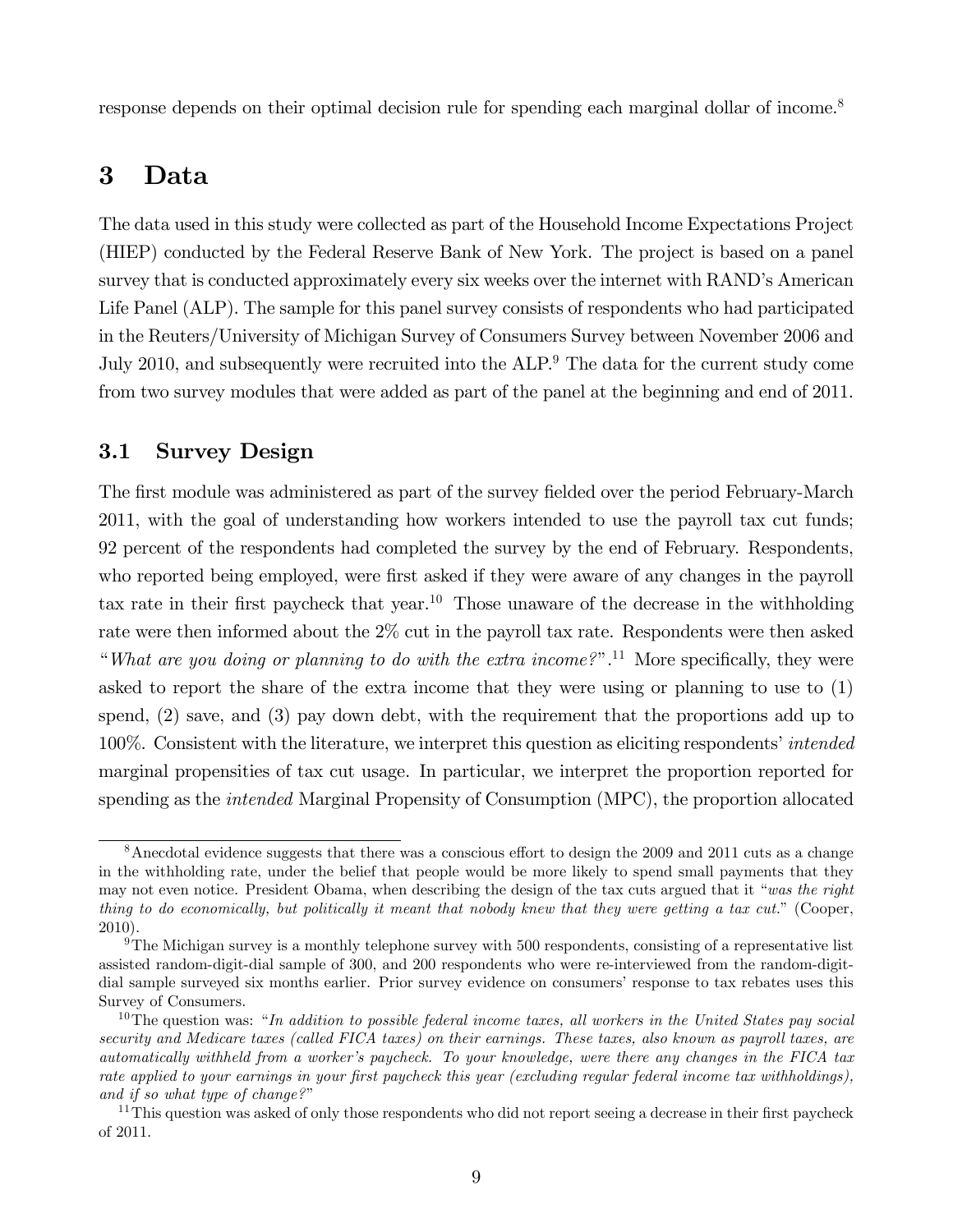to saving as the intended Marginal Propensity of Saving (MPS), and the proportion allocated to paying down debt as the *intended* Marginal Propensity to pay down debt (MPPD). While paying down debt is a form of saving (and enters the same way in the budget constraint), consumers may think of paying down debt as distinct from saving. Therefore, we ask for it separately; prior survey research using the direct approach also makes this distinction.

To investigate how workers actually ended up using the 2011 payroll tax cut funds, we added a special module to the survey that was administered to the same respondents in December 2011, close to the original planned expiration of the payroll tax cuts. Sample respondents who reported currently being employed were asked: "In addition to possible federal income taxes, all workers in the United States pay social security and Medicare taxes (called FICA taxes) on their earnings. These taxes, also known as payroll taxes, are automatically withheld from a worker's paycheck. In January 2011, the FICA tax rate for employees was cut by 2%. What did you do with the extra income?" As with the question that asked respondents for their planned usage of the funds, respondents were asked for the proportion of the extra income that they used for spending, saving, and paying down debt. We interpret these proportions as measuring the actual marginal propensities.

## 3.2 Sample Characteristics

The initial survey was completed by 380 respondents. Of these, 209 reported to be employed and hence were eligible to answer the module on intended usage of the payroll tax cuts. Table 1 reports the demographic characteristics of the sample. For these 209 respondents, the average age is 55.9 years, with 57 percent of the respondents above the age of 54. The mean years of schooling is 15.3, and 59 percent of the respondents have a 4-year college degree. 48 percent of the sample is male, and 94 percent is white. While 12 percent of the sample has an annual family income of less than \$35,000, about half report an annual family income of above \$75,000.

Of the 380 respondents, 362 were re-surveyed in late-2011. Of these, 196 reported to be employed at the time of the survey (of whom 177 were also employed in the first survey), and hence answered the relevant questions regarding payroll tax funds use. The demographic characteristics of these 196 respondents, reported in the second column of Table 1, are similar to those of respondents in the Örst survey.

For the purposes of the analysis, we use the following sample selection criteria in the first survey. Of the 209 eligible respondents, 28 respondents reported seeing a decrease in their FICA tax rate but did not see an increase in their take home pay.<sup>12</sup> These 28 respondents were then

<sup>&</sup>lt;sup>12</sup>There are several plausible reasons for why that might happen. For example, it could be the case that the respondentís annual earnings exceed the threshold at which FICA taxes are phased out. Note that FICA taxes are imposed on only the first \$106,800 of gross wages (for 2009, 2010, and 2011). Absent any other changes, a respondent making more than that amount annually would certainly have received a larger paycheck at the end of 2010 than he would in early 2011 (since he would be responsible for the 4.2% in FICA taxes in 2011). Then,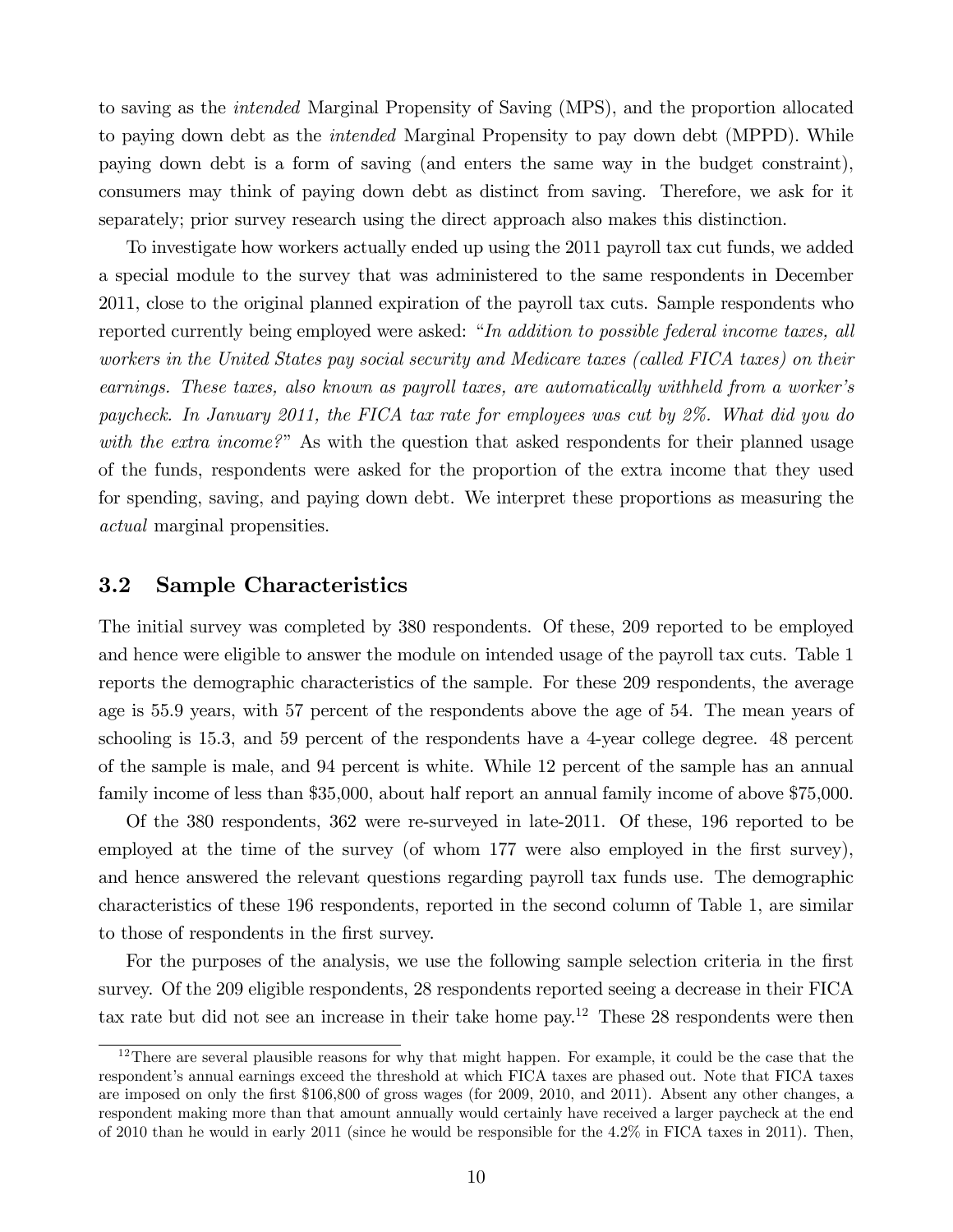not asked about what they were going to do with the funds since they had no extra income, and are therefore dropped. That leaves us with 181 respondents. For the second survey, we restrict the analysis to those respondents who participated in both surveys and who were working at the time of both surveys; that leaves us with  $156$  respondents.<sup>13</sup> This criterion was chosen so that we could compare actual usage of the tax cut funds with the intended usage for the same respondents. Two more respondents are dropped because of missing data, leaving us with 154 respondents with complete data from both surveys.

Since our sample is older, and has higher income and educational attainment than the US population overall (due to the original ALP sample design), we use post-stratification weights based on population frequencies derived from the Current Population Survey (CPS). Each respondent in our survey is assigned at most two post-stratification weights, one from each survey in which they participated. For those in our first survey, weights are assigned based on the February, 2011, CPS Monthly Basic survey, and for those in our second survey, weights are assigned based on the December, 2011, CPS Monthly Basic survey.<sup>14</sup>

# 4 Empirical Results

## 4.1 Intended Use of Tax Cut Funds

The first column of Table 2 reports the average intended marginal propensity of tax cut funds use, as reported by respondents in the first survey. On average, respondents intended to use nearly half of the funds (48.31 percent) for paying down debt, a third (37.39 percent) for saving, and only 14.31 percent for spending/consumption (i.e., an unweighted intended MPC of 14.31). The large standard deviation indicates that there is substantial heterogeneity in intended usage of tax cut funds. This is further highlighted in Appendix Figure A1, which shows the distribution

there could be other factors, such as the respondent incurring a wage cut starting in 2011, state taxes going up, or health insurance premiums increasing.

However, only 11 of the 28 respondents who report seeing a decrease in their take-home pay had family income exceeding \$100,000. Therefore, it seems that the majority of these 28 respondents experienced one of the other factors.

 $13$ More specifically, this is how we go from 181 respondents in the first survey to 156 respondents in the second survey: 13 (of the 181) respondents did not take the second survey, while 12 (of the 181) respondents reported no longer working in the second survey.

 $14$ We construct the post-stratification weights in the following fashion: We count the number of respondents in each of 3 household annual income groups  $(\langle 40K, 40K, 75K, \rangle 75K)$ , 2 education groups, 3 age groups, and 2 gender groups. The cutoff values for each of these were chosen to ensure no empty groups, and to evenly distribute our sample across all groups as best as possible. Thus, we are left with each respondent being assigned to one of 36 (3x2x3x2) groups based on his/her demographics. Then, we divide the group totals by the total sample size so that we have a proportion of the sample that each of the 36 groups accounts for. We do the exact same grouping, counting and dividing for the employed in the CPS Monthly Basic microdata for the two months mentioned above. To create the weights, we divide each group's CPS proportion by that group's proportion in our survey. The result is the post-stratification weight.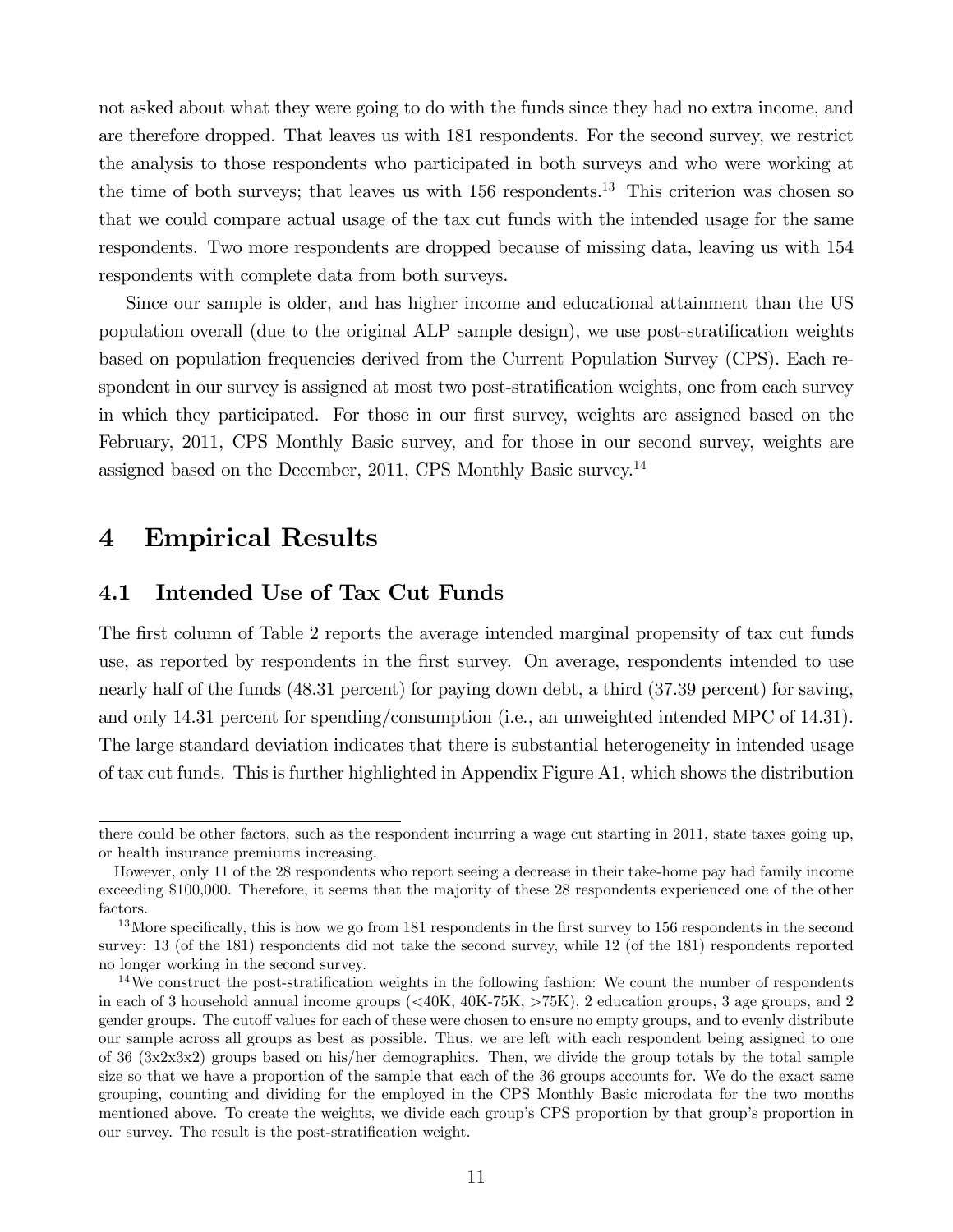of intended marginal propensities. For example, 64.64 percent of respondents report an intended MPC of zero, and 4.4 percent report an MPC exceeding 80.

As can be seen in the second column of Table 2, applying the constructed post-stratification weights does not qualitatively (or quantitatively) change the point estimates. In the remaining analysis, we report weighted numbers unless otherwise noted. The regression analyses in the paper, based on these data, also use these post-stratification weights.

Previous survey research of consumer responses to tax rebates or changes in tax withholding (Shapiro and Slemrod, 1995, 2003a, 2009; Sahm et al., 2012) instead asks respondents for what they plan to do with most of the funds.<sup>15</sup> Columns 3 and 4 of Table 2 report the proportion of respondents that report intending to mostly use the tax cut funds for one of the three categories. A respondent is characterized as intending to mostly use the funds for a certain purpose (consume; save; pay debt) if the marginal propensity reported for that category is at least 50 (on a 0-100 scale). The weighted statistics show that 12 percent of respondents report that they will mostly spend the funds, 34 percent report that they will mostly save the funds, and 53 percent report that they will mostly pay debt with the funds. That is, paying off debt is the most common plan for the tax funds.

Note that 2 of the 154 respondents who do not assign a propensity of at least 50 to any one category are excluded from the analysis of most use. In addition, 16 respondents put a propensity of exactly 50 in two categories (e.g. spend 50%, save 50%). We assign such respondents (whom we refer to as "split" respondents) to both of the categories to which they assign a propensity of 50, but weight them by half. For example, in column (3) of Table 2, each non-"split" respondent has a weight of 1, and "split" respondents have a weight of  $0.5$ each. In column (5), as a robustness check, we report the weighted mostly-use proportions by excluding from the sample those 16 "split" respondents as well as respondents who did not assign a propensity of at least 50 to any category of use; results are qualitatively similar to those in columns (4).

## 4.2 Actual Use of Tax Cut Funds

Columns (6)-(10) of Table 2 show the actual usage of the tax cut funds, as reported in the second survey. Workers report spending, on average, 35.94 percent of the funds, a sharp increase from

<sup>&</sup>lt;sup>15</sup>Their question is phrased generally as follows: " $\dots$  will this income tax credit [tax rebate] lead you mostly to increase spending, mostly to increase saving, or mostly to pay off  $debt?$ ".

Shapiro and Slemrod (2003b) back out the marginal propensities from these responses by assuming that: 1) an individual reports "mostly spend" if her MPC is  $0.5$  or higher; 2) the modal MPC is equal to the average mostly-spend rate; and 3) the probability distribution function of individual MPC is piece-wise linear. While the first assumption is plausible, we find little support for the last two assumptions in our data. Figures A1 and A2 show that the modal intended and actual MPCs in our sample are zero, while the average intended and actual mostly-spend rates are very different from zero (12 and 35 percent, respectively). Similarly, as shown in Figures A1 and A2, the distributions of individual marginal propensities are not piece-wise linear.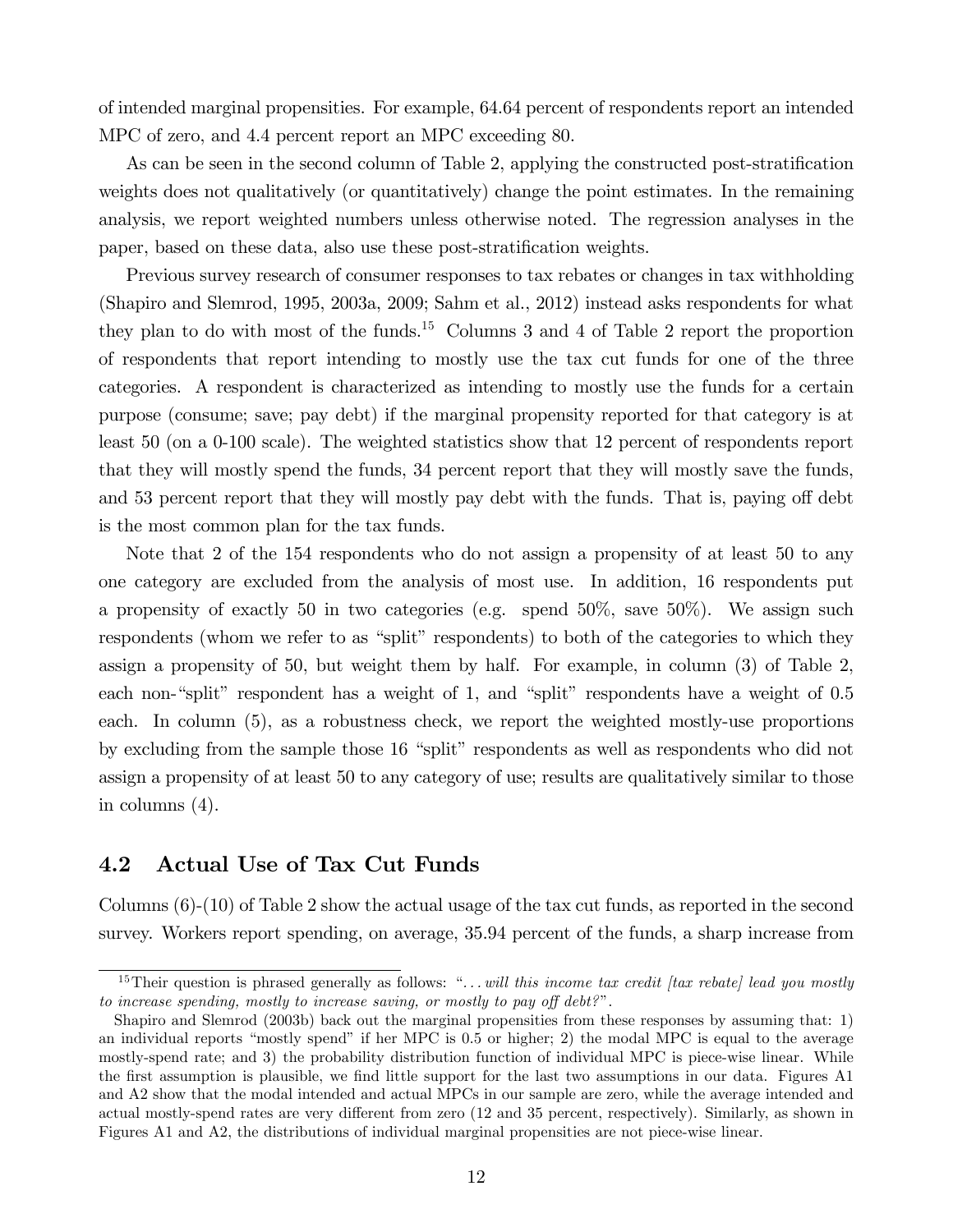the average intended MPC of 13.68 percent. As a result, both the actual marginal propensities of saving (MPS) and of paying debt (MPPD) are substantially lower than the intended marginal propensities. In fact, we reject the null hypothesis of the equality of the actual and intended marginal propensities for each of the three categories at the 5% level or higher (adjusted Wald t-test). Column (10) in Table 2 shows that 35 percent of individuals actually spent the majority of their tax-cut funds, compared with 9 percent of individuals who had intended to do so (difference statistically significant at the  $1\%$  level using Chi-squared test).<sup>16</sup> This proportion is at the higher end of the range of estimates found in most previous survey research analyzing response to tax cuts over the last decade.

As with the intended usage, the large standard deviations on the actual marginal propensities indicate that the response to tax cuts is heterogeneous. Figure A2 reports the distribution of actual marginal propensities. The distribution of actual MPC is quite disperse, with a substantial mass at zero, 50, and 100; 41.5 percent of respondents report an actual MPC of zero, 10 percent report an actual MPC of 50, and 22.5 report an actual MPC of 100. This heterogeneity in tax cut use is investigated in the next section.

Figure A3 compares individuals' intended use of the tax-cut funds (reported in the early 2011 survey) with what they reported actually doing with the funds. Of those who planned to spend most of their tax-cut funds, 71 percent did in fact spent the majority of it, while 22.2 percent saved the majority of it, and 6.9 percent mostly paid off debt. A similarly high proportion of those who intended to use the majority of their funds to pay off debt did so  $(67.1 \text{ percent})$ . However, only 34.6 percent of those who planned to save most of their funds actually did so. Two patterns are of note in the figure: (i) while there is a positive correlation between intended and actual uses (as measured by share of the tax cut funds spent on a given category),  $17$  there is a high degree of inconsistency; and (ii) there is a systematic shift toward spending for those who did not use their funds in the way they intended to, that is, individuals ended up spending more of their tax-cut funds than they had intended.

<sup>&</sup>lt;sup>16</sup>Columns (8)-(10) are treated in the same fashion as columns (3)-(5). When computing these proportions, we drop 6 respondents who do not assign a propensity of at least 50 to any category. There are 19 respondents who allocate a propensity of exactly 50 to two categories; in columns (8) and (9), we assign such respondents to both categories but weight them by half. Column (10) of the table reports the weighted proportions excluding those 19 respondents, and we see that results are similar to those in column (9).

<sup>&</sup>lt;sup>17</sup>The correlation between intended and actual share of tax cut funds used for consumption is 0.245, between intended and actual share for saving is 0.355, and for share used for paying off debt is 0.507 (all correlations statistically different from zero at the  $5\%$  level at least). This suggests that those intending to pay off debt are most likely to follow through with their plans.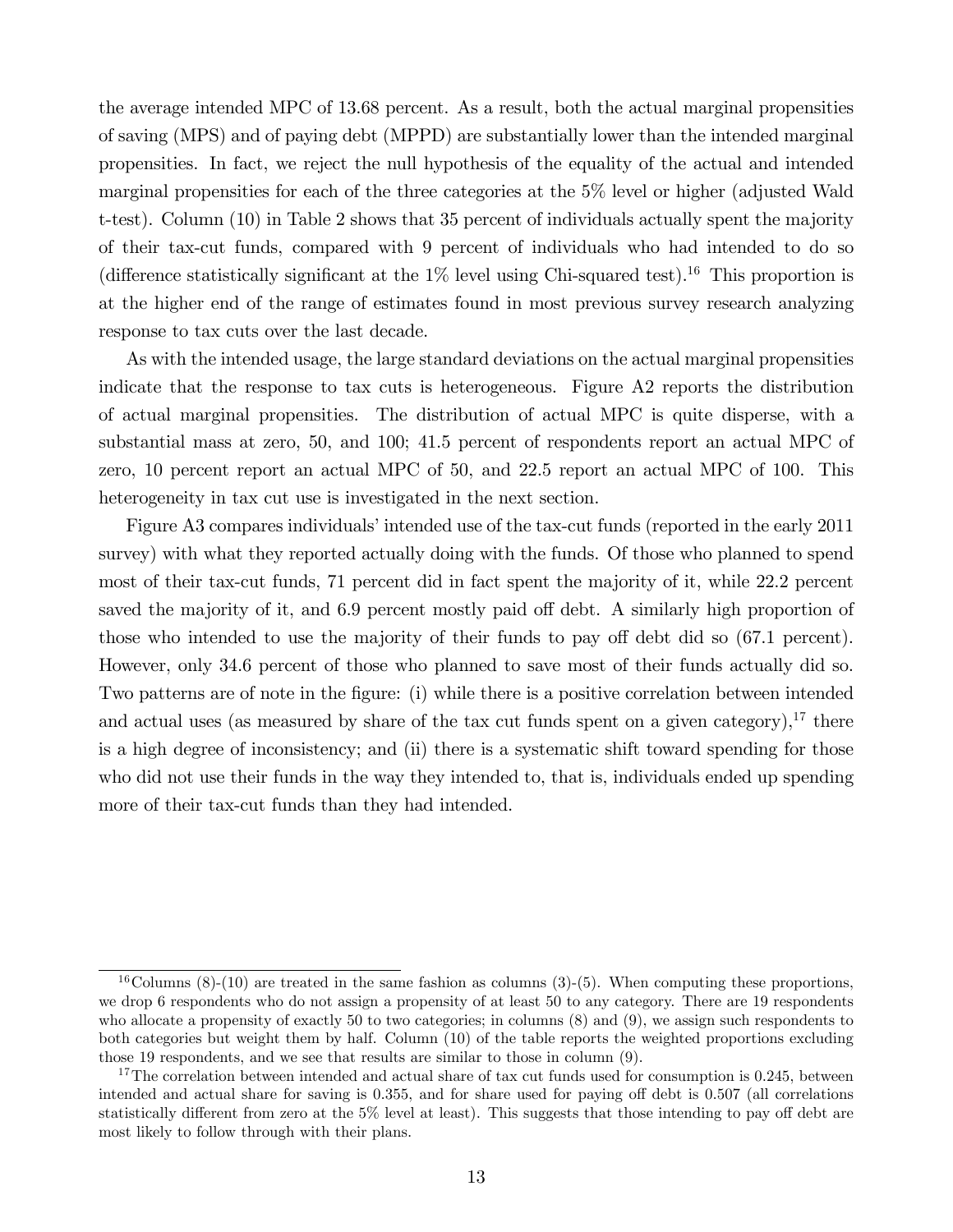### 4.3 Heterogeneity in Tax Cut Use

#### 4.3.1 Response Heterogeneity by Demographics

We next investigate demographic differences in response to the tax cut. Panel  $A(B)$  of Table 3 reports the intended (actual) marginal propensities of the tax cut funds for various demographic groups.<sup>18</sup> Across the demographic groups, the first row of Panel A shows that the average intended MPC varies between 9.59 (for females) and 17.63 (for males). Panel B shows that, for each demographic group, the average actual MPC is significantly higher than the average intended MPC, varying between 28.40 percent for females and 43.29 percent for college-educated respondents.<sup>19</sup>

Columns (2) and (3) of Table 3 show that males have a significantly higher intended and actual average marginal propensity to consume (for example, their average actual MPC is 43.1 percent versus 28.4 percent for females). It is also notable that the average MPPD is twice as large for females (54.1 percent versus 26.6 percent for males).

The next two columns of Table 3 show how the MPC varies by age. Theoretically, as to what relationship to expect between age and MPC is unclear. The life-cycle model would predict the MPC for a temporary income shock to be higher for older respondents. On the other hand, since younger respondents are more likely to be liquidity constrained (Hayashi, 1985; Jappelli, 1990), one may see a higher MPC for them. Panel A shows the intended MPC is only marginally lower for older respondents (defined as those 55 years or older). The reverse pattern emerges for actual marginal propensities, where older respondents report a slightly higher average MPC than their younger counterparts.

Columns (6) and (7) of Table 3 show how the actual and intended marginal propensities vary by income. Popular notion would suggest that tax cuts would provide much needed spending money to those with lower incomes, who tend to be more liquidity constrained, and hence they should exhibit a higher MPC. However, Panel A of Table 3 shows that low-income workers report a lower intended MPC and a higher intended MPPD (differences not statistically significant from zero). Looking at the average actual marginal propensities in Panel B, we see that the average MPC for low-income workers is about 10 points lower than that of high-income workers (difference not statistically different from zero), and that their MPPD is significantly higher than that of high-income workers. The differences in the distribution of actual marginal propensities – with high-income workers using the largest share of the tax cuts for consumption and lowincome workers using most of them to pay down debt – suggests that low-income workers have higher indebtedness, and have liquidity constraints that they also expect to bind in the future.

<sup>18</sup>Table A1 in the Appendix shows the unweighted counterpart to Table 3. As can be seen, the unweighted statistics are qualitatively very similar to those reported in Table 3.

<sup>&</sup>lt;sup>19</sup>The table reports a Wald t-test for equality of actual propensity versus intended propensity. In all cases, we reject the null that the intended and actual MPCs are equal at the 5% level at least.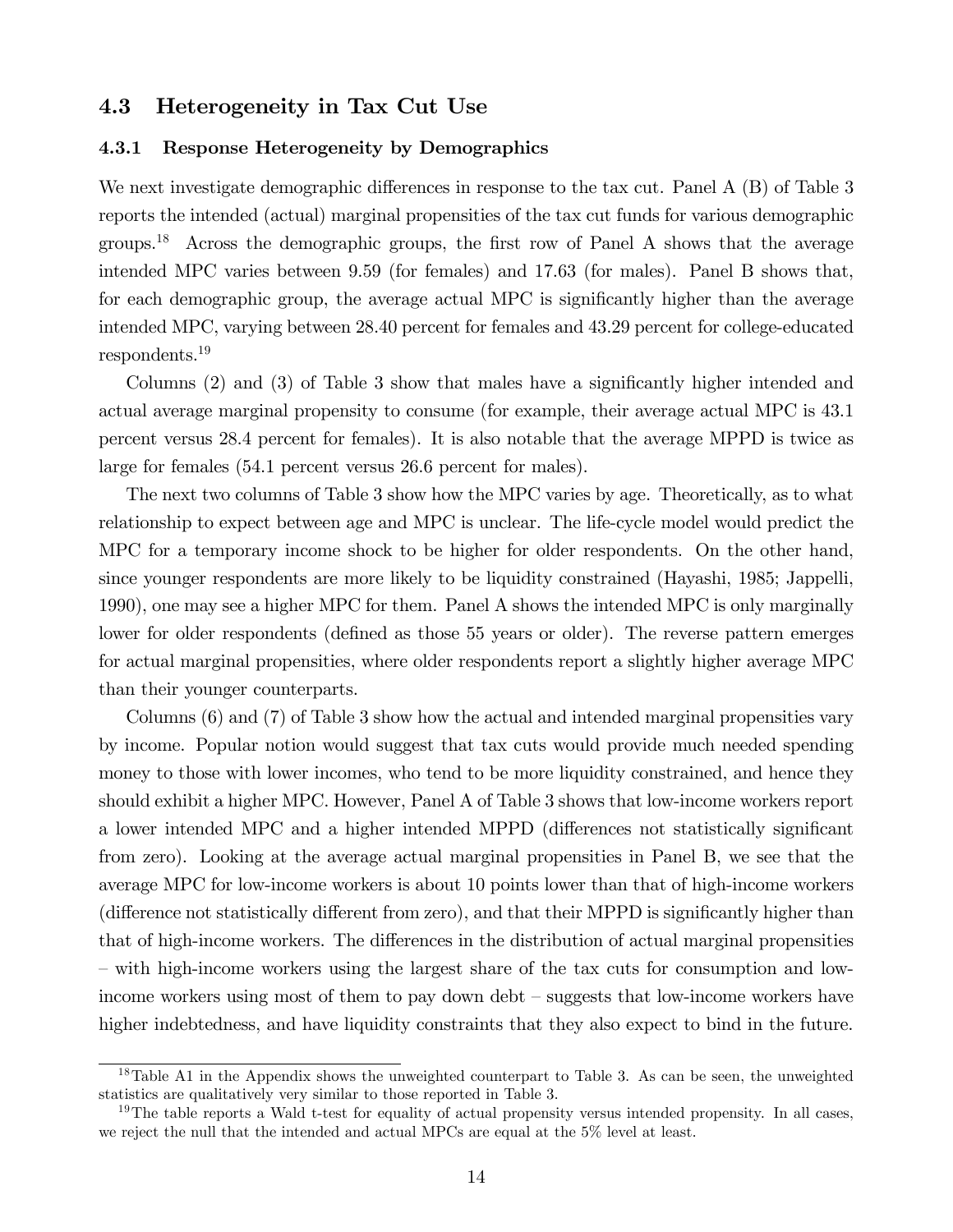The last two columns of Table 3 report the average propensities of the tax cut funds, conditional on whether the worker has a college degree. Since a college education is a good proxy for income, we would expect no-college workers to be more liquidity constrained, and hence more likely to consume the tax cut funds. The intended marginal propensities do not match up with this intuition, with college-educated workers reporting that they intend to spend a slightly higher proportion of the funds than no-college workers. How the two groups intend to allocate the part of the tax cut funds not spent is particularly striking: college-educated workers intend to save a large part of them, while no-college workers intend to use majority of them to pay off debt. Panel B shows similar differences in actual marginal propensities. Compared to their less educated counterparts, college-educated workers report a higher MPC (43.3 percent versus 31.7 percent) and a lower MPPD  $(26.5$  percent versus 47.7 percent); only the latter difference is statistically different from zero. These patterns are similar to those for low-income workers, and again suggest binding liquidity constraints for no-college workers in the future. We re-visit these findings in a later section.

Table 4 translates the marginal propensities into the majority use of the tax cut funds. As mentioned above, we characterize a respondent as mostly using the funds for a certain purpose (consume; save; pay debt) if the reported marginal propensity for that category is at least 50 (on a 0-100 scale).<sup>20</sup> Panel A shows that, depending on the demographic group, between 2 and 15 percent of workers intended to mostly consume the tax cut funds. We see that, as was the case for the average MPC, females, older respondents, low-income workers, and no-college workers are less likely to intend to mostly spend their tax cut funds than their counterparts. As indicated by the p-value of a Pearson Chi-square test for independence of the usage distributions (reported in the last row of the panel), the distribution of intended "mostly" uses differs significantly by gender, age and income. Panel B shows that the proportion of respondents who report actually spending most of their tax cut funds is much higher, varying between 26 and 45 percent, depending on the demographic group. The distribution of actual "mostly" use is statistically different by gender and education (as indicated by the Chi-square test). Overall, the patterns that emerge in Table 4 are similar to those for the marginal propensities (Table 3).

#### 4.3.2 Response Heterogeneity by Expectations

Our survey also included questions aimed at understanding the behavioral response to the tax cuts. We next explore how the (intended and actual) marginal propensities of tax cut use vary by these questions.

The first question can be seen as an indicator for the potential presence of future liquidity

 $^{20}$ Respondents who do not assign a propensity of at least 50 to any category, and those who assign a propensity of 50 each to exactly two categories ("split" respondents) are excluded from this table. Results are qualitatively similar if we keep the "split" respondents.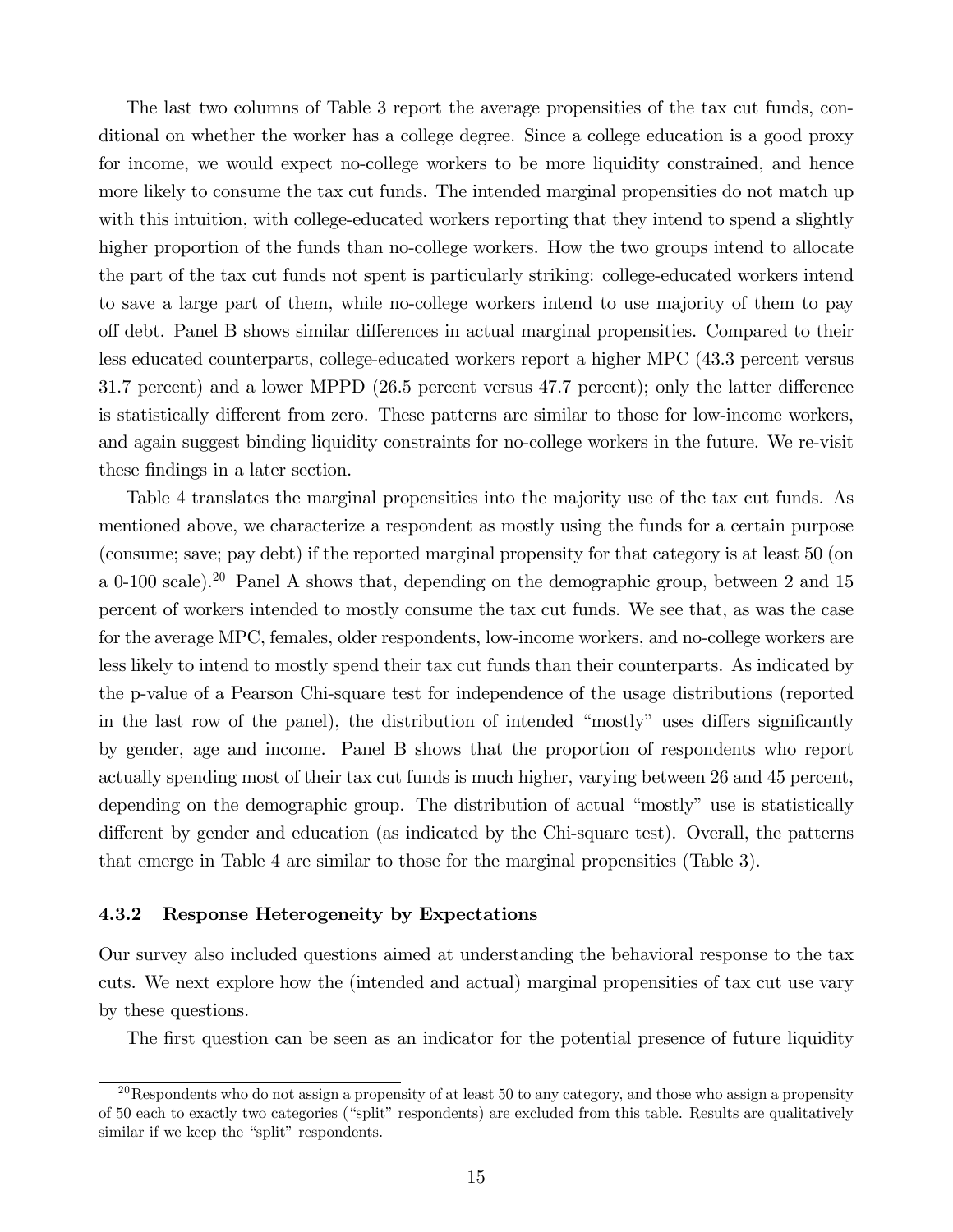constraints. In the Örst survey, we asked respondents about their expectations about 12-month earnings changes in their current job: "Suppose that, 12 months from now, you actually are working in the exact same job at the same place you currently work, and working the exact same number of hours. Twelve months from now, do you expect your earnings on this job, before taxes and deductions, to have gone up, or gone down, or stayed where they are now?". An individual who responds "to have gone  $up$ " to this question would arguably be less likely to be liquidity constrained in the future; 58 of the 154 respondents reported that they expected their yearahead earnings to go up. If liquidity constraints were in fact important in determining the use of tax cut funds, we would expect these respondents to (intend to) spend a greater proportion of their funds.

Respondents were also asked about the likelihood that the payroll tax cut would be extended into the future. More specifically, the first survey included the question: "In January 2011, the FICA tax rate for employees was cut by 2%. The tax rate cut only applies to this year. What do think is the percent chance that the tax rate will be extended into future years?". The response was elicited on a 0-100 scale. The average perceived likelihood of the payroll tax cut being extended was 30.9 percent, with 10 percent of the respondents believing the likelihood to be 1 percent or less, and 10 percent expecting the likelihood to exceed 60 percent. The permanent income model of consumption would suggest that those perceiving the tax cuts to be more permanent would have a higher MPC.

Table 5 examines how the response to the tax cuts varies by these variables. Columns (1a) and (1b) of Table 5 report the average marginal propensities for respondents who expect yearahead earnings to increase and for their counterparts, respectively. Consistent with liquidity constraints being relevant for the intended use of the funds, we see that those who expect yearahead earnings to increase report a higher intended MPC, however the differences in intended use of the tax cut funds between the two groups are not statistically significant. With regards to actual use, the MPC is very similar for the two groups (around 35 percent). We do, however, see that those who expect future earnings to go up are more likely to save the funds, and less likely to use them to pay off debt (differences not statistically significant at 5 percent or higher); this may reflect the fact that those expecting earnings to rise may have less debt. These findings could be driven by the underlying demographic differences in year-ahead earnings expectations; in the next section we investigate these patterns by controlling for observable characteristics in a multivariate regression framework.

The last two columns of Table 5 report the tax cut responses, conditional on perceived permanence of the payroll tax cuts. Consistent with the permanent income hypothesis, those believing the tax cut extension to be more likely (defined as responses above the median  $-33$ percent— of the subjective distribution) are more likely to intend to consume the tax cut funds. However, while the intended MPC is higher for those who perceive the tax cuts to be more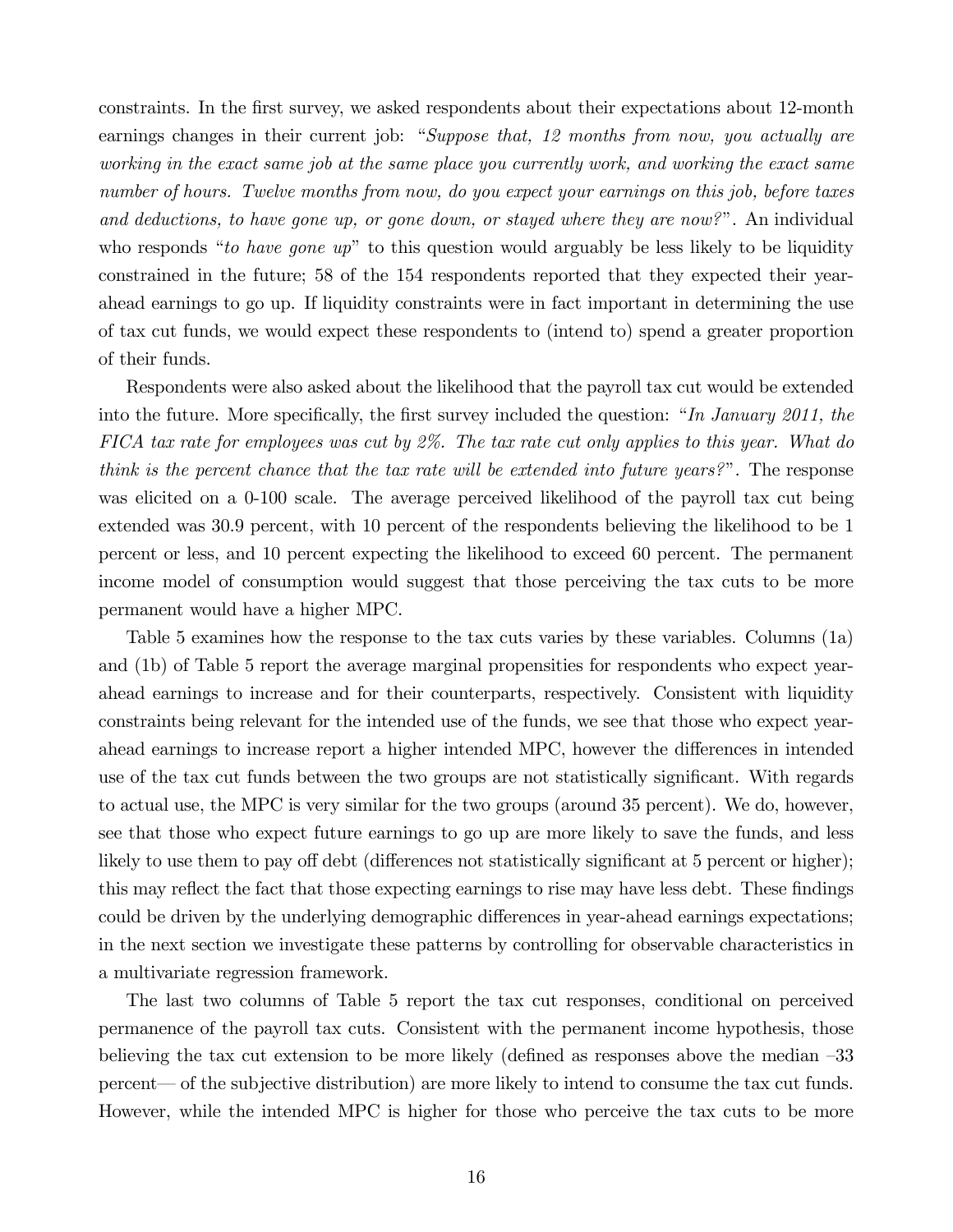permanent, the actual distribution of tax cut funds does not differ significantly for the two groups.

#### 4.3.3 Multivariate Analysis

The previous two subsections show how the behavioral response to the tax cuts differs by demographic and other variables. However, since these variables may be correlated, testing for differences by all the characteristics simultaneously may be useful for understanding the underlying channels. We next explore that in a multivariate regression framework.

Column (1) of Table 6 reports the OLS estimates of a regression of the intended MPC on demographic variables. As was the case in Table 3, we see that males have a higher average intended MPC. While none of the estimates are statistically significant, we reject the null that the estimates are jointly zero at the 12% level. In column 2, we include additional variables capturing liquidity constraints and perceived permanence of the tax cuts; they are jointly significant at the  $6\%$  level. An increase in the perceived likelihood of tax cut extensions from zero (that is, absolute certainty about the tax cuts not being extended past 2011) to 100 percent (that is, absolute certainty about their extension) is related with a 16.1 points increase in the intended MPC (on a base of  $14.3$ ), with the coefficient being significant at the 10 percent level. This supports the permanent income hypothesis, as those who consider these tax cuts more permanent plan to spend more of the extra funds. Looking across the remaining columns in the table, we see that males and college-educated workers are significantly more likely to plan to use the funds for saving purposes, and less likely to plan to use them for debt servicing; the joint tests for the significance of the demographic variables are all statistically significant in columns (3)-(6), indicating that intended marginal propensities of saving and paying down debt vary significantly by these correlates.

Table 7 reports the corresponding regression estimates for actual marginal propensities. Column (1) shows that males, college-educated respondents and high-income workers have a higher average MPC (only the coefficient for males is statistically significant, but we reject the null that the demographic coefficients are jointly zero (p-value  $= 0.014$ )). With regards to the other variables, we see that, consistent with the permanent income hypothesis, the MPC is increasing in the perceived likelihood of the tax cut extension. Counter to the hypothesis that liquidity constraints are relevant in determining the response to tax cuts, respondents who expect future earnings to increase have a lower MPC. However, neither of the coefficients is statistically different from zero (we cannot reject the null that they are jointly zero;  $p$ -value  $=$ 0.556). In column (2), we add the intended MPC as a covariate. We see that the parameter estimates on the other variables remain qualitatively similar, and that intended MPC is a strong predictor of actual MPC.

Looking across the other columns in Table 7, several patterns are of note. As was the case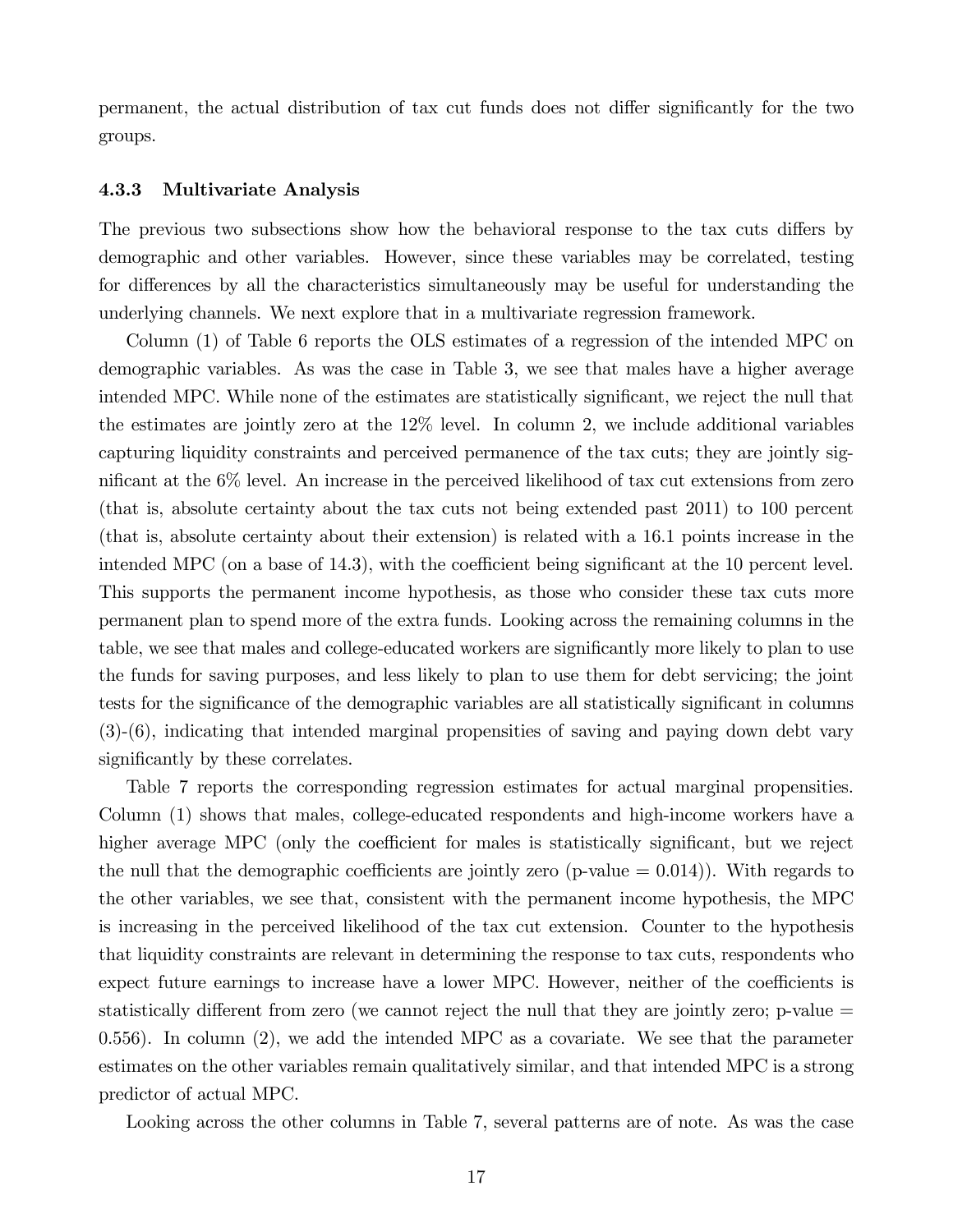with intended marginal propensities in Table 6, males and college-educated respondents are likely to use a greater proportion of the funds for saving and a lower proportion for paying o§ debt. In addition, high-income respondents have a lower MPPD. Finally, relative to their counterparts, those expecting future earnings to increase  $-$  that is, those who expect liquidity constraints to relax in the future  $-\alpha$  more likely to save the funds.

# 5 Discussion

## 5.1 Understanding the demographic heterogeneity in tax funds use

In this section, we use additional survey evidence to get more insights about the relationship between the marginal propensity of consumption and demographics that we observe in Section 4.3. Conventional wisdom would suggest that liquidity-constrained individuals would be more likely to spend the tax cut funds. To the extent that income (and a college education) is an indicator of the presence of liquidity constraints, our results are inconsistent with this. We also find that low-income and no-college respondents are significantly more likely to use the funds to pay down debt and less likely to save them (Tables 6 and 7). This suggests that either these groups are more highly indebted, and/or are more likely to perceive that liquidity constraints will bind in the future (and hence place a greater premium on improving their balance sheet). However, the results in Tables 6 and 7 continue to hold even after controlling for a crude measure of future liquidity constraints  $-\epsilon$  expectations about changes in future earnings. It is possible that this measure does not fully capture the extent of future financial distress anticipated by the different groups. Here, with the goal of trying to understand the demographic heterogeneity in tax cut use outlined in Section 4, we investigate this further.

In Table 8, we report how various measures of current and (expected) future financial well-being vary by the demographic groups. Each column in the table reports estimates of an OLS regression of the dependent variable onto demographic variables. Column 1 reports how beliefs about job loss over the next year, as reported in the second survey, vary by observables. The question was as follows: "What do you think is the percent chance that you will lose your job during the next 12 months?". The mean response in our sample is  $14.8$  (on a 0-100 scale). We see that the coefficient for high-income respondents is significantly negative, indicating that low-income respondents perceive less job security.

Columns (2) and (3) report beliefs about year-ahead earnings, as reported in the first and second surveys, respectively. The dependent variable in these two columns is a dummy that equals 1 if the respondent answers "to have gone up" to the question:  $Twelve$  months from now, do you expect your earnings on this job, before taxes and deductions, to have gone up, or gone down, or stayed where they are now?"; the response to this question in the first survey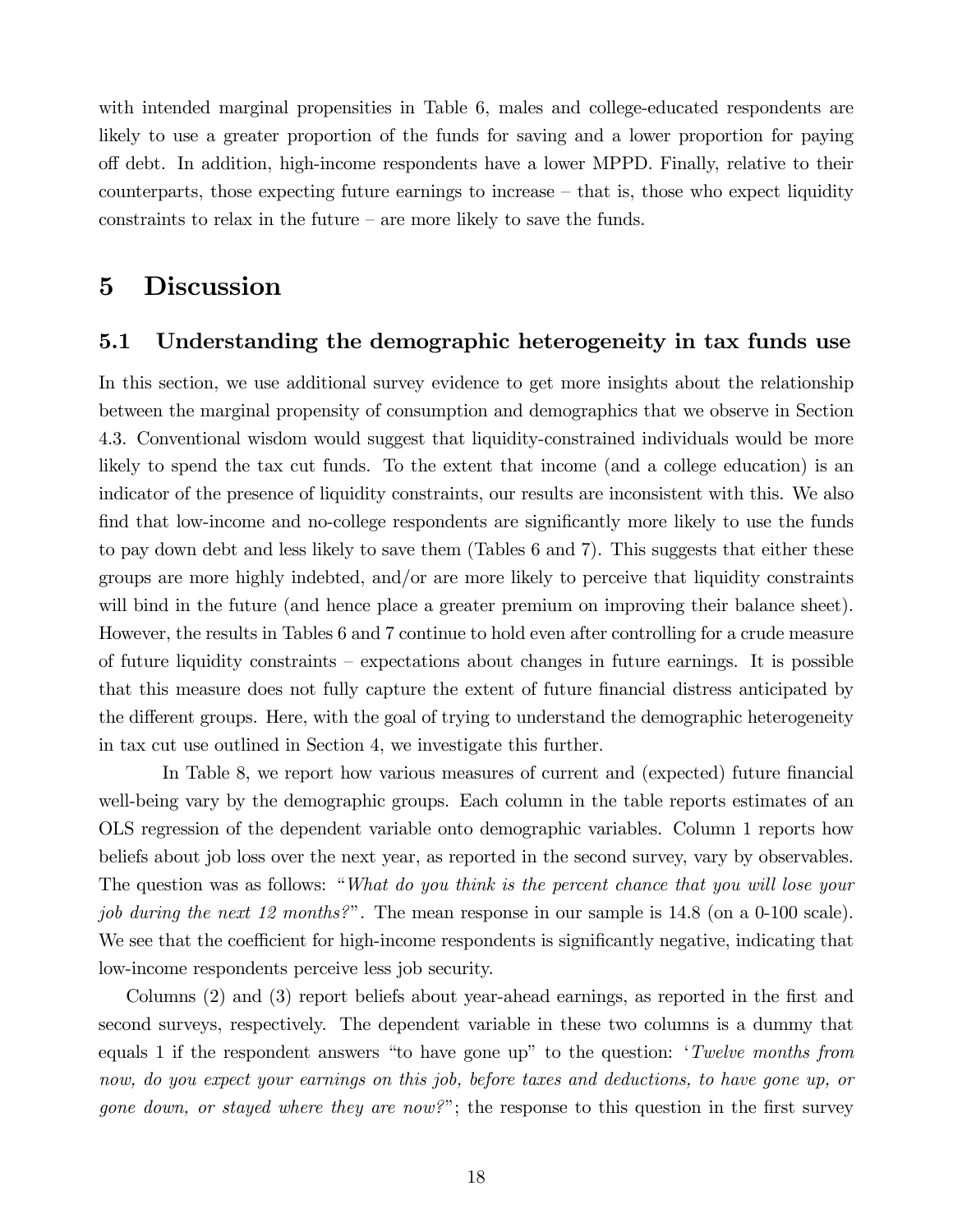is used in the analysis in the previous section. 37.8 and 41.1 percent of respondents expected twelve-month ahead earnings to increase in the Örst and second survey, respectively. The table shows that there is no significant demographic heterogeneity in the response to this question.

The remaining columns of Table 8 report how various other measures of financial distress vary across demographics. All these measures come from a separate survey, designed by us, that was administered to a different subsample over the internet, again with the RAND's American Life Panel (ALP), in January 2011. The goal of the survey was to understand how US households were coping financially following the end of the Great Recession. Since this subsample was originally recruited into the ALP the same way as our original respondents, and is similar in terms of observable characteristics to our main sample, investigating how different measures of financial well-being vary across these respondents is informative about how the financial state of respondents differs by their demographics.

Columns (4) and (5) of Table 8 show that perceived past and future credit access do not systematically differ across the demographic groups.<sup>21</sup> This suggests that perceived changes in future credit constraints are unlikely to explain the demographic differences in the MPC that we observe. The prior that low-income respondents should be more liquidity constrained is further confirmed in column  $(6)$ , which uses a respondent's reported chance of being able to come up with \$2,000 if an emergency arose within the next month. The question, adapted from Lusardi, Schneider, and Tufano (2011), was: "What is the percent chance (or chances out of 100) that you could come up with  $$2,000$  if an unexpected need arose within the next month?". While Lusardi et al. (2011) use this as a measure of a respondent's financial fragility, we believe it is also a good proxy for liquidity constraints. The mean of this variable in our sample is only 69.2 percent. More importantly, high-income, college-educated, and male respondents report significantly higher chances of being able to deal with this kind of financial emergency, indicative of their counterparts being more liquidity-constrained. This would then suggest that their counterparts should have exhibited a higher MPC. However, column (7) shows that lowincome respondents, on average, have significantly higher non-mortgage debt-to-income ratios (compared to high-income respondents, their ratio is 21.73 points higher). The higher debt of the lower-income respondents could explain why they use more of their funds to pay off debt than the higher-income group (an actual MPPD of 47.7 percent compared with 29.6 percent for the high-income respondents).

Finally, the last column of Table 8 uses the reported percent chance of declaring bankruptcy over the next year as the dependent variable. The question was "What is the percent chance that over the next 12 months you [(or your spouse/partner)] will file for bankruptcy?". The mean response to this question is 5.17 percent (on a 0-100 scale). We see that high-income and college-

<sup>&</sup>lt;sup>21</sup>The question about past credit access, for example, was worded as follows: "Do you believe it generally has been easier, harder or equally difficult to obtain credit or loans during the last year when compared to the year  $before?$ <sup>n</sup> As can be seen in column (4) of Table 8, 40 percent of respondents answered "harder" to this question.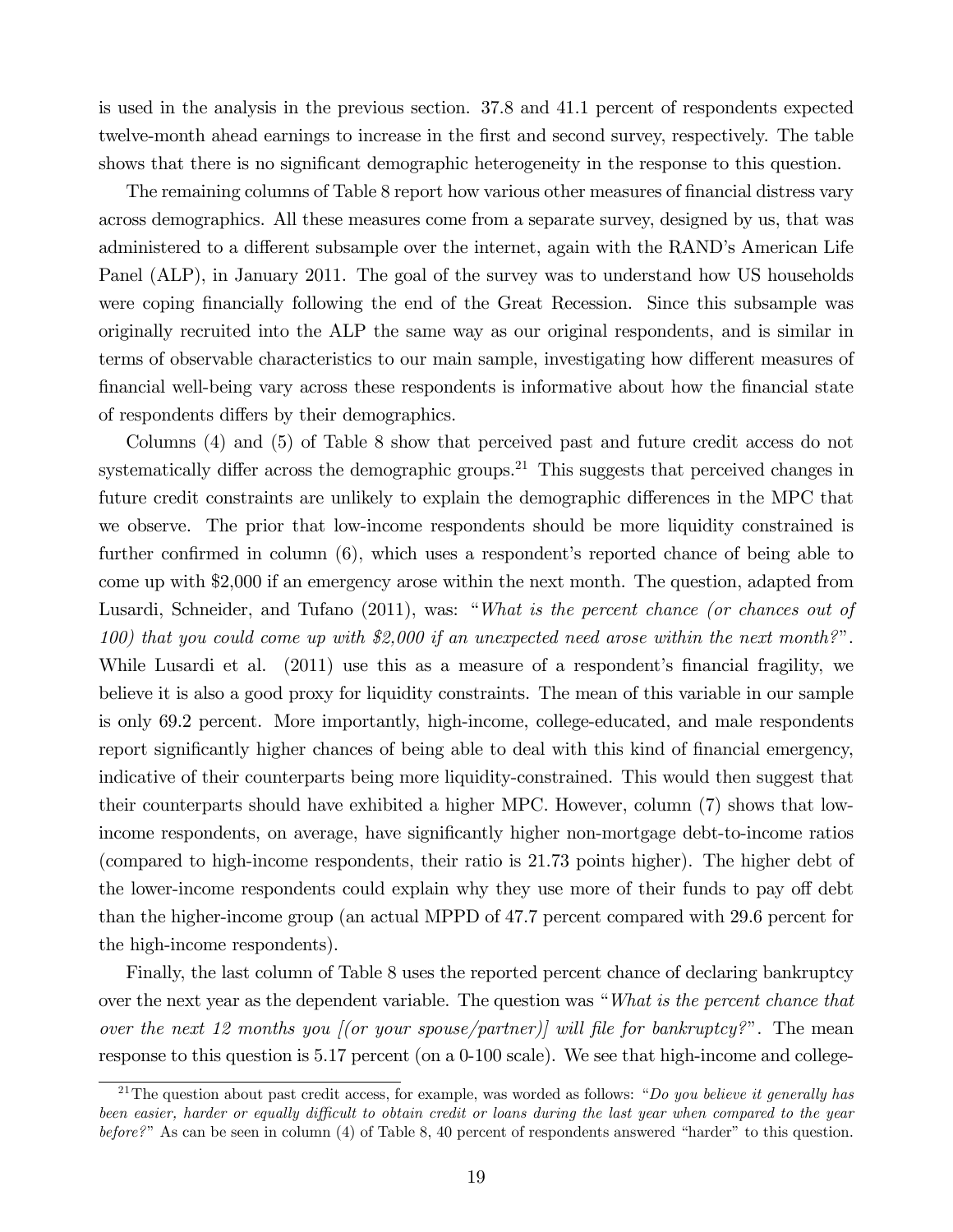educated respondents report a significantly lower likelihood of this. This is consistent with the groups identified earlier (low-income, no-college, and young) expecting liquidity constraints to bind in the future.

The findings from this table help explain why groups that are generally identified as being liquidity constrained have a lower MPC. They are more heavily indebted than their counterparts – which would explain why they are likely to use more of their tax funds to improve their balance sheets – and they also expect binding liquidity constraints in the future. Then our finding that high-income respondents have a higher MPC is not inconsistent with the permanent income hypothesis, since it predicts that a liquidity-constrained individual would exhibit a higher MPC than an unconstrained individual, but only if the constrained individual expects those constraints to relax in the future.

## 5.2 Inconsistency between Intended and Actual Use

In Section 4, we see that actual marginal propensities differ significantly from intended plans, across all demographic groups. The average gap between actual and intended consumption is about 24.5 percentage points. This systematic shift towards spending more of the funds than intended is, however, hard to explain through simple measurement error.<sup>22</sup> We next discuss two plausible explanations for the systematic shift towards greater consumption: (1) individuals being naïve (or partially sophisticated) present-biased consumers; and  $(2)$  aggregate (unanticipated) shocks.

#### 5.2.1 Present-Bias

With regards to the first explanation, consider a present-biased individual who is unaware of her time-inconsistent preferences (in the terminology of O'Donoghue and Rabin (1999), she is a naïve present-biased agent). She will report a low intended MPC, but because she is unaware of her present bias, she will end up over-consuming and report a higher actual MPC (Thaler and Shefrin, 1981; Laibson, 1997).<sup>23</sup> We test for this explanation by using an individual-specific measure of whether the respondent is present-biased, using an incentivized intertemporal choice of allocating \$500 between 2 checks under different time frames and interest rates.<sup>24</sup> Details of the incentivized procedure are given in Appendix Section A. The incentivized task only

<sup>&</sup>lt;sup>22</sup> Intentions and actual behavior may diverge simply because of the dependence of behavior on events not yet realized at the time of the survey that elicits intentions. Manski (1990) shows that intentions and behavior will diverge even if responses to intentions questions are the best predictions possible given the available information.

<sup>&</sup>lt;sup>23</sup>A similar anomaly in behavior would be observed for a partially sophisticated present-biased consumer who has access to commitment. She knows she has a present bias, so uses a commitment device, and reports a low intended MPC. However, since she is only partially sophisticated, she underestimates the extent of her present bias and does not use a strong enough commitment, and ends up over-consuming (O'Donoghue and Rabin, 1999).

<sup>&</sup>lt;sup>24</sup>We thank Leandro Carvalho for sharing these data with us. These were collected in ALP module number 212 (see Barcellos and Carvalho, 2012).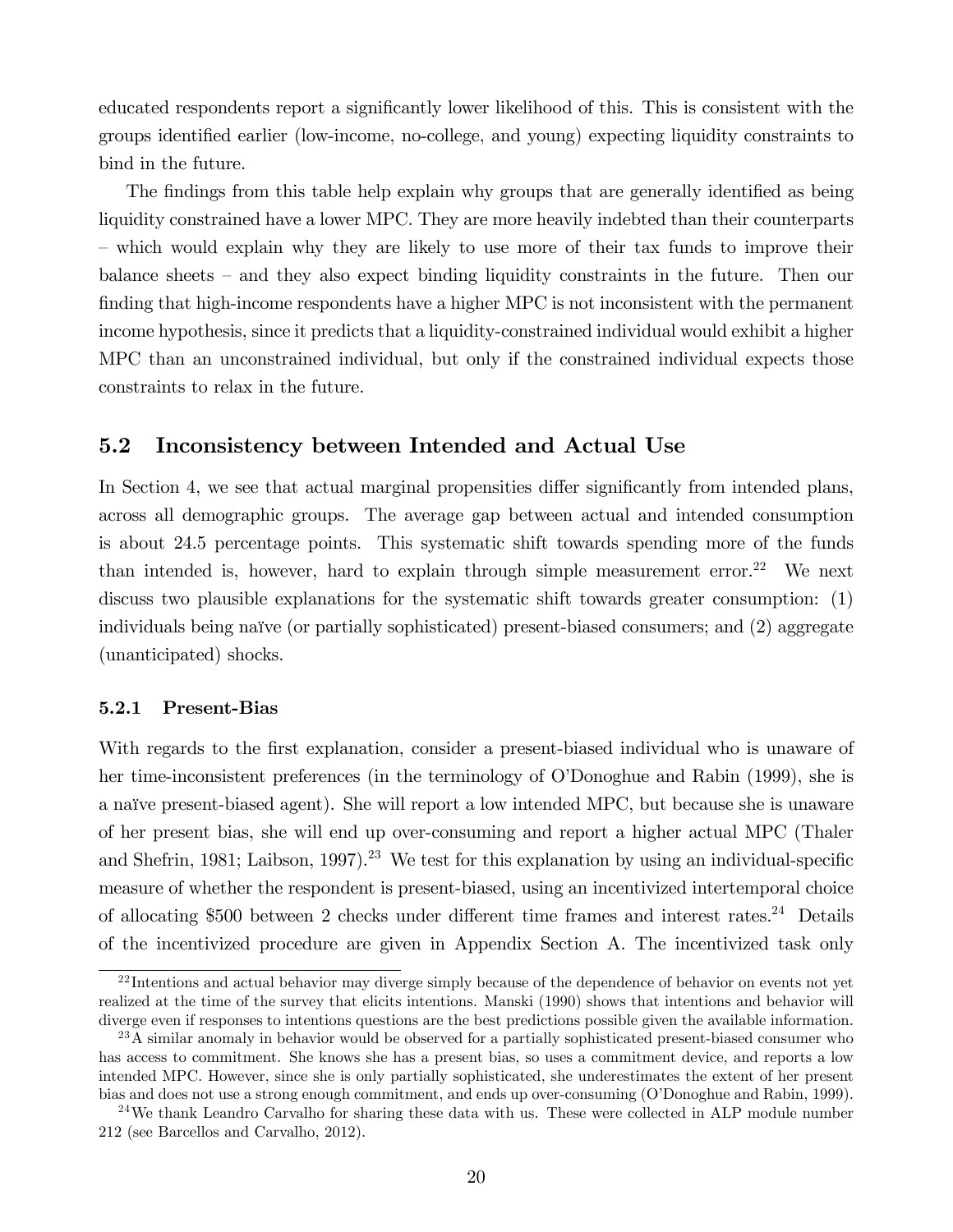measures the shape of the respondent's discount function; it does not allow us to infer whether the respondent is aware of the bias (sophisticated) or not (naïve).

35.5 percent of the respondents (54 of the 152 respondents for whom we have these data) are found to have time-inconsistent preferences. The first column of Table A2 regresses the hyperbolic dummy (which equals 1 if the respondent has time-inconsistent preferences) onto demographics. We see that high-income respondents are significantly less likely to be hyperbolic; the estimate indicates that they are half as likely as low-income respondents to be hyperbolic. Older, college-educated, and female respondents are less likely to be hyperbolic; while none of these estimates are statistically different from zero, we reject the null that the demographic variables are jointly zero ( $p$ -value  $= 0.0794$ ). These demographic differences in time-inconsistent preferences are particularly interesting since they suggest that individuals with liquidity con $strains - younger$  and low-income respondents  $-$  also have more self-control problems. Previous literature, while acknowledging the possibility of a systematic correlation of self-control problems with liquidity constraints has been unable to distinguish the two, largely because data on measures of self-control problems are generally not available (Gross and Souleles, 2002; Mian and Sufi,  $2011$ ).<sup>25</sup>

In Table 9, we investigate correlates of switching to greater consumption. The dependent variable is (actual MPC  $-$  intended MPC), that is, the difference between actual and intended marginal propensity to consume. Column (1) regresses this variable onto demographic variables. None of the variables are statistically different from zero; this is as expected, since Table 3 shows that all demographic groups are over-consuming relative to their intentions. In column  $(2)$ , we regress the difference onto a hyperbolic dummy: we see that the estimate is negative and indistinguishable from zero. For present-bias to be a factor in the shift toward greater consumption, what is required is that the respondent be present-biased, but also that she be unaware of her bias. Thus, the interpretation of the coefficient is ambiguous, and we return to it later below.

 $^{25}$ Given our finding that traditionally liquidity-constrained groups have a lower intended and actual MPC, it is unlikely that not controlling for time-inconsistent preferences (self-control issues) biases our findings. In the remaining columns of Table A2, we include the hyperbolic dummy and a financial literacy dummy (that we describe below) to the specifications in Tables 6 and 7 that reported the OLS estimates of correlates of intended and actual marginal propensities. Three things are of note. One, the parameter estimates on all the earlier correlates are qualitatively similar to those in the corresponding specifications in Tables 6 and 7 that excluded these two new controls, suggesting that our interpretation of results is not affected by not including these two measures. Second, columns  $(2)$  and  $(5)$  of Table A2 show that the coefficient on the hyperbolic and financial literacy dummies are not statistically different from zero; in particular, the hyperbolic dummy has a negative coefficient (and not a positive one, as one would expect). Third, hyperbolic respondents report significantly higher intended and actual marginal propensities of paying down debt and lower propensities to save; the converse is observed for high Önancial literacy respondents. The third Önding is in line with the demographic heterogeneity in tax cut funds use, and is not surprising: liquidity-constrained individuals – proxied by respondents who are low-income – are more likely to be hyperbolic (see first column of Table A2) and less likely to have high financial literacy (results not reported here). Then, this last finding of hyperbolic and low-financial literacy respondents being more likely to use the funds to pay off debt and less likely to save them is intuitive.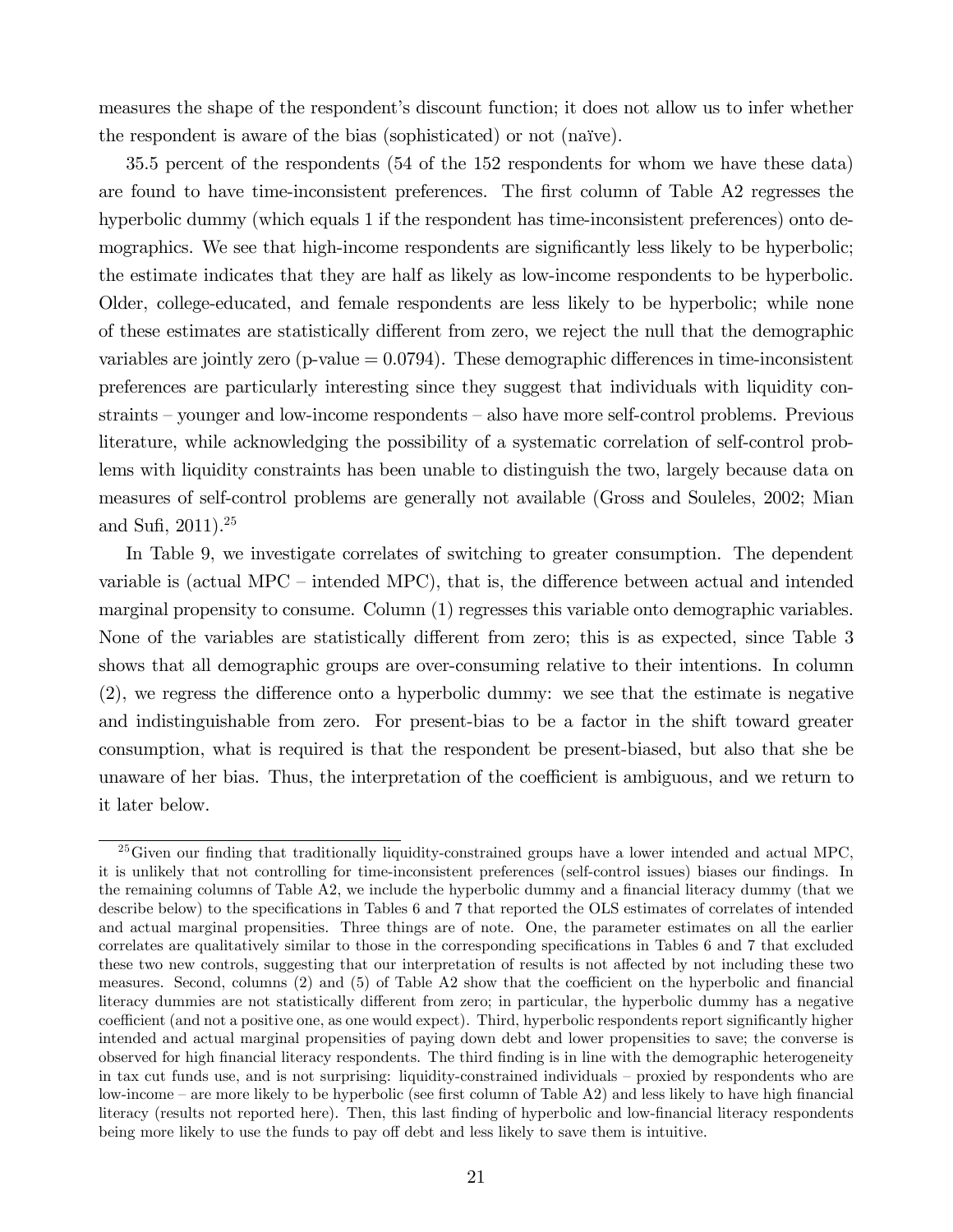Since financial literacy has been shown to be correlated with better financial outcomes (Lusardi and Mitchell, 2009), column (3) investigates whether high financial literacy corresponds to a closer correspondence between intended and actual behavior. We construct our measure of financial literacy from four multiple–choice basic financial literacy questions, adapted from Lusardi and Mitchell (2009), that were answered by our respondents (questions available from authors upon request). We construct a high financial literacy dummy that equals 1 if the respondent answers at least three of the four questions correctly, and zero otherwise; 21 of the 154 respondents are coded as having high Önancial literacy. We see that Önancial literacy is not related with a closer correspondence between intended and actual MPC—the coefficient while not statistically different from zero is in fact of the opposite sign that one would expect.

We now return to the interpretation of the result in column  $(2)$ , that present bias is unrelated to the shift toward greater consumption. This null result could either suggest that the discrepancy that we observe between intended and actual consumption is not a consequence of present-biased preferences, or that respondents who we identify as being present-biased are sophisticated.<sup>26</sup> To distinguish between these two interpretations, we use the respondent's financial literacy as a proxy for her sophistication.<sup>27</sup> Column  $(4)$  of Table 9 estimates the regression:

$$
\Delta MPC_i = \beta_o + \beta_1 1_{i,PresBiased} + \beta_2 1_{i, High FinLit.} + \beta_3 1_{i, PresBiased} * 1_{i, High FinLit.} + \epsilon_i,
$$

where  $\Delta MPC_i$  is the difference between actual and intended MPC for individual *i*. The indicator function  $1_{i,K}$  equals 1 if respondent i belongs to group K, and zero otherwise. In this specification,  $\beta_1$  is the effect of present-bias for a naive respondent on the consumption gap, while  $\beta_1 + \beta_2 + \beta_3$  is the effect of present-bias for a sophisticated agent on the gap. If present-bias that is unperceived by the respondent were driving the shift toward greater consumption, we would expect  $\beta_1$  to be positive. That is in fact the case, but the coefficient is not statistically different from zero. The estimate is small in economic terms as well: unperceived present-bias explains less than 10 percent of the shift toward greater consumption (1.81 points out of an average MPC gap of 23.80 points). The effect of present-bias of agents who are aware of the bias is -4.1 (estimate not distinguishable from zero), indicating that individuals aware of their bias do have smaller gaps between actual and intended consumption. The results are qualitatively similar when we add in all the covariates simultaneously in the last column of Table 9. Overall, these estimates suggest that the discrepancy that we observe between intended and actual consumption is not a consequence of present-biased preferences.

 $26A$  sophisticated hyperbolic agent would ex-ante know that she will consume more (since she is aware of her bias), and would therefore report an intended MPC that would be closer to the actual MPC. In that case, we would not observe any systematic relationship between present bias and the consumption gap.

 $27$ While there is a large empirical literature on the role of present-biased preferences in consumers' decisions (see Dellavigna, 2009, for an overview), there is little empirical work that is able to measure whether the respondent is naïve or sophisticated (Kuchler, 2012).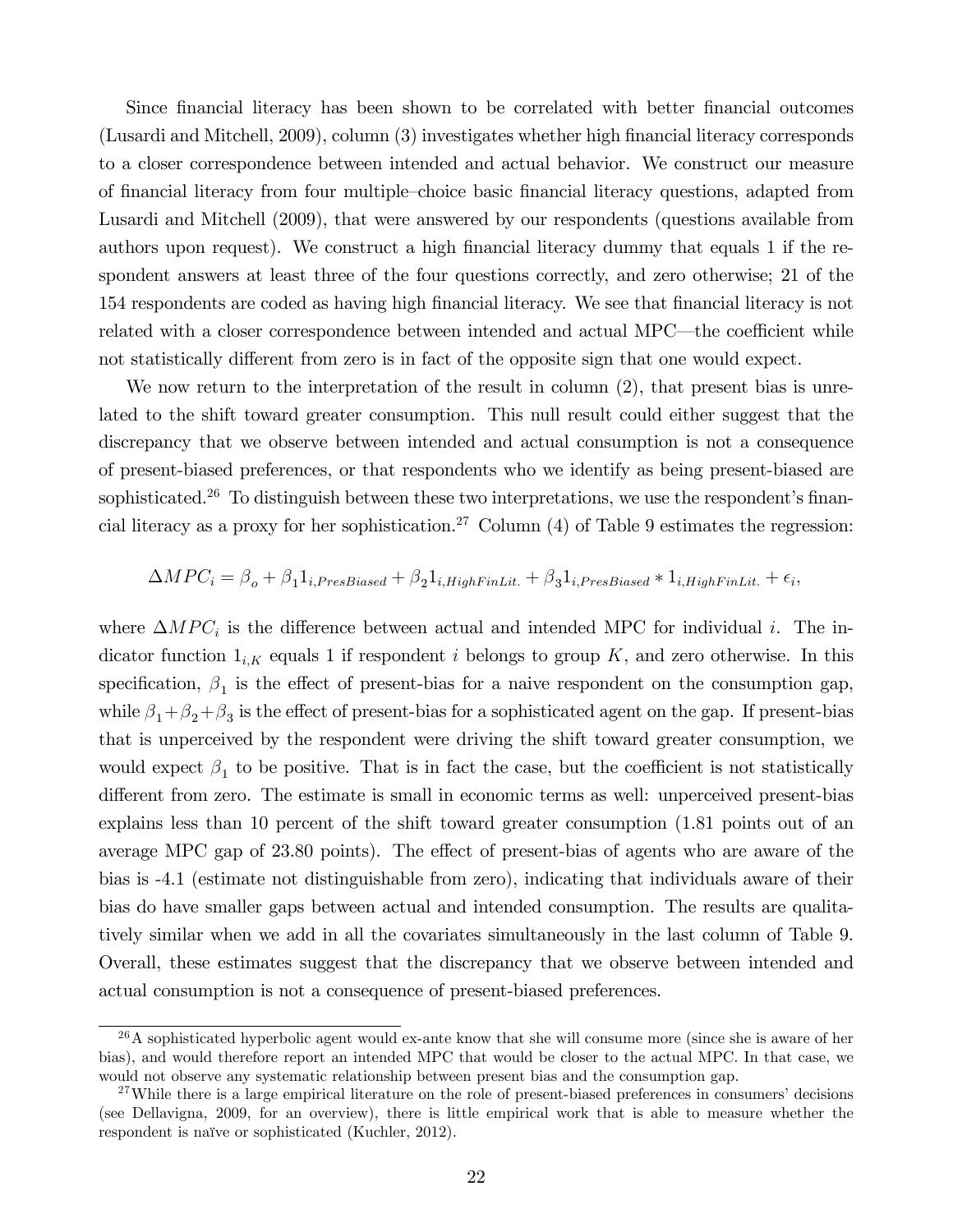#### 5.2.2 Unanticipated Shocks

We next turn to the second possible explanation for the incongruity in intended and actual consumption: unanticipated shocks. In the first survey, we elicit respondents' year-ahead earnings expectations, and ask for the expected magnitude of change in year-ahead earnings relative to current earnings. In addition, both surveys collect data on the respondent's earnings; this allows us to calculate the realized (approximate year-ahead) change in earnings. Our measure of unanticipated shocks at the individual level is then the realized percent change in earnings minus expected percent change in earnings. A positive value of this metric indicates a positive shock to earnings. The mean of this variable, reported in the first column of Table 10, is 5.1 percentage points (that is, on average, realized earnings changes are 5.1 percentage points better than expected changes), with the  $10^{th}$  percentile being -8.8, and  $90^{th}$  percentile being  $+14.1^{28}$ Column (2) of Table 10 regresses the change in MPC (that is, actual minus intended MPC) onto this measure of unanticipated change in earnings. The coefficient is positive and statistically significant at the 5% level, suggesting that unanticipated earnings shocks do explain some of the gap between intended and actual consumption. However, the coefficient suggests that, for an average unanticipated change in earnings (of +5.1 percent points), the propensity to consume increases by about 0.82 points. That is, earnings shocks explain only 3.3% of the average shift in MPC.

It is possible that individuals receive shocks along other dimensions during this period. In the absence of additional data on individual-specific shocks (which would require richer individuallevel data on year-ahead expectations in early 2011, and realizations for the same outcomes in late 2011), we use state-level variations in the evolution of various economic indicators during the course of 2011 (relative to their trend during 2010) as proxies for unanticipated shocks at the individual level. The implicit underlying assumption here is that any deviations during 2011 from the trend observed in 2010 is construed as an unanticipated shock by the individual.<sup>29</sup> The specification we use is:

$$
\Delta MPC_{is} = \alpha_o + \beta (\Delta I_s^{2011} - \Delta I_s^{2010}) + \epsilon_{is} = \alpha_o + \beta \Delta (\Delta I_s^{11,10}) + \epsilon_{is},\tag{1}
$$

where  $\Delta MPC_{is}$  is the difference between actual and intended MPC for individual i in state s, and  $\Delta I_s^t$  is the annual change in economic indicator I in state s during year t.  $\Delta(\Delta I_s^{11,10})$ then denotes the change in economic indicator  $I$  in state  $s$  during 2011, relative to its change in

 $^{28}$ We are able to construct this variable for 141 of the 154 respondents. Of the 13 respondents who are dropped, 8 have missing data on either earnings and/or expectations, while 5 retired at some point between the two surveys.

 $^{29}$ In an alternate specification that yields qualitatively similar results, we use only the state-level variation in changes in economic indicators during 2011 as a proxy for individual-level shocks. This is a reasonable proxy for shocks under the somewhat restrictive assumption that respondents' year-ahead expectations in early 2011 are orthogonal to their state of residence.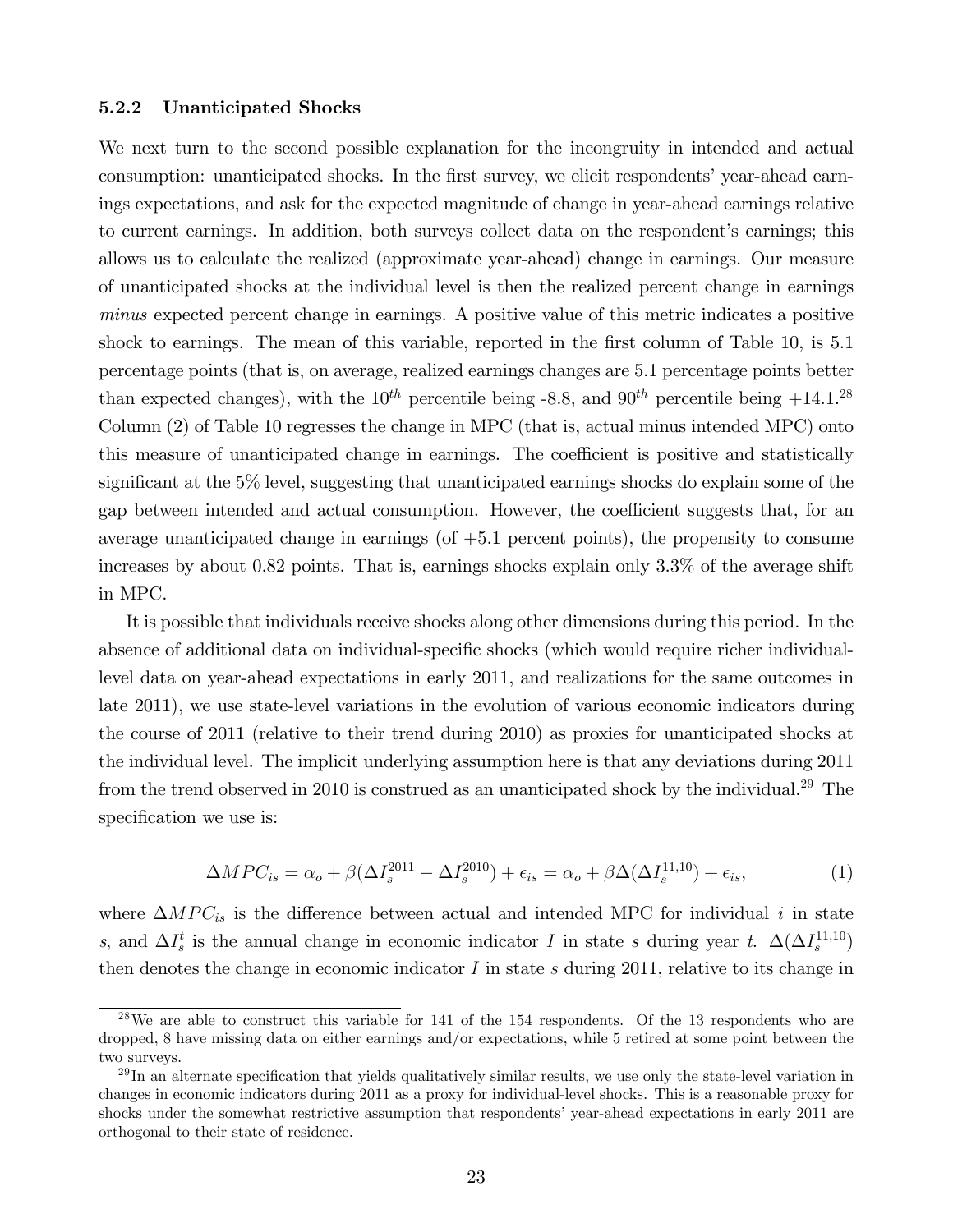2010. We consider the following economic indicators: unemployment (source: Bureau of Labor Statistics (BLS)); payroll employment (source: Survey of Business Establishments conducted by the Current Employment Statistics of the BLS); the CoreLogic National Home Price Index; Gross State Product (source: Bureau of Economic Analysis); proportion of consumer debt that is at least 90 days delinquent (source: FRBNY Consumer Credit Panel/Equifax (CCP); see Lee and van der Klaauw, 2010, for a description of this data source); and, auto loan originations (source: CCP).

The first column of Table 10 shows that there is substantial variation in these indicators across states. For example, in the 41 states that our sample spans, the mean change in the unemployment rate during 2011 (relative to the change in 2010) was -0.03 points, with the  $10^{th}$  percentile being -0.8 points and the  $90^{th}$  percentile being 0.7 points. The remaining rows in this column show substantial deviations in the 2011 changes in these variables relative to their changes in 2010. Columns (3)-(8) of Table 10 report the OLS estimates of equation (1) for each of these indicators.<sup>30</sup> If the shift to greater consumption were driven by shocks, we would expect the coefficient for  $\Delta$ Unemployment and  $\Delta$ Delinquency to be negative, while the others to be positive. The signs of the coefficients are in line with this hypothesis, except for the coefficients for the unemployment rate and payroll employment (columns  $(3)$  and  $(4)$ ). However, with the exception of the coefficient on home price index (column  $(5)$ ), none of the coefficients are different from zero at conventional levels of significance. The last column of the table shows estimates of a specification where all the economic indicators (as well as unanticipated changes in earnings) are entered simultaneously. The coefficients for changes in earnings, home price index, and delinquency rate are statistically different from zero and are of the "correct" sign. In fact, we reject the null hypothesis that the coefficients are jointly equal to zero (p-value  $=$ 0.021). However, the R-squared of the specification is somewhat low  $(0.092)$ , and the estimates are quite small economically. For example, based on the estimates in the last column, an average change during 2011 in the home price index (of 1.5 points relative to the percent change in the index during 2010) results in a change of about 5 points in the dependent variable (which has a mean of about 24). Overall, the results in Table 10 indicate that, while we cannot rule out the hypothesis that unanticipated shocks are a factor in explaining the systematic shift toward greater consumption, they explain only a small part of the shift.

In light of the findings that the systematic shift towards greater consumption is unlikely a consequence of present bias and only partly explained by unanticipated shocks, we hypothesize that the inconsistency that we observe is likely a result of the respondent using different mental

<sup>&</sup>lt;sup>30</sup>Note that we use the percent change in all indicators, except for simple changes in the unemployment and delinquency rates. Further note that for unemployment, payroll employment, and house prices, we take changes over the period January-December 2011 (and, January-December 2010); for auto originations and delinquency rates, we use changes in 2011Q4 relative to 2010Q4 (and, 2010Q4 relative to 2009Q4); and, for Gross State Product (GSP), which is available annually only, we use the changes in the annual GSP for 2011 relative to the 2010 GSP, and changes in the 2010 GSP relative to the 2009 GSP.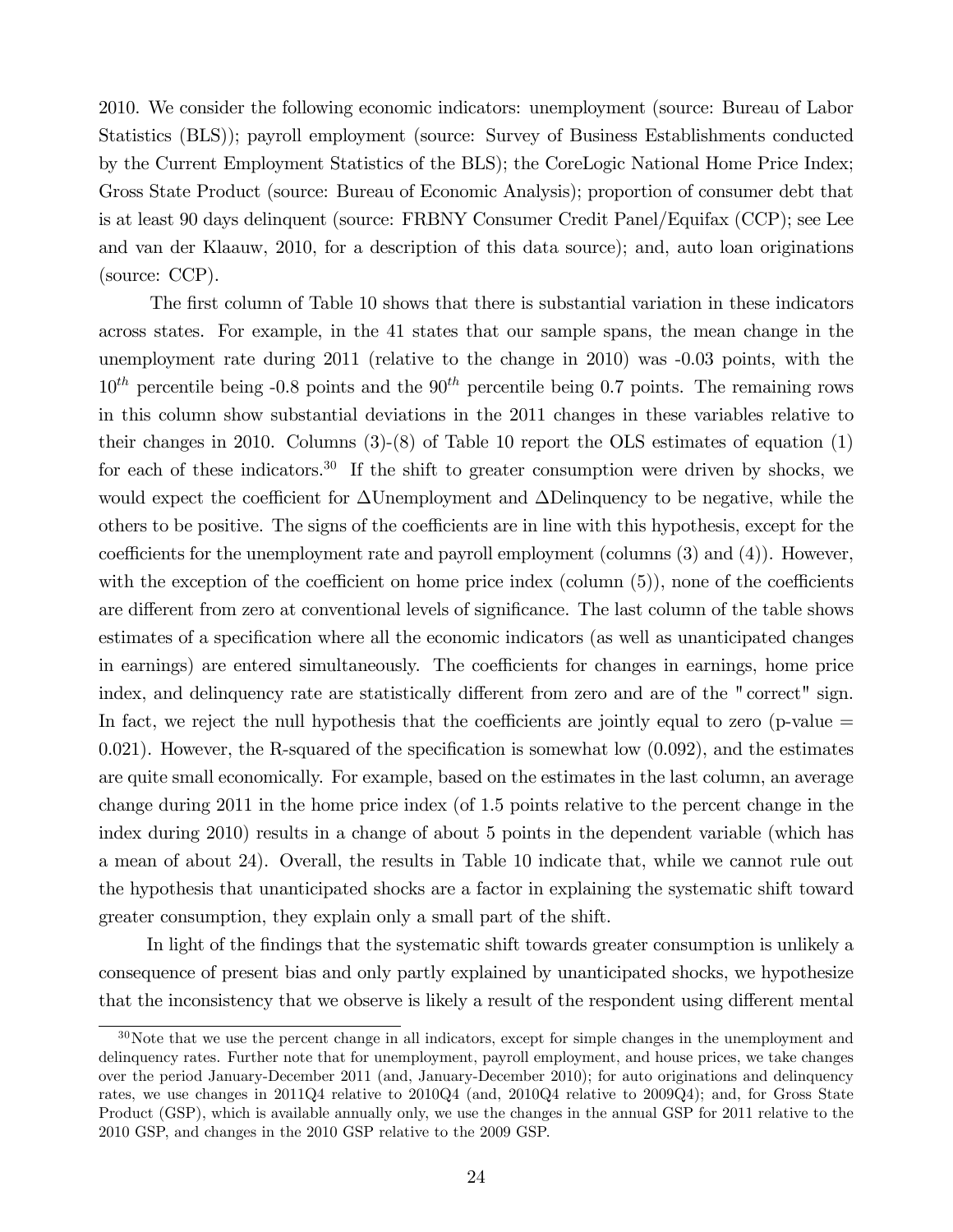accounts when reporting the intended and actual marginal propensities for small disaggregated tax cuts such as the payroll tax cut (Thaler, 1992). When reporting her intended MPC at the beginning of the year, a respondent may look ahead to the year and think of the amount in aggregate (which, for a household with median earnings of \$50,000, would amount to a hefty \$1,000), and treat this large amount as an increment to her asset account and report a low intended MPC. However, when receiving incremental boosts to her paycheck spread out over the course of the year (which for a median household receiving a paycheck twice a month would mean only an additional \$42), she may treat this small gain as current income. That could then lead to a systematic inconsistency between actual and intended marginal propensities, with a higher actual MPC.

Note that prior studies have found that the planned and actual usage (reported retrospectively) of tax rebates tend to be quite similar (Shapiro and Slemrod, 2003; Sahm, Shapiro, and Slemrod, 2010). However, both these studies examine the response to one-time lump-sum tax rebates. A mental accounting framework would yield the same intended and actual MPC for such rebates, since the respondent would use the same mental account when reporting the intended and actual marginal propensity for one-time transfers.<sup>31</sup>

Our results have implications for survey design in the context of evaluating consumer response to tax cuts, and underscore the need for survey research to distinguish between intended and actual marginal propensities for tax cuts that are disaggregated over time, since intended and actual responses to such tax cuts are likely to be quite different. On the other hand, such distinction may not be necessary for lump-sum tax rebates.

## 5.3 Relationship with Prior Studies

Our finding that only 12 percent of workers intend to spend most of the funds is lower than estimates of at least 20 percent from previous studies that employ a survey methodology and ask respondents for what they mostly plan to do with one-time tax rebates implemented since 2001 (Shapiro and Slemrod, 2003a, 2009). However, our proportion is almost identical to the estimate of 13 percent found by Sahm et al. (2012) for reduced income tax withholding in 2009, which was a tax credit delivered through a mechanism similar to that for the tax cut in question here.

Data from the second survey shows that 35 percent of individuals actually spent the majority of their tax-cut funds. The average actual MPC in our sample is 35.94 percent. Our proportion of

<sup>&</sup>lt;sup>31</sup>Another possible explanation for this is that it may be easier to have targeted and well-defined plans for using one-time tax rebates/cuts. In fact, Bronchetti et al. (2011) find that (low-income) tax filers have welldefined and targeted plans for using their refunds. That would lead to a closer correspondence between intended and actual behavioral response to lump-sum transfers. However, this still cannot explain a systematic shift towards greater spending that we observe.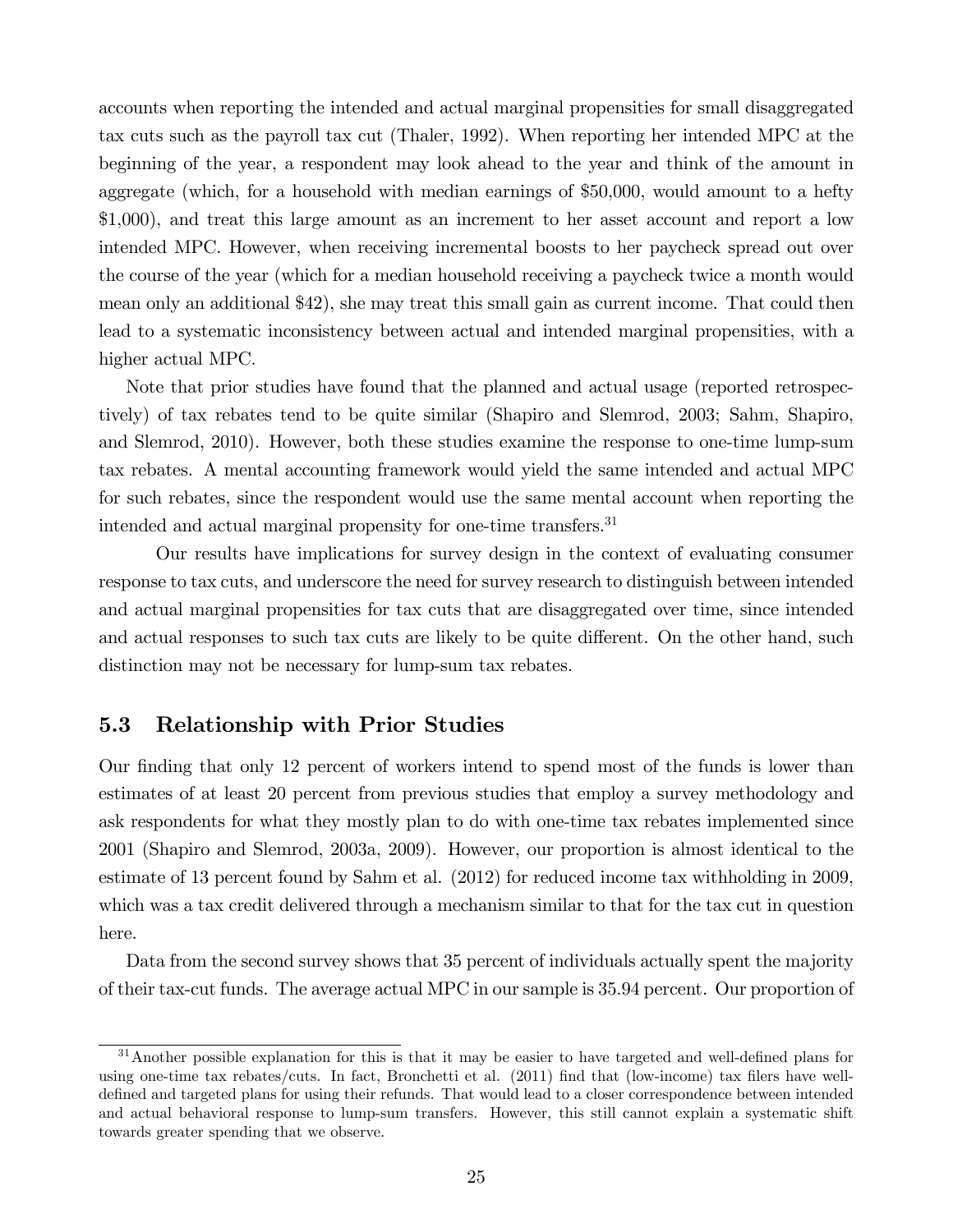"most use" is much higher than those found in most prior studies that use a survey approach,  $32$ while our estimated MPC is in the higher end of the range found in studies that examine consumer response to tax rebates in the last decade (see discussion of related literature in Section 2.1.). This suggests that the design of the tax cut, in the form of changes in the withholding rate, perhaps led workers to spend a non-trivial proportion of them. In addition, our finding that the most common intended and actual use of the extra income is to pay down debt (with an intended MPPD of 53 percent, and actual MPPD of 37 percent) is consistent with findings in recent studies that use surveys to elicit respondents' usage of tax rebates, and is reflective of a regime of high consumer indebtedness.

There is substantial heterogeneity in how the extra income is utilized by our sample respondents. In particular, we find that groups that are generally believed to be liquidity constrained  $\sim$  low-income and low-education respondents  $\sim$  have a lower MPC and do not spend relatively more of the extra income, as is commonly claimed. Earlier studies have found mixed evidence on the relationship between income and the use of extra income from tax changes. One set of studies finds patterns that are consistent with the liquidity-constraints story: Souleles (1999) finds a quicker increase in spending for households facing liquidity constraints; Johnson et al. (2006) and Parker et al. (2011) Önd that lower-income households spent a higher fraction of their 2001 and 2008 tax rebates, respectively; and, Agarwal et al.  $(2007)$  find that spending rose most for liquidity-constrained consumers, and debt declined most for those who are unconstrained. The other set of studies fails to find evidence of usage of the funds consistent with the conventional liquidity constraints hypothesis: Heim (2007) finds no significant difference in the consumption response of high and low assets-to-income ratio respondents to various state tax rebates; Shapiro and Slemrod (2003a) do not find that the MPC is higher for low-income respondents for the 2001 rebates; Shapiro and Slemrod (2009) and Sahm et al. (2010) find similar results for the 2008 rebates. The last three studies in fact Önd that the propensity to spend is higher for the higher income groups. Our results are in line with the latter set of studies. More importantly, using data from a companion survey, we show that low-income and younger respondents are more heavily indebted than their counterparts and they also expect binding liquidity constraints in the future. That is, the heterogeneity in response that we find seems to be rational.

# 6 Conclusion

Using innovative survey questions, this paper investigates workers' response to the 2011 payroll tax cuts. In line with previous studies that examine how consumers react to income increases

 $32$ It should, however, be mentioned that most prior studies ask respondents for what they plan to do with the tax rebates/cuts, and not what they actually did. As we argue above, this distinction may be important for disaggregated tax cuts.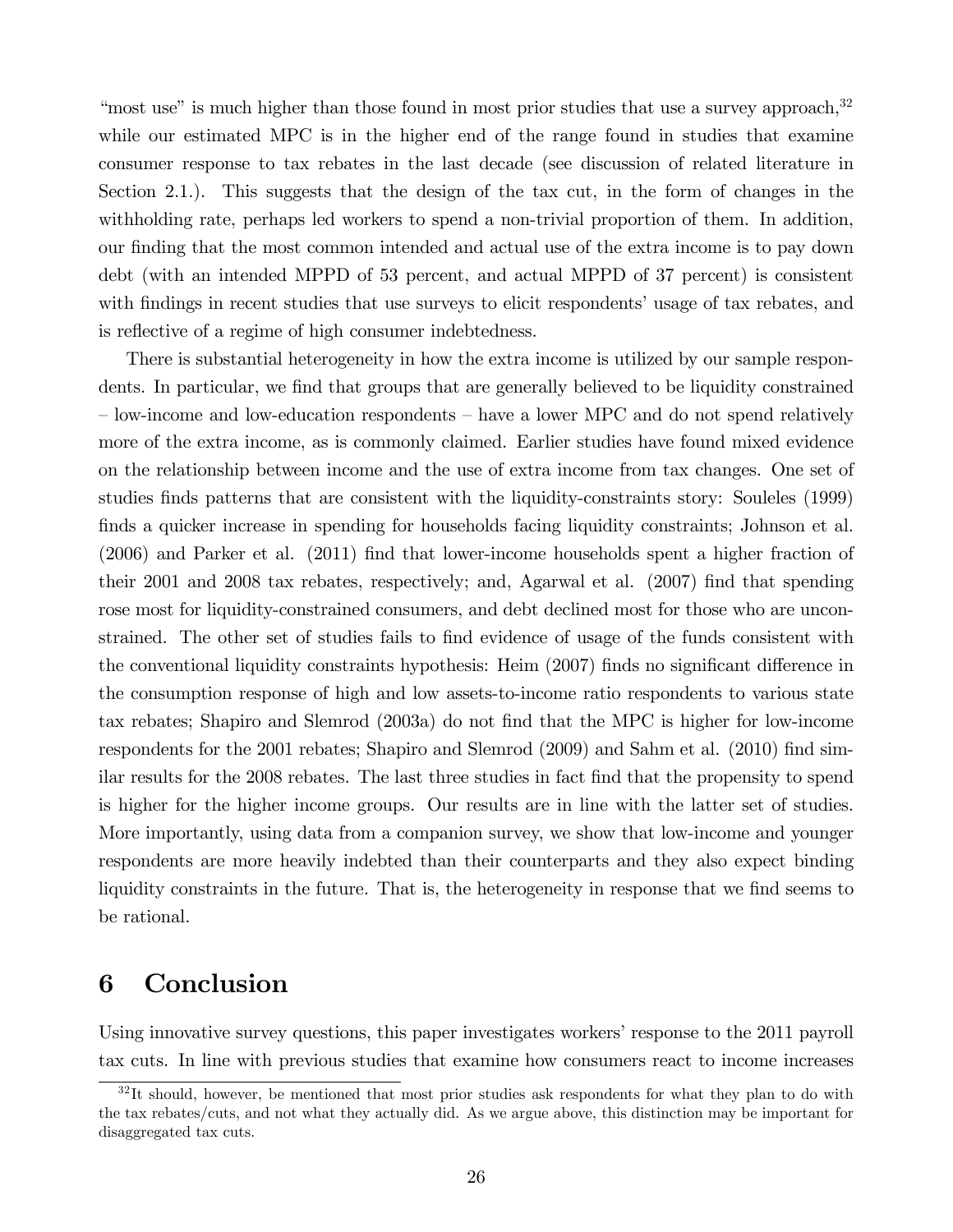resulting from changes in tax policy, our findings reject the life-cycle/permanent income theory: we find that a non-trivial proportion  $-36$  percent  $-$  of the extra income is spent by the respondents. There is substantial demographic heterogeneity in how workers (intend to) use the funds; rich data from a supplementary survey suggest that these patterns can be explained by differences in current and (perceived) future liquidity constraints and debt-indebtedness across the demographic groups. We also find that respondents intend to disproportionately cut down spending  $-$  by 71.4 percent of the amount of the tax cut  $-$  in the scenario that the tax cuts are not extended.<sup>33</sup>

Our estimated actual MPC is at the higher end of the estimates the literature has obtained for the tax cuts enacted since the early 2000s. This suggests that perhaps, as policy-makers had originally hypothesized, the mechanism through which the cuts were implemented (that is, as a change in withholding rather than a lump-sum transfer) did lead consumers to spend a greater proportion of the extra funds than they would have done under alternate mechanisms. This finding would seem to be at odds with Sahm et al. (2012), who find a lower (intended) MPC for the 2009 withholding change than for lump-sum rebates. However, we are able to rationalize this apparent inconsistency by showing that the MPC for the withholding change based on intended use (rather than actual use) in our sample is in fact quite low, and similar to their estimate for the 2009 withholding change. $34$ 

In addition, our finding that workers who perceive tax cuts to be more permanent plan to (and actually weakly do) spend more of the extra income is consistent with the permanent income hypothesis. This has important fiscal policy implications as to whether such tax cuts are implemented as long-term extensions or sequential short-term extensions. Our results indicate that the propensity to consume would likely have been higher had the tax cuts been implemented as a two-year cut in the Örst place.

While intended and actual marginal propensities are strongly correlated, the two differ systematically: we find a systematic switching towards consumption, regardless of intended use. Notably, we find that this shift:  $(1)$  is exhibited by all demographic groups,  $(2)$  is not explained by time-inconsistent preferences (as would otherwise be the case under those self control problems that the respondent is unaware of), and (3) only partially explained by unanticipated shocks. Given that prior survey research finds a strong correspondence between planned and actual marginal propensities to consume for one-time lump-sum rebates, our results suggest that the correspondence between intended and actual usage for tax cuts  $-$  at least those implemented as disaggregated additions to the paycheck spread out over the year  $-$  may be quite low. We

<sup>&</sup>lt;sup>33</sup>In the second survey, respondents were asked about how they would respond to the expiration of the payroll tax cuts. Appendix Section B shows that the expiration of the payroll tax cuts would lead workers, across all demographic groups, to disproportionately reduce consumption with little change in debt balances.

<sup>&</sup>lt;sup>34</sup>The question text used by Sahm et al. (2012) asks respondents for their planned usage, which may be a biased estimate of actual propensity to consume if intended and actual behavior is incongruous, as we argue is likely to be the case for disaggregated tax cuts.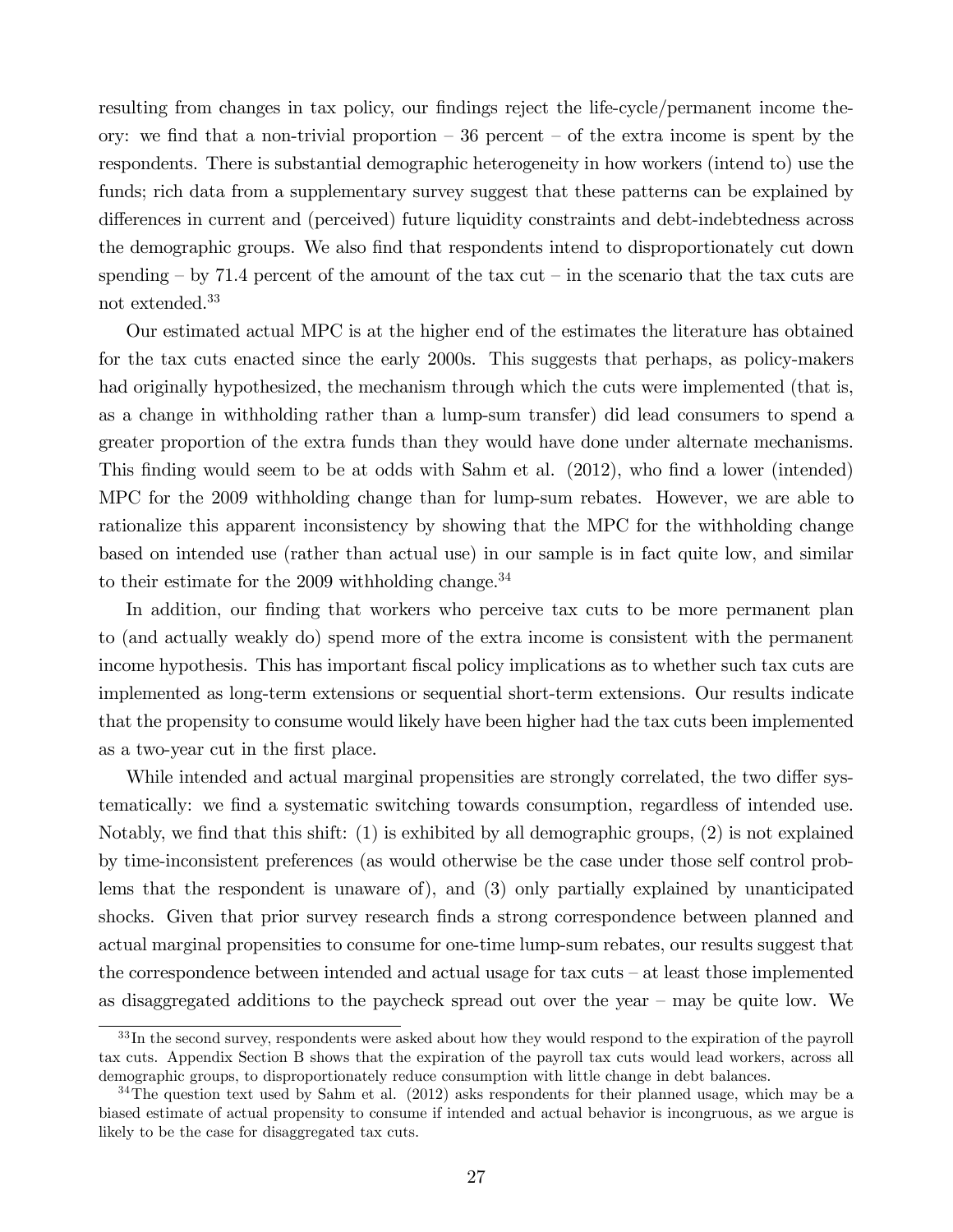hypothesize that this may be a consequence of workers focusing on the annual stimulus when asked for the intended use, and on the monthly amount when reporting (and deciding) the actual use; this would then lead respondents to use different mental accounts when reporting intended and actual usage (Thaler, 1990; 1992). This finding of ours has implications for survey research that elicits consumers' MPC, and indicates that a distinction between intended and actual usage is warranted in some cases— particularly for tax cuts that are disaggregated over time (opposed to one-time transfers).

# References

- [1] Agarwal, Sumit, Chunlin Liu, and Nicholas Souleles. 2007. "The Reaction of Consumer Spending and Debt to Tax Rebates—Evidence from Consumer Credit Data." Journal of Political Economy,  $115(6)$ : 986–1019.
- [2] Andreoni, James, and Charles Sprenger (forthcoming). "Estimating Time Preferences from Convex Budgets." American Economic Review, forthcoming.
- [3] Armantier, Olivier, Wandi Bruine de Bruin, Simon Potter, Giorgio Topa, Wilbert van der Klaauw, and Basit Zafar (2012). "Measuring Inflation Expectations." Annual Reviews of Economics, forthcoming 2013.
- [4] Barcellos, Silvia, and Leandro Carvalho. (2012). "Self-Control Awareness and Intertemporal Choice Behavior: Evidence from a Randomized Experiment," Unpublished Manuscript.
- [5] Bendavid, Baftali (2012). "Payroll Tax Cut on Track to Quietly Expire." The Wall Street Journal, August 1, 2012: A6.
- [6] Blundell, Richard, Marco Francesconi, and Wilbert van der Klaauw (2011). "Anatomy of Welfare Reform Evaluation: Announcement and Implementation Effects". IZA Discussion Paper No. 6050.
- [7] Bronchetti, Erin, Thoams Dee, David Huffman, and Ellen Magenheim (2011). "When a Nudge Isn't Enough: Defaults and Saving Among Low-Income Tax Filers." NBER Working Paper No. 16887.
- [8] Brown, Meta, Andrew Haughwout, Donghoon Lee, and Wilbert van der Klaauw (2010). "The Financial Crisis at the Kitchen Table: Trends in Household Debt and Credit." Federal Reserve Bank of New York Staff Report No. 480.
- [9] Browning, Martin, and Anamaria Lusardi (1996). "Household Savings: Micro Theories and Micro Facts." Journal of Economic Literature 34(4): 1797-1855.
- [10] Chakrabarti, Rajashri, Donghoon Lee, Wilbert van der Klaauw, and Basit Zafar (2011)." Household Debt and Saving during the 2007 Recession." Federal Reserve Bank of New York, Staff Report No. 482.
- [11] Congressional Budget Office (2008). "Options for Responding to Short-Term Economic Weakness." Washington, DC: Congressional Budget Office.
- [12] Cooper, Michael (2010). "From Obama, the Tax Cut Nobody Heard Of." New York Times, October 19: pg. A1.
- [13] Coronado, Julia, Joseph Lupton, and Louise Sheiner. (2006). "The Household Spending Response to the 2003 Tax Cut: Evidence from Survey Data.<sup>3</sup> Working paper.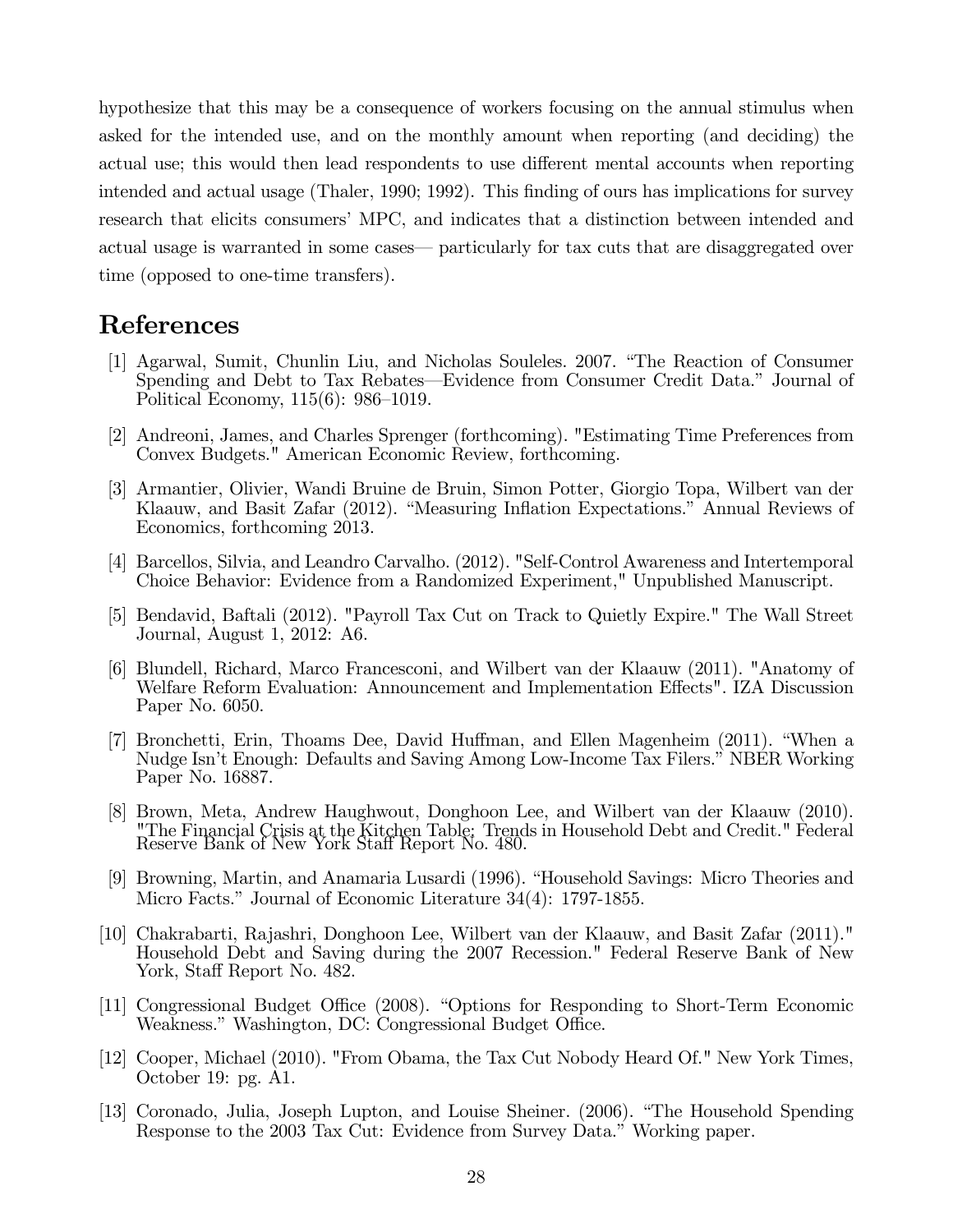- [14] DellaVigna, Stefano (2009). "Psychology and Economics: Evidence from the Field," Journal of Economic Literature, 47(2): 315-372.
- [15] GinÈ, Xavier, Jessica Goldberg, Dan Silverman, and Dean Yang (2012). "Revising Commitments: Field Evidence on the Adjustment of Prior Choices". Working Paper.
- [16] Gross, David, and Nicholas Souleles (2002). "Do Liquidity Constraints and Interest Rates Matter for Consumer Behavior? Evidence from Credit Card Data.î Quarterly Journal of Economics,  $117(1)$ :  $149-85$ .
- [17] Hayashi, Fumio (1985). "The Effect of Liquidity Constraints on Consumption: A Cross-Sectional Analysis." Quarterly Journal of Economics, 1985(1): 183-206.
- [18] Heim, Bradley (2007). "Tax Rebates and Consumption Expenditures: State Tax Rebates as Natural Experiments." National Tax Journal,  $60(4):685-710$ .
- [19] Jappelli, Tullio (1990). "Who is Credit Constrained in the U.S. Economy?" Quarterly Journal of Economics, February, 105: 219-234.
- [20] Jappelli, Tullio and Luigi Pistaferri, 2010, "The Consumption Response to Income Changes," Annual Review of Economics, 2: 479-506.
- [21] Johnson, David, Jonathan Parker, and Nicholas Souleles (2006). "Household Expenditure and the Income Tax Rebates of 2001." American Economic Review,  $96(5)$ : 1589–1610.
- [22] Kuchler, Theresa (2012). "Sticking to Your Plan: Hyperbolic Discounting and Credit Card Debt Paydown". Working Paper.
- [23] Laibson, David (1997). "Golden Eggs and Hyperbolic Discounting." Quarterly Journal of Economics 62 (2): 443-478.
- [24] Lee, Donghoon and Wilbert van der Klaauw (2010). "An Introduction to the FRBNY Consumer Credit Panel." Federal Reserve Bank of New York Staff Report no. 479.
- [25] Lusardi, Annamaria, and Olivia Mitchell (2009). "How ordinary consumers make complex economic decisions: Financial literacy and retirement readiness.î NBER Working Paper No. 15350.
- [26] Lusardi, Annamaria, Daniel Schneider, and Peter Tufano (2011). "Financially Fragile Households: Evidence and Implications." Brookings Papers on Economic Activity: 83-134.
- [27] Manski, Charles (1990). "The Use of Intentions Data to Predict Behavior: A Best-Case Analysis." Journal of the American Statistical Association , 85(412): 934-940.
- [28] Mian, Atif, and Amir Sufi (2011). "House Prices, Home Equity-Based Borrowing, and the US Household Leverage Crisis." American Economic Review,  $101(5)$ : 2132–2156.
- [29] Mian, Atif, Kamalesh Rao, and Amir Sufi (2012). "Household Balance Sheets, Consumption, and the Economic Slump." Working Paper.
- [30] O'Donoghue, Ted and Matthew Rabin (1999). "Doing It Now or Later." American Economic Review, 89(1): 103-124.
- [31] Parker, Jonathan (1999). "The reaction of household consumption to predictable changes in social security taxes." American Economic Review, 89 (4): 959–973.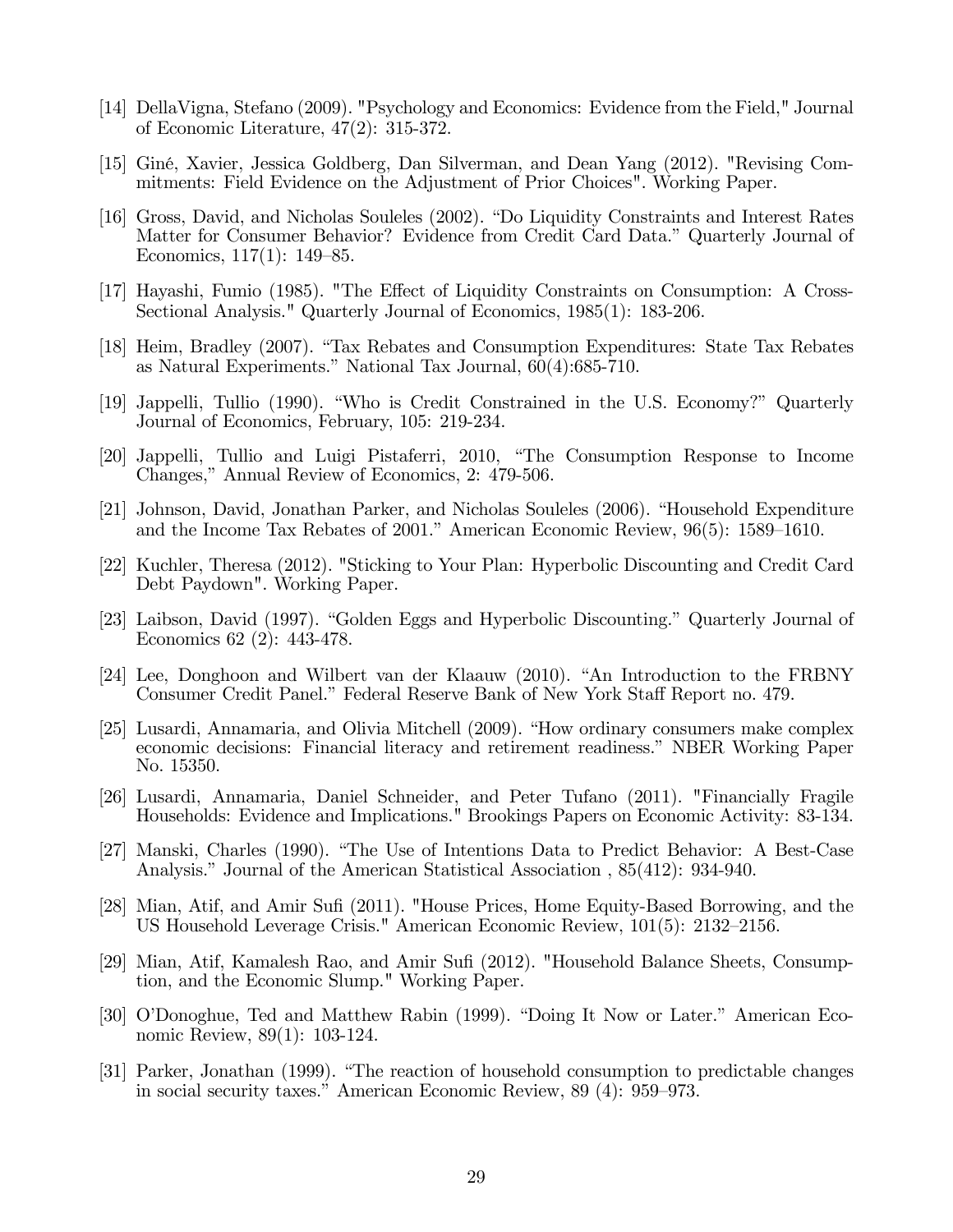- [32] Parker, Jonathan, Nicholas Souleles, David Johnson, and Robert McClelland (2011). "Consumer Spending and the Economic Stimulus Payments of 2008." NBER Working Paper No. 16684.
- [33] Sahm, Claudia, Matthew Shapiro and Joel Slemrod (2010). "Household Response to the 2008 Tax Rebates: Survey Evidence and Aggregate Implications.î Tax Policy and the Economy, 24: 69-110.
- [34] Sahm, Claudia, Matthew Shapiro and Joel Slemrod (2012). "Check in the Mail or More in the Paycheck: Does the Effectiveness of Fiscal Stimulus Depend on How It Is Delivered?" American Economic Journal: Economic Policy, 4: 216–250.
- [35] Shapiro, Matthew and Joel Slemrod (1995). "Consumer Response to the Timing of Income: Evidence from a Change in Tax Withholding." American Economic Review, 85(1): 274-283.
- [36] Shapiro, Matthew and Joel Slemrod (2003a). "Consumer Response to Tax Rebates." American Economic Review, 93(1): 381-396.
- [37] Shapiro, Matthew and Joel Slemrod (2003b). "Did The 2001 Tax Rebate Stimulate Spending? Evidence From Taxpayer Surveys.î Tax Policy and the Economy, Editor James Poterba. Cambridge: MIT Press.
- [38] Shapiro, Matthew D. and Joel Slemrod (2009). "Did the 2008 Tax Rebates Stimulate Spending?" American Economic Review Papers and Proceedings, 99: 374-379.
- [39] Souleles, Nicholas (1999). "The Response of Household Consumption to Income Tax Refunds." The American Economic Review,  $89(4)$ : 947-958.
- [40] Souleles, Nicholas (2002). "Consumer Response to the Reagan Tax Cuts." Journal of Public Economics, 85(1): 99-120.
- [41] Surowiecki, James (2009). "A Smarter Stimulus." New Yorker, January 26.
- [42] Thaler, Richard H, and HM. Shefrin (1981). An economic theory of self-control. Journal of Political Economy, 89:392-406.
- [43] Thaler, Richard (1990). "Saving, Fungibility, and Mental Accounts." Journal of Economic Perspectives, 4(1):193-205.
- [44] Thaler, Richard H. (1992). The Winnerís Curse: Paradoxes and Anomalies of Economic Life. Princeton: Princeton University Press.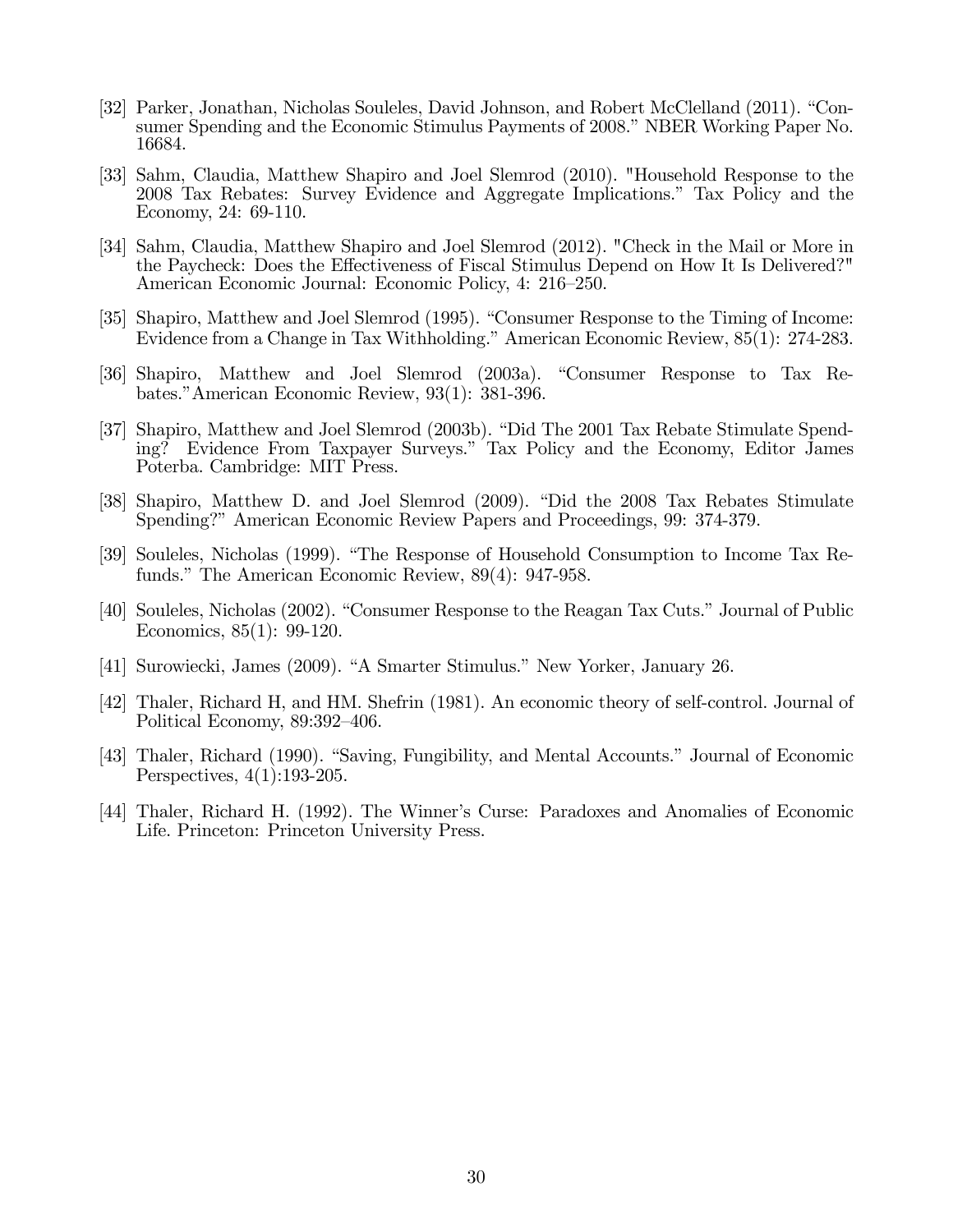|                                                           | Initial Survey | Second Survey |
|-----------------------------------------------------------|----------------|---------------|
|                                                           |                |               |
| Total number of respondents                               | 380            | 362           |
| Number of respondents working full-time                   | 209            | 196           |
| Percent of Male respondents                               | 48             | 51            |
| Percent of respondents who are White                      | 94             | 94            |
| Age                                                       | 55.9           | 56.2          |
|                                                           | (5.90)         | (5.94)        |
| Percent of respondents with age $> 54$ years              | 57             | 57            |
| Number of schooling years                                 | 15.3           | 15.2          |
|                                                           | (2.29)         | (2.27)        |
| Percent of respondents with a College degree              | 59             | 58            |
| Average income                                            | 92,161.1       | 90,903.8      |
|                                                           | (57, 895)      | (56, 017)     |
| $\%$ of respondents with annual income $\lt$ \$35,000     | 12             | 13            |
| $\%$ of respondents with income between \$35,000-\$75,000 | 36             | 36            |
| $\%$ of respondents with annual income $> $75,000$        | 51             | 51            |

Table 1: Summary Statistics

Averages reported for continuous variables. Standard deviations in parentheses.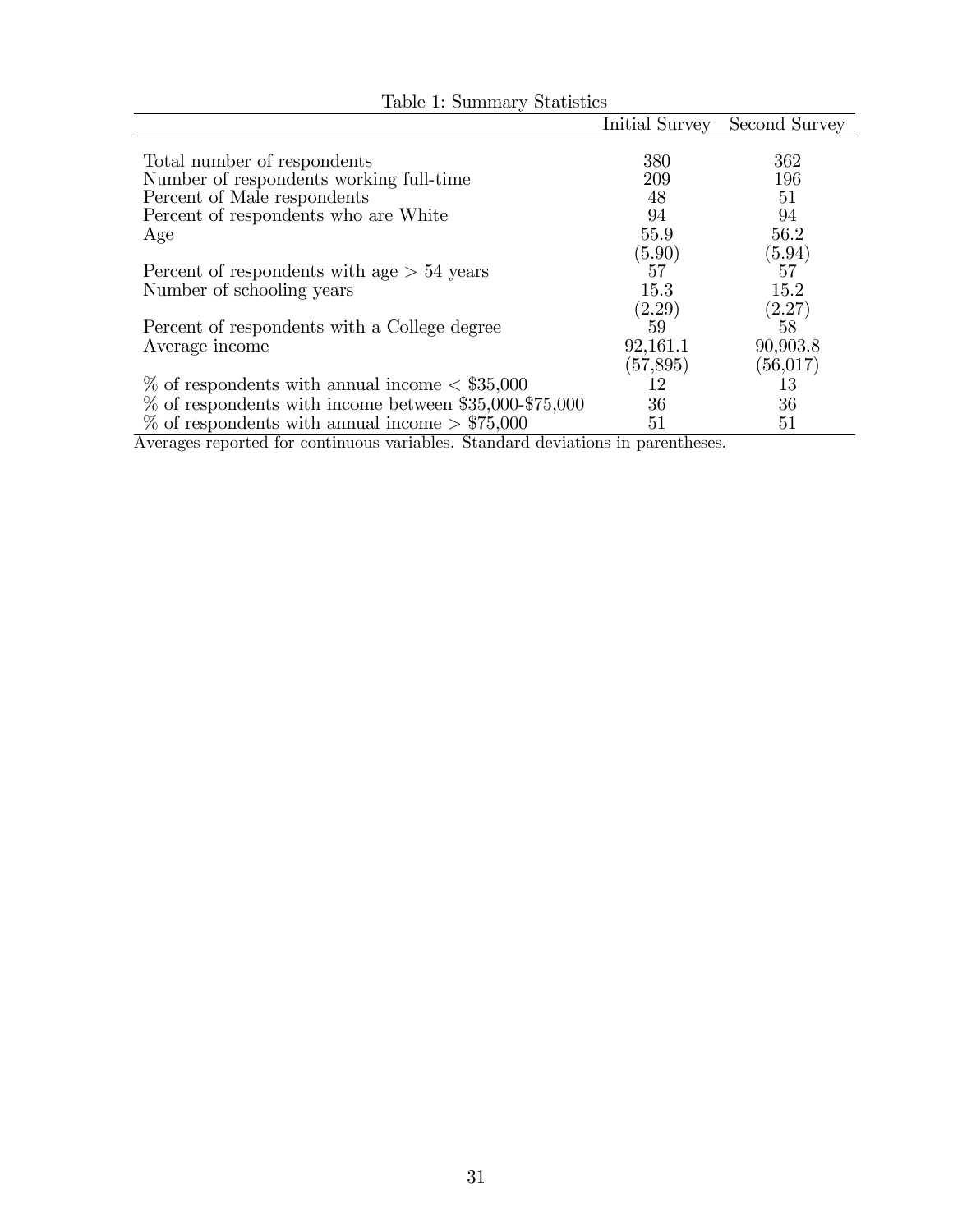|                                                                                                                                                        |                                  |                                                    |                          |                                      | lable 2: Intended and Actual Reported Use of 1ax Cut Funds |                      |                     |                  |              |                                                    |
|--------------------------------------------------------------------------------------------------------------------------------------------------------|----------------------------------|----------------------------------------------------|--------------------------|--------------------------------------|------------------------------------------------------------|----------------------|---------------------|------------------|--------------|----------------------------------------------------|
|                                                                                                                                                        |                                  |                                                    | ${\bf Intended}^a$       |                                      |                                                            |                      |                     | ${\bf Actual}^b$ |              |                                                    |
|                                                                                                                                                        | Marginal Propensity <sup>c</sup> |                                                    |                          | " $\text{Mostlv}$ " Use <sup>d</sup> |                                                            |                      | Marginal Propensity |                  | "Mostly" Use |                                                    |
|                                                                                                                                                        | Unweighted                       | Wgt. <sup>e</sup>                                  |                          |                                      | Jnwgt. $Wgt$ . Exl. comb.                                  | Unwgt.               | Wgt.                |                  |              | Unwgt. Wgt. Exl. comb.                             |
|                                                                                                                                                        |                                  | $\widehat{\mathfrak{O}}$                           | $\widetilde{\mathbb{C}}$ | $\widehat{+}$                        | $\widetilde{\Theta}$                                       |                      | $\widetilde{V}$     | $\frac{1}{8}$    | ම            | $\left( \begin{matrix} 1 \ 0 \end{matrix} \right)$ |
| Consume                                                                                                                                                | 14.31                            | 13.68                                              | 0.12                     | 0.12                                 | 0.09                                                       | 38.77                | 35.94               | 0.37             | 0.35         | 0.35                                               |
|                                                                                                                                                        | 24.93)                           | 2.04)                                              |                          |                                      |                                                            | 40.24)               | 5.28                |                  |              |                                                    |
| Save                                                                                                                                                   | 37.39                            | $33.30\,$                                          | 0.37                     | 0.34                                 | 0.33                                                       | 25.33                | 24.01               | 0.25             | 0.23         | 0.23                                               |
|                                                                                                                                                        | 41.19                            | 3.30                                               |                          |                                      |                                                            | $35.05$ )<br>$35.77$ | 5.54                |                  |              |                                                    |
| Pay down debt                                                                                                                                          | $\hphantom{0}48.31$              | 53.02                                              | 0.49                     | 0.53                                 | 0.59                                                       |                      | 40.01               | 0.33             | 0.37         | 0.43                                               |
|                                                                                                                                                        | 46.44)                           | $\left( \begin{array}{c} 3.91 \end{array} \right)$ |                          |                                      |                                                            | 43.66)               | 6.44)               |                  |              |                                                    |
| For marginal propensities, mean response in first cell. Standard deviations in parentheses. For "most" uses, proportion of respondents (0-1) reported. |                                  |                                                    |                          |                                      |                                                            |                      |                     |                  |              |                                                    |
| " Intended use of tax cut funds reported in the first survey. Respondents were asked: "Please indicate what share of the                               |                                  |                                                    |                          |                                      |                                                            |                      |                     |                  |              |                                                    |
| extra income you are using or plan to use to" on a 0-100 scale.                                                                                        |                                  |                                                    |                          |                                      |                                                            |                      |                     |                  |              |                                                    |
| Actual use of tax cut funds reported in the second survey. Question: "What did you do with the extra income? Please indicate                           |                                  |                                                    |                          |                                      |                                                            |                      |                     |                  |              |                                                    |
|                                                                                                                                                        |                                  |                                                    |                          |                                      |                                                            |                      |                     |                  |              |                                                    |

Table 2: Intended and Actual Reported Use of Tax Cut Funds f  $\frac{1}{4}$  $\vec{\zeta}$  $\mathsf{L}$ J TL  $\ddot{i}$  $\frac{p}{2}$ ŀ,  $\frac{1}{7}$ ł, É  $T_{rad}$  $\dot{\varsigma}$  $T_{\alpha}$ lala

what share of the extra income you  $\ldots$ " on a 0-100 scale. what share of the extra income you ..." on a 0-100 scale.<br>"The average response to the question in  $a$ . <sup>c</sup> The average response to the question in  $a$ .

defRespondents are coded as using the funds to mostly consume/save/pay debt if the reported marginal propensity is at least 50 (on a 0-100 scale).

Weighted numbers reported (see text for how weights are constructed).

Restrict the sample to those respondents who assign a marginal propensity of at least 50 to one category, and there is no tie.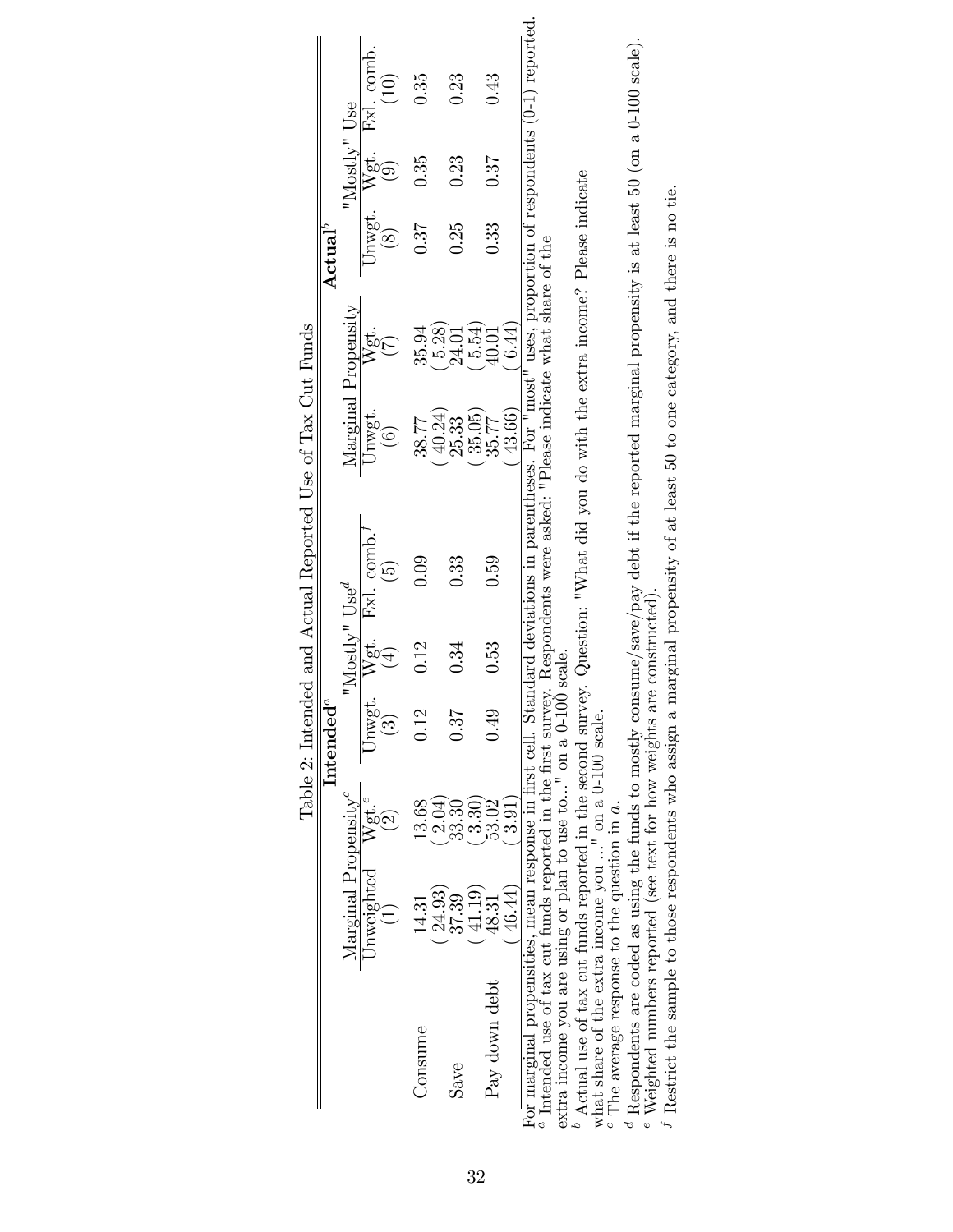|                                               | $\overline{\phantom{a}}$                                 | Table 3: Mar<br>Male<br>$\widehat{\mathfrak{D}}$                                                                                                                       | $\rm Female$<br>$\widetilde{\mathbb{C}}$ | 54<br>Age ><br>Ā                              | rS<br>Age $\leq$<br>$\widetilde{\mathbf{5}}$ | ginal Propensities of Tax Cuts Use, by Demographics<br>${\rm High~Inc}^a$<br>$\ddot{\circ}$ | $Low$ $lnc$            | College<br>$\infty$  | No College<br>$\mathcal{D}_{\mathcal{C}}$                                                                                                               |
|-----------------------------------------------|----------------------------------------------------------|------------------------------------------------------------------------------------------------------------------------------------------------------------------------|------------------------------------------|-----------------------------------------------|----------------------------------------------|---------------------------------------------------------------------------------------------|------------------------|----------------------|---------------------------------------------------------------------------------------------------------------------------------------------------------|
| Observations                                  | 154                                                      | 27                                                                                                                                                                     | 52                                       | $\infty$                                      | 22                                           |                                                                                             |                        | 89                   | 65                                                                                                                                                      |
| Panel A: Intended<br>Consume                  | $13.68^{+++}$                                            | $17.63***++$                                                                                                                                                           | $9.59^{+++}$                             | $12.50^{++}$                                  | $14.62^{++}$                                 | $15.81***$                                                                                  | $12.14^{+++}$          | $16.30^{++}$         | $12.18^{+++}$                                                                                                                                           |
|                                               | $33.30^{++}$<br>2.04)                                    | $40.43***$<br>3.51)                                                                                                                                                    | (2.01)<br>25.90                          | $34.14^{++}$<br>(2.38)                        | (2.96)<br>32.63                              | $-1 + 98.$<br>(3.68)                                                                        | $30.00^{++}$<br>(2.30) | $42.05***$<br>(2.97) | (2.72)<br>28.30                                                                                                                                         |
| Pay down debt<br>Save                         | $53.02^{++}$<br>3.30)                                    | $41.94***$ ***<br>5.06                                                                                                                                                 | (61.14)<br>64.51                         | 4.34<br>53.36                                 | $(4.97)$<br>52.75                            | 4.39<br>46.33                                                                               | (17.4)<br>57.86        | $41.65***$<br>4.46   | 4.51<br>59.52                                                                                                                                           |
|                                               | 3.91)                                                    | 5.96                                                                                                                                                                   | 5.03                                     | $\frac{61}{3}$                                | 5.34                                         | 5.04                                                                                        | 5.67                   | $4.99^\circ$         | 5.45                                                                                                                                                    |
| Panel B: Actual                               |                                                          |                                                                                                                                                                        |                                          |                                               |                                              |                                                                                             |                        |                      |                                                                                                                                                         |
| Consume                                       | 35.94                                                    | 43.10**                                                                                                                                                                | 28.40                                    | 38.87                                         | 33.67                                        | 42.10                                                                                       | 31.42                  | 43.29                | 31.73                                                                                                                                                   |
|                                               | $\left(62.59\right)$                                     | 5.57)                                                                                                                                                                  | (14.47)                                  | 4.69                                          | $(5.25)$<br>$25.20$                          | (5.64)                                                                                      | $(4.66)$<br>20.82      | 5.63                 | $(4.64)$<br>20.55                                                                                                                                       |
|                                               | 24.01                                                    | $30.20**$                                                                                                                                                              | 17.49                                    | 22.47                                         |                                              | 28.35                                                                                       |                        | 30.06                |                                                                                                                                                         |
|                                               | $\left( \begin{matrix} 3.09 \ 3.09 \end{matrix} \right)$ | $\frac{516}{ }$                                                                                                                                                        | 3.29                                     | 3.44                                          | 4.84                                         | (5.42)                                                                                      | 3.60)                  | $\frac{50}{50}$      | $\frac{3.71}{47.73}$                                                                                                                                    |
| Pay down debt                                 | 40.01                                                    | 26.61***                                                                                                                                                               | 54.11                                    | 38.56                                         | 41.13                                        | 29.56***                                                                                    | 47.68                  | 26.52***             |                                                                                                                                                         |
|                                               | 3.60)                                                    | (90.9)                                                                                                                                                                 | 5.12                                     | 5.33                                          | 4.84                                         | 4.41                                                                                        | 5.34                   | $\widetilde{3.91}$   | ນວ່                                                                                                                                                     |
|                                               |                                                          | Table reports the average propensities (on a 0-10                                                                                                                      |                                          | 0 scale). Standard deviations in parentheses. |                                              |                                                                                             |                        |                      |                                                                                                                                                         |
|                                               |                                                          | $^a$ High income is the group of respondents with annual income $\geq$ \$75,000                                                                                        |                                          |                                               |                                              |                                                                                             |                        |                      | Adjusted Wald t-test conducted for equality of actual propensity versus intended propensity. $++,++$ , + denote difference significant at               |
|                                               |                                                          | 5, and 10%, respectively.<br>Adjusted Wald t-test conducted for equality of responses for female against male; age > 54 vs. age $\leq$ 54; high income vs. low income; |                                          |                                               |                                              |                                                                                             |                        |                      |                                                                                                                                                         |
|                                               |                                                          |                                                                                                                                                                        |                                          |                                               |                                              |                                                                                             |                        |                      | 54,<br>college vs. no college. ***, **, *denote difference significant at 1, 5, and 10 percent, respectively. Asterisks reported on the female, age $>$ |
| high inc., and college columns, respectively. |                                                          |                                                                                                                                                                        |                                          |                                               |                                              |                                                                                             |                        |                      |                                                                                                                                                         |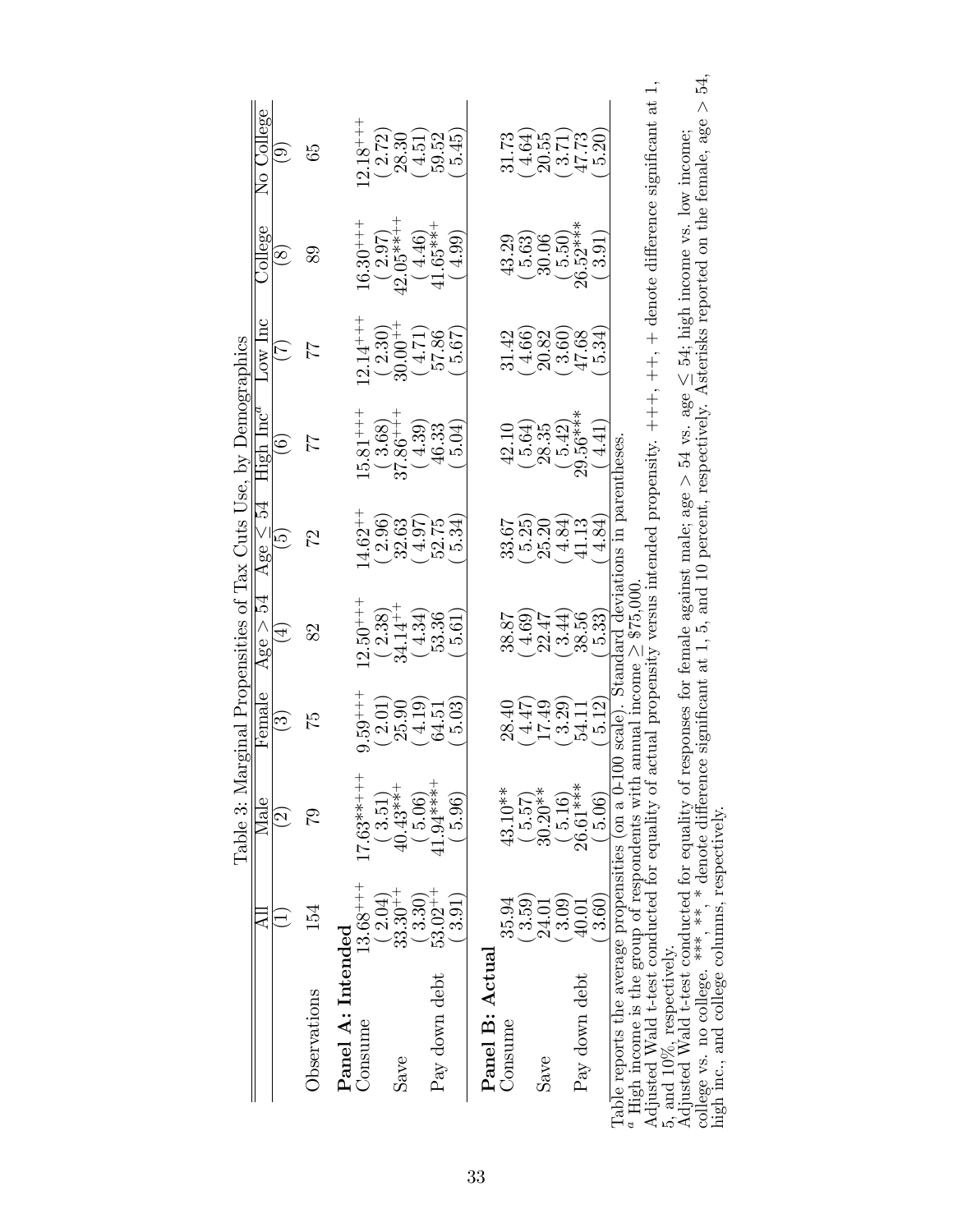|                                                                                                                                                                                                                                                                            |                      |                                  |                      |                                   | Table 4: Tax Cut "Mostly" Uses by, Demographics |                               |                      |                           |                                                                                            |
|----------------------------------------------------------------------------------------------------------------------------------------------------------------------------------------------------------------------------------------------------------------------------|----------------------|----------------------------------|----------------------|-----------------------------------|-------------------------------------------------|-------------------------------|----------------------|---------------------------|--------------------------------------------------------------------------------------------|
|                                                                                                                                                                                                                                                                            |                      | Male                             | Female               | Age $>$ 54 Age $\leq$ 54          |                                                 | ${\rm High~Inc}^a$            | Low Inc              | College                   | No College                                                                                 |
| Panel A: Intended<br>Observations                                                                                                                                                                                                                                          | 136                  | 71                               | 65                   | 89                                | 88                                              | 88                            | 89                   | $\mathcal{C}$             | 25                                                                                         |
| Mostly Pay down debt<br>Mostly Consume<br>Mostly Save                                                                                                                                                                                                                      | 0.59<br>0.33<br>0.09 | $0.15***$<br>$0.46***$<br>0.39   | 0.26<br>0.72<br>0.02 | $0.02***$<br>0.34<br>0.64         | $\begin{array}{c} 13.3 \\ 0.33 \end{array}$     | $0.15**$<br>$0.48***$<br>0.37 | 0.66<br>0.30<br>0.04 | $0.48***$<br>0.40<br>0.12 | $\begin{array}{c} 0.07 \\ 0.29 \end{array}$<br>0.65                                        |
| $Chi-Square Testb$                                                                                                                                                                                                                                                         |                      | 0.001                            |                      |                                   | 0.030                                           | 0.048                         |                      |                           | $0.140\,$                                                                                  |
| Panel B: Actual<br>Observations                                                                                                                                                                                                                                            | 129                  | $\overline{6}$                   | $\overline{60}$      | $\mathfrak{D}$                    | 59                                              | 89                            | 5                    | 74                        | 55                                                                                         |
| Mostly Pay down debt<br>Mostly Consume<br>Mostly Save                                                                                                                                                                                                                      | 0.35<br>0.23<br>0.43 | $0.26***$<br>$0.31**$<br>$0.43*$ | 0.26<br>0.14<br>0.60 | 0.42<br>0.38<br>0.20              | 0.32<br>0.25<br>0.43                            | $0.32***$<br>0.27<br>0.41     | 0.30<br>0.19<br>0.51 | $0.27***$<br>0.45<br>0.29 | 0.52<br>0.19<br>0.29                                                                       |
| Chi-Square Test                                                                                                                                                                                                                                                            |                      | 0.001                            |                      |                                   | 0.721                                           | 0.101                         |                      |                           | 0.027                                                                                      |
| <sup>a</sup> High income is the group of respondents with annual income $\geq$ \$75,000.<br>Table shows the fraction of each column<br>not add to one due to a few individuals                                                                                             |                      |                                  |                      | who do not report a majority use. |                                                 |                               |                      |                           | group who assign a proportion of more than 50 (out of 100) to that purpose. Proportions do |
| p-value of a Pearson Chi-square test for independence of distributions by demographic groups (female against male; age $> 54$ vs.<br>age $\leq$ 54; high income vs. low income; college vs. no college.                                                                    |                      |                                  |                      |                                   |                                                 |                               |                      |                           |                                                                                            |
| In addition, Chi-square conducted for equality of proportions for females and males; age $> 54$ and age $\leq 54$ ; high income and low income; college and no college. ***, * denote difference significant at 1, 5, and 10 pe<br>income; college and no college. ***, ** |                      |                                  |                      |                                   |                                                 |                               |                      |                           |                                                                                            |

34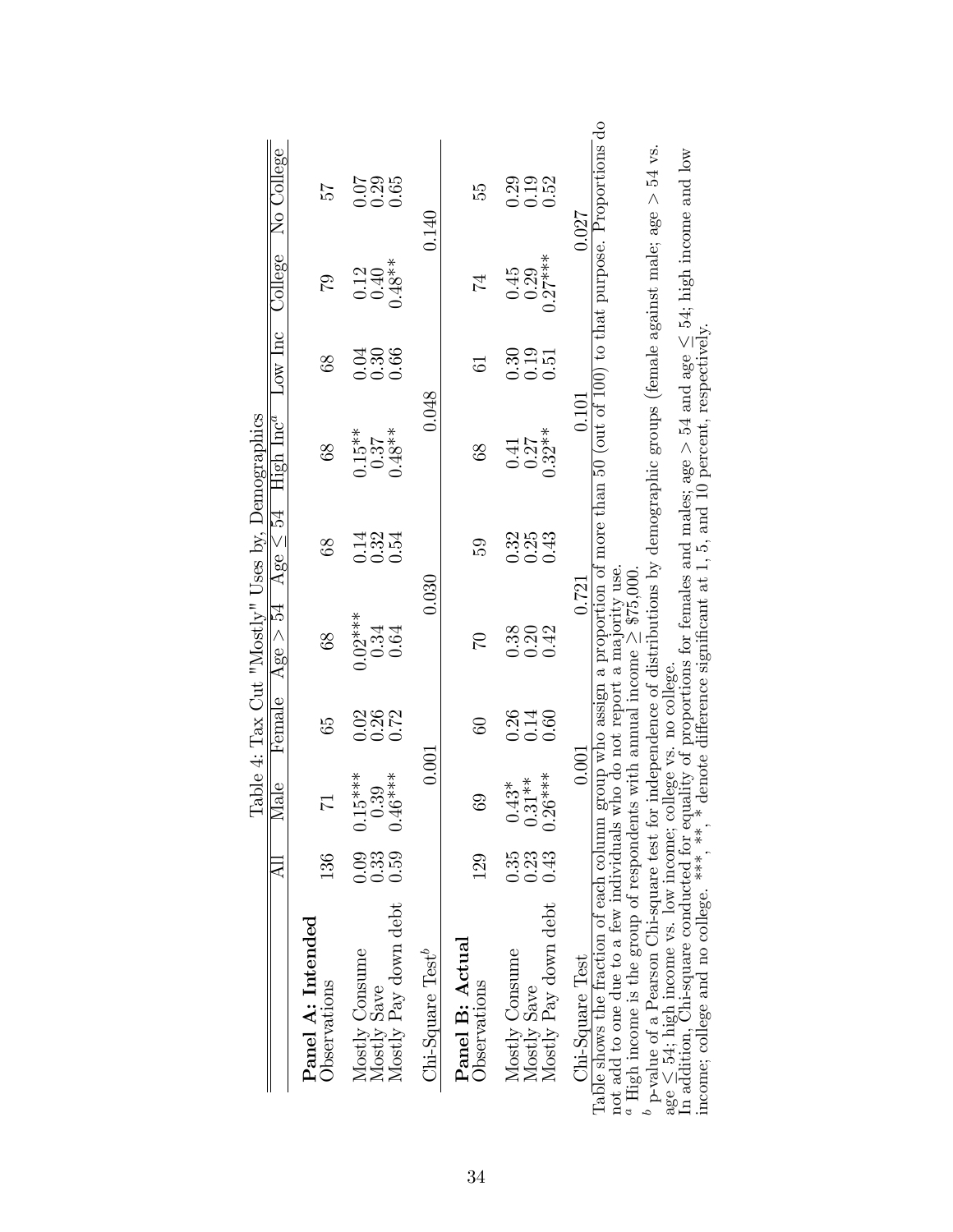|                 |           |                      | Initial Survey      |          | Future Tax Cut         |
|-----------------|-----------|----------------------|---------------------|----------|------------------------|
|                 |           |                      | Earnings $Expa$     |          | Extension <sup>b</sup> |
|                 | All       | $U_{\rm p}$          | Same/Down           | Likely   | Unlikely               |
|                 |           | $\langle 1a \rangle$ | (1b)                | (2a)     | $\rm (2b)$             |
| Observations    | 154       | 58                   | 96                  | 74       | 80                     |
| Intended        |           |                      |                     |          |                        |
| Consumption     | 13.68     | 17.40                | 11.45               | $16.90*$ | 10.56                  |
|                 | 3.67)     | (3.27)               | (2.48)              | 3.25)    | 2.17)                  |
| Save            | $33.30\,$ | 32.18                | 33.97               | 32.87    | $33.72^{\degree}$      |
|                 | 5.82)     | 4.91)                | (4.30)              | 4.83)    | 4.61)                  |
| Pay down debt   | 53.02     | 50.42                | 54.58               | 50.24    | 55.72                  |
|                 | 7.26)     | 6.45)                | 4.90)               | 5.74)    | 5.25)                  |
| $\bold{Actual}$ |           |                      |                     |          |                        |
| Consumption     | 35.94     | 35.18                | 36.45               | 38.29    | 33.67                  |
|                 | 5.28      | (6.30)               | (4.17)              | (5.06)   | 5.06)                  |
| Save            | 24.01     | $31.18*$             | 19.16               | 23.45    | 24.55                  |
|                 | (5.54)    | (6.22)               | $\left(3.08\right)$ | 3.98)    | (4.90)                 |
| Pay down debt   | 40.01     | $33.64^{\circ}$      | 44.31               | 38.17    | 41.78                  |
|                 | 6.44)     | 5.76)                | 4.44)               | 5.71)    | 4.68)                  |

Table 5: Marginal Propensities of Tax Cuts Use, by Various Expectations

Table reports the average propensities (on a 0-100 scale). Standard deviations in parentheses.  $a_{12}$ -month ahead earnings expectations, elicited as follows: "Suppose that, 12 months from now, you actually are working in the exact same [/main] job at the same place you currently work, and working the exact same number of hours. Twelve months from now, do you expect your earnings on this job, before taxes and deductions, to have gone up, or gone down, or stayed where they are now?"  $\bar{b}$  Extension expectations are elicited as follows: "What do think is the percent chance that the tax rate cut will be extended into future years?". Respondents above (below) the median of the distribution are coded as likely (unlikely).

Adjusted Wald t-test conducted for equality of responses in columns (a) versus corresponding column (b). \*\*\*, \*\*, \* denote difference significant at 1, 5, and 10 percent, respectively.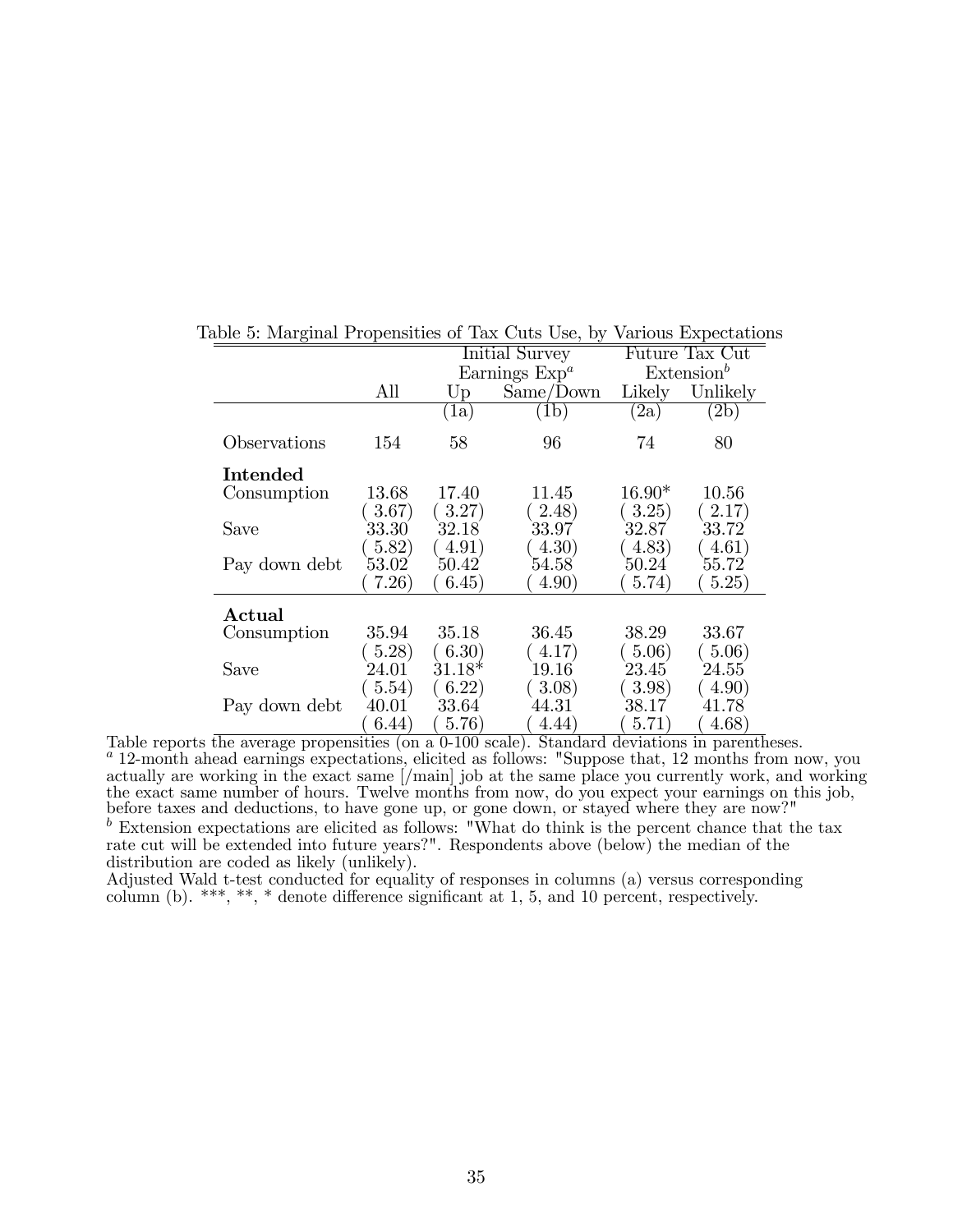| Table 0. Correlated or mitchaea marginar 1 rependition of Tax Cat I and Coc                  |                   | Consumption        |                   | Saving             |                  | Pay down Debt       |
|----------------------------------------------------------------------------------------------|-------------------|--------------------|-------------------|--------------------|------------------|---------------------|
|                                                                                              | $\left( 1\right)$ | $\overline{(2)}$   | $\left( 3\right)$ | $\left( 4\right)$  | $\overline{(5)}$ | $\left( 6\right)$   |
| College                                                                                      | 2.68              | 2.53               | $11.60*$          | $11.89**$          | $-14.28*$        | $-14.42*$           |
|                                                                                              | (4.94)            | (4.72)             | (5.96)            | (5.98)             | (7.64)           | (7.53)              |
| Male                                                                                         | $7.88*$           | $8.28*$            | $13.97**$         | $14.29**$          | $-21.84***$      | $-22.58***$         |
|                                                                                              | (4.09)            | (4.28)             | (6.63)            | (6.84)             | (7.88)           | (8.08)              |
| Age                                                                                          | 0.097             | 0.106              | 0.16              | 0.172              | $-0.25$          | $-0.278$            |
|                                                                                              | (0.33)            | (0.333)            | (0.55)            | (0.550)            | (0.65)           | (0.644)             |
| High Income                                                                                  | 2.65              | 3.09               | 3.66              | 3.64               | $-6.31$          | $-6.73$             |
|                                                                                              | (5.05)            | (5.06)             | (6.09)            | (6.16)             | (7.79)           | (7.69)              |
| Likelihood of<br>tax cut extensions <sup><math>a</math></sup>                                |                   | $16.14*$<br>(9.37) |                   | $-3.97$<br>(15.76) |                  | $-12.18$<br>(16.23) |
| <b>Future Earnings</b><br>expected to increase <sup>b</sup>                                  |                   | 4.49<br>(3.95)     |                   | $-4.86$<br>(6.58)  |                  | 0.365<br>(7.96)     |
| Constant                                                                                     | 2.31              | $-5.30$            | 11.96             | 13.87              | $85.74**$        | $91.43**$           |
|                                                                                              | (17.52)           | (18.89)            | (31.38)           | (30.81)            | (35.88)          | (36.33)             |
| Joint sig. of Demog vars <sup>c</sup><br>Joint sig. of other vars. <sup><math>d</math></sup> | 0.122             | 0.144<br>0.0607    | 0.034             | 0.0372<br>0.746    | 0.002            | 0.002<br>0.755      |
| Mean of Dep Var.                                                                             | 14.31             | 14.31              | 37.39             | 37.39              | 48.31            | 48.31               |
| $\,R^2$                                                                                      | 0.036             | 0.068              | 0.061             | 0.065              | 0.094            | 0.098               |
| Observations                                                                                 | 154               | 154                | 154               | 154                | 154              | 154                 |

| Table 6: Correlates of Intended Marginal Propensities of Tax Cut Funds Use |  |  |
|----------------------------------------------------------------------------|--|--|
|----------------------------------------------------------------------------|--|--|

The dependent variable is the intended propensity of tax use (consumption, saving, pay down debt) on 0-100 scale.

The table reports the OLS estimates of the dependent variables on row covariates.

Standard errors in parentheses. \*\*\*, \*\*, \* denote significance at 1, 5, and  $10\%$ , respectively. <sup>a</sup> The perceived likelihood of tax cut extensions into the future, reported in the first survey (normalized to 0-1 scale).

 $\bar{b}$  Dummy that equals 1 if respondent expects year-ahead earnings at the same job to be higher (versus the same, or lower) than current earnings.

 $\degree$  p-value for the joint significance of all demographic correlates (age; income; college; male).

 $\frac{d}{dx}$  p-value for the joint significance of the variables: likelihood of tax cut extensions, and future earnings expected to increase.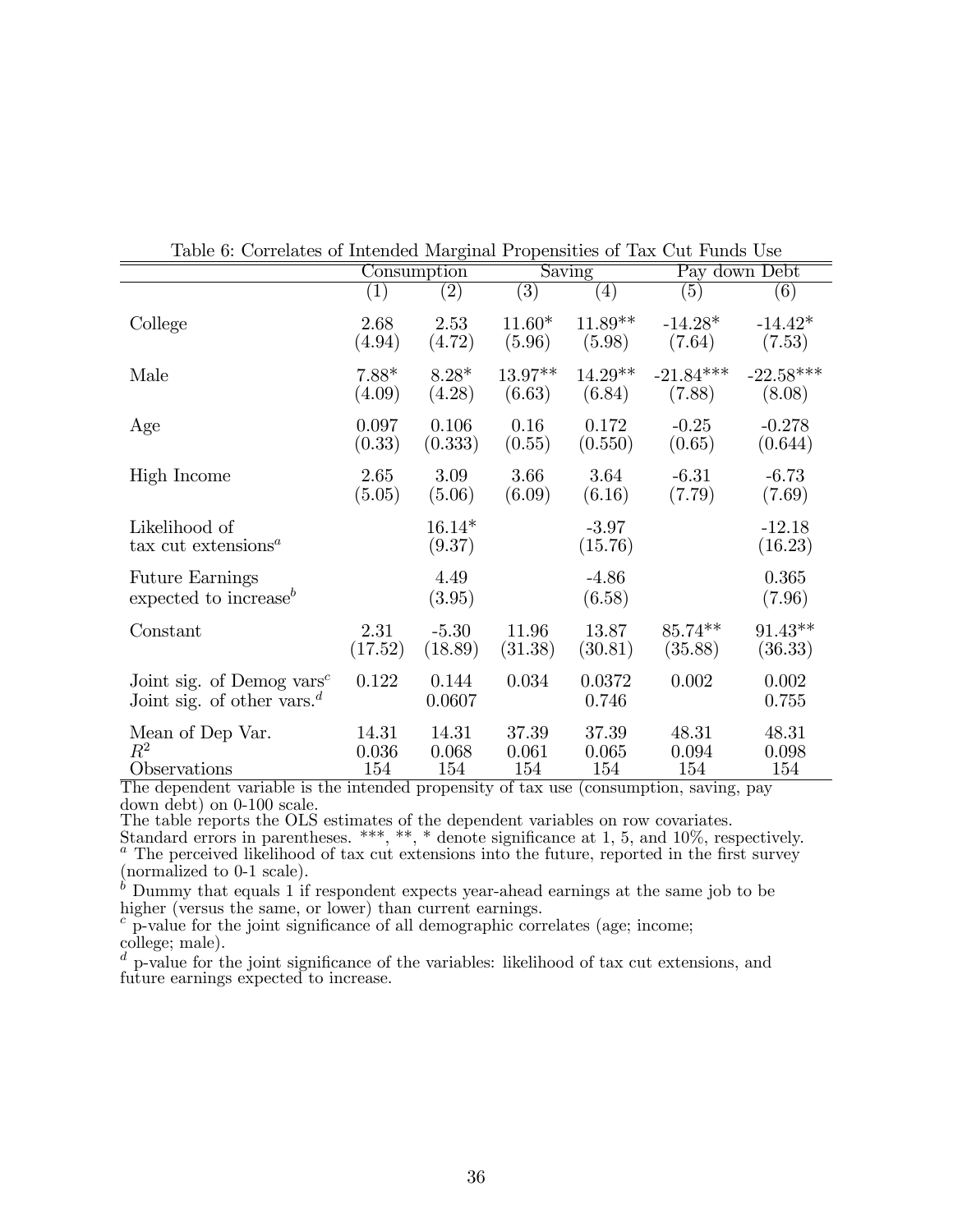|                                                                                                                          |                                       | Consumption                           |                                      | Saving                                | Pay Down Debt                            |                                         |
|--------------------------------------------------------------------------------------------------------------------------|---------------------------------------|---------------------------------------|--------------------------------------|---------------------------------------|------------------------------------------|-----------------------------------------|
|                                                                                                                          | (1)                                   | $\left( 2\right)$                     | $\left( 3\right)$                    | (4)                                   | (5)                                      | (6)                                     |
| College                                                                                                                  | 8.83<br>(7.20)                        | 6.74<br>(7.16)                        | 6.05<br>(6.37)                       | 4.58<br>(6.03)                        | $-15.08**$<br>(6.99)                     | $-8.85$<br>(5.89)                       |
| Male                                                                                                                     | $16.23**$                             | $12.86*$                              | $10.52*$                             | 7.20                                  | $-26.87***$                              | $-15.12**$                              |
| Age                                                                                                                      | (6.85)<br>0.391                       | (6.68)<br>0.441                       | (5.91)<br>$-0.064$                   | (5.69)<br>$-0.184$                    | (7.41)<br>$-0.329$                       | (6.69)<br>$-0.192$                      |
| High Income                                                                                                              | (0.586)<br>8.93<br>(7.01)             | (0.574)<br>6.94<br>(7.15)             | (0.554)<br>4.43<br>(5.99)            | (0.516)<br>1.50<br>(5.66)             | (0.597)<br>$-13.23*$<br>(7.096)          | (0.504)<br>$-4.50$<br>(6.28)            |
| Perceived likelihood of<br>$\text{tax cut extensions}^a$<br>12-month ahead Earnings<br>expected to increase <sup>b</sup> | 13.15<br>(15.22)<br>$-5.69$<br>(7.03) | 11.91<br>(14.81)<br>$-7.78$<br>(6.65) | $-2.23$<br>(13.44)<br>8.96<br>(6.66) | $-2.68$<br>(13.02)<br>10.16<br>(6.31) | $-11.17$<br>(15.51)<br>$-3.16$<br>(7.12) | $-8.26$<br>(12.66)<br>$-1.87$<br>(5.94) |
| Intended MP Consume <sup><math>c</math></sup>                                                                            |                                       | $0.299**$                             |                                      |                                       |                                          |                                         |
| Intended MP Save                                                                                                         |                                       | (0.122)                               |                                      | $0.271***$<br>(0.078)                 |                                          |                                         |
| Intended MP Pay Debt                                                                                                     |                                       |                                       |                                      |                                       |                                          | $0.499***$                              |
| Constant                                                                                                                 | $-2.31$<br>(31.32)                    | $-5.29$<br>(30.71)                    | 15.08<br>(29.99)                     | 15.85<br>(28.25)                      | 87.45***<br>(31.39)                      | (0.074)<br>41.04<br>(26.78)             |
| Joint sig. of demog vars <sup><math>d</math></sup><br>Joint sig. of other vars <sup><math>e</math></sup>                 | 0.014<br>0.556                        | 0.071<br>0.420                        | 0.182<br>0.406                       | 0.667<br>0.273                        | 0.000<br>0.707                           | 0.041<br>0.769                          |
| Mean of Dep Var<br>$\mathbb{R}^2$<br>Observations                                                                        | 38.77<br>0.072<br>154                 | 38.77<br>0.105<br>154                 | 25.33<br>0.069<br>154                | 25.33<br>0.157<br>154                 | 35.77<br>0.164<br>154                    | 35.77<br>0.397<br>154                   |

Table 7: Correlates of Actual Marginal Propensities of Tax Cut Funds Use

The dependent variable is the reported actual propensity of tax use (consumption, saving, pay down debt) on a 0-100 scale.

The table reports OLS estimates of the dependent variables on row covariates. Std errors in parentheses. \*\*\*, \*\*, \* denote significance at 1, 5, and  $10\%$ , respectively.  $a$  The perceived likelihood of tax cut extensions into the future, reported in the first survey (normalized to a 0-1 scale).

 $<sup>b</sup>$  Dummy that equals 1 if respondent expects year-ahead earnings at the same job</sup> to be higher (versus the same, or lower) than current earnings.

 $c$  The intended marginal propensity to consume, reported in the first survey (on a 0-100 scale).

 $d$  p-value for the joint significance of all demographic correlates (age; income; college; male).

p-value for the joint significance of the two variables: likelihood of tax cut extensions, and future earnings expected to increase.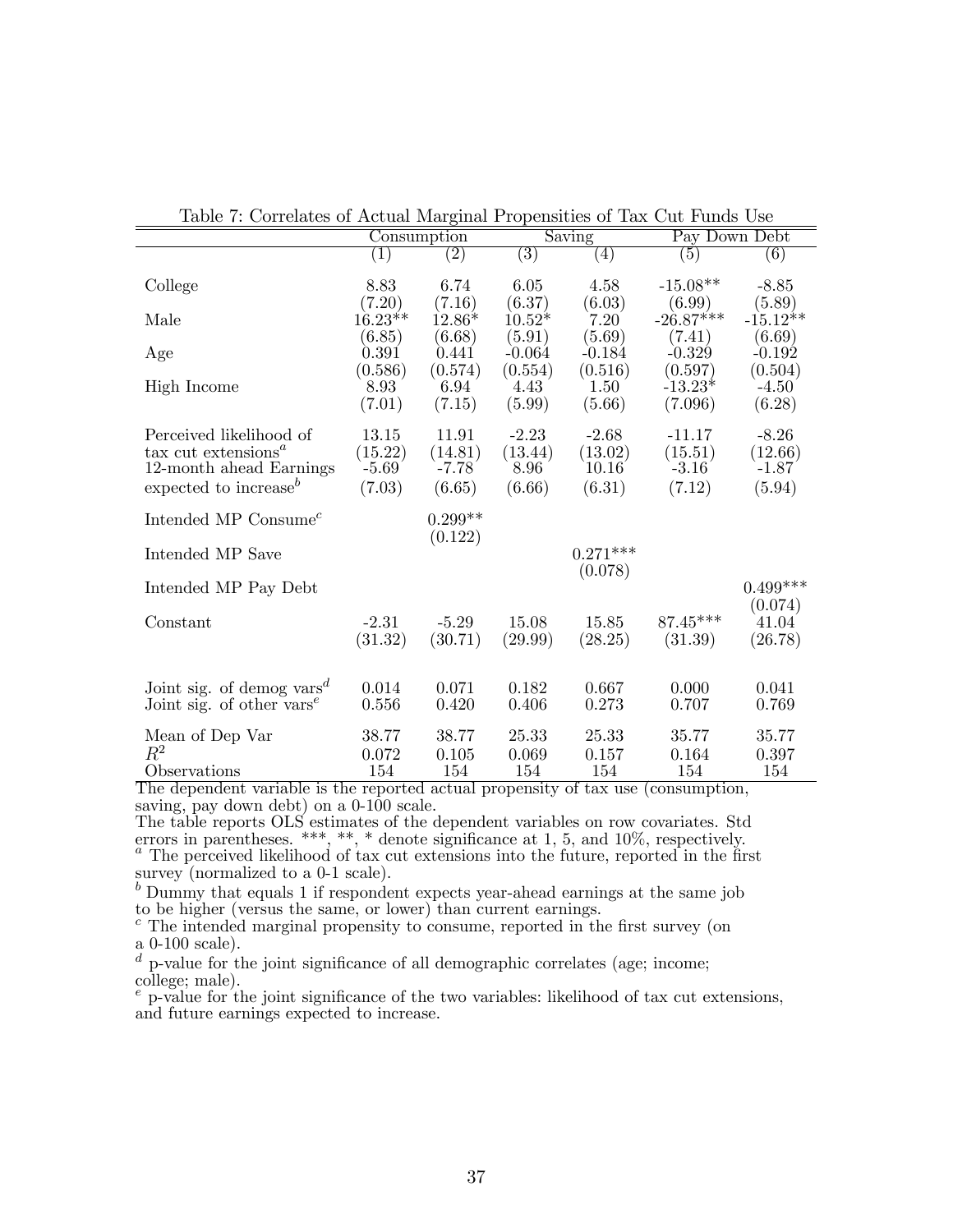|                                                      | do                | Earnings                 |                                         | Past Credit                 | Table 8: Variation in Financial Distress Measures by Demographics<br>Expected Future | Chance Can              | Non-mortgage           | Chance of                   |
|------------------------------------------------------|-------------------|--------------------------|-----------------------------------------|-----------------------------|--------------------------------------------------------------------------------------|-------------------------|------------------------|-----------------------------|
|                                                      | Loss <sup>a</sup> | $\text{Expectations}^b$  |                                         | Access                      | Credit Access                                                                        | Cover Unexp.            | Debt-to-Inc            | $\operatorname{Declaring}$  |
|                                                      |                   | First Survey             | Sec Survey                              | $Harder^c$                  | $\mathrm{Harder}^d$                                                                  | $\rm{Expenses}^e$       | Ratio                  | $\rm{Bankruptcy}^{\it J}$   |
|                                                      |                   | $\widehat{\mathfrak{D}}$ |                                         | $(\pm)$                     | $\widetilde{\Theta}$                                                                 | $\widehat{\mathbf{e}}$  | $(\overline{z})$       | $\widehat{\mathrm{g}})$     |
| College                                              | $-1.946$          | 0.009                    |                                         | $\frac{-0.018}{(0.038)}$    | $-0.003$<br>$(0.033)$                                                                | $0.700***$              | 5.259                  | $-3.007***$                 |
|                                                      | (3.272)           | 0.072)                   | 38<br>280<br>280<br>$\sum_{i=1}^{n}$    |                             |                                                                                      | $(2.621)$<br>5.242 **   | (3.818)                | $\left( 1.105\right) 0.113$ |
| Male                                                 | 1.662             | 0.104                    | $\sum$                                  | 0.001                       | $-0.045$                                                                             |                         | $-2.358$               |                             |
|                                                      | 3.143             | 0.068                    | $(0.072)$<br>-0.008                     | $(0.037)$<br>0.001          | 0.033)                                                                               | $(2.587)$<br>$0.620***$ | $(3.767)$<br>-0.753*** | $(1.091)$<br>$(1.62***$     |
| Age                                                  | 0.233             | $-0.002$                 | $-0.0$                                  |                             | $-0.002*$                                                                            |                         |                        |                             |
|                                                      | 0.229             | (9.006)                  |                                         | (0.001)                     | (0.001)                                                                              | $(0.091)$<br>17.715***  | (0.134)                | (0.039)                     |
| High Income                                          | $-8.039**$        | 0.109                    |                                         | 0.036                       | $-0.025$                                                                             |                         | $-21.732***$           | $-3.016***$                 |
|                                                      | (3.233)           | (0.070)                  |                                         | $(0.038)$<br>$0.332***$     | $(0.033)$<br>$0.393***$                                                              |                         | $(3.862)$<br>82.522*** | $(1.118)$<br>$16.446***$    |
| $Constant$                                           | 6.234             | 0.396                    | $(0.006)$<br>0.042<br>0.076)<br>0.765** |                             |                                                                                      | $(2.652)$<br>21.375***  |                        |                             |
|                                                      | 12.664            | (0.319)                  | 325)<br>(0.3)                           | (0.076)                     | (0.067)                                                                              | (5.297)                 | (7.766)                | (2.234)                     |
| Demog vars sig? <sup>9</sup>                         | 0.116             | 0.297                    | 0.531                                   | 0.731                       | 0.179                                                                                | 0.000                   | 0.000                  | 0.000                       |
| $\ensuremath{R^2}$                                   | 0.042             | 0.023                    | $0.017$<br>0.411                        | 0.003                       | 0.008                                                                                | 150                     | $\frac{0.078}{35.57}$  | 046                         |
| Mean                                                 | 14.88             | 0.378                    |                                         | 0.408                       | 0.255                                                                                | 69.15                   |                        | 5.169                       |
| <b>D</b> servations                                  | 197               | 209                      | 190                                     | 733                         | 741                                                                                  | 733                     |                        | 733                         |
| The table reports the OLS estimates of the dependent |                   |                          |                                         | variables on row covariates |                                                                                      |                         |                        |                             |

Standard errors in parentheses. \*\*\*, \* denote significance at 1, 5, and  $10\%$ , respectively.

Standard errors in parentheses. \*\*\*, \* denote significance at 1, 5, and  $10\%$ , respectively.<br><sup>a</sup> Response to the question in the second survey: "What do you think is the percent chance that you will lose Response to the question in the second survey: "What do you think is the percent chance that you will lose

your job during the next  $12$  months?" on a 0-100 scale your job during the next 12 months?" on a 0-100 scale

 $\bar{b}$  Dummy that equals 1 if respondent expects year-ahead earnings at the same job Dummy that equals 1 if respondent expects year-ahead earnings at the same job

to be higher (versus the same, or lower) than current earnings.

to be higher (versus the same, or lower) than current earnings.<br>
"Dummy that equals 1 if respondent says "harder" to: "Do you believe it generally has been easier, harder or<br>
equally difficult to obtain credit or loans du Dummy that equals 1 if respondent says "harder" to: "Do you believe it generally has been easier, harder or

equally difficult to obtain credit or loans during the last year when compared to the year before?"

 $^d$  Dummy that equals 1 if respondent says "harder" to: "During the next 12 months, do you expect that it generally will become easier, harder or equally difficult to obtain credit or loans compared to the past 12 months Dummy that equals 1 if respondent says "harder" to: "During the next 12 months, do you expect that it generally will become easier, harder or equally difficult to obtain credit or loans compared to the past 12 months?"

<sup>e</sup> Response to "What is the percent chance (or chances out of 100) that you could come up with \$2,000 if an unexpected need arose within the next month?", on a 0-100 scale. <sup>e</sup> Response to "What is the percent chance (or chances out of 100) that you could come up with \$2,000 if an unexpected need arose within the next month?", on a 0-100 scale.

If Response to "What is the percent chance that over the next 12 months you  $[(\text{or your space/partner})]$ I Response to "What is the percent chance that over the next 12 months you  $[(\text{or your space/partner})]$  will file for bankruptcy?", on a 0-100 scale. will file for bankruptcy?", on a 0-100 scale.

 $g$  p-value for the joint significance of all demographic correlates (age; income; college; male). <sup>9</sup> p-value for the joint significance of all demographic correlates (age; income; college; male).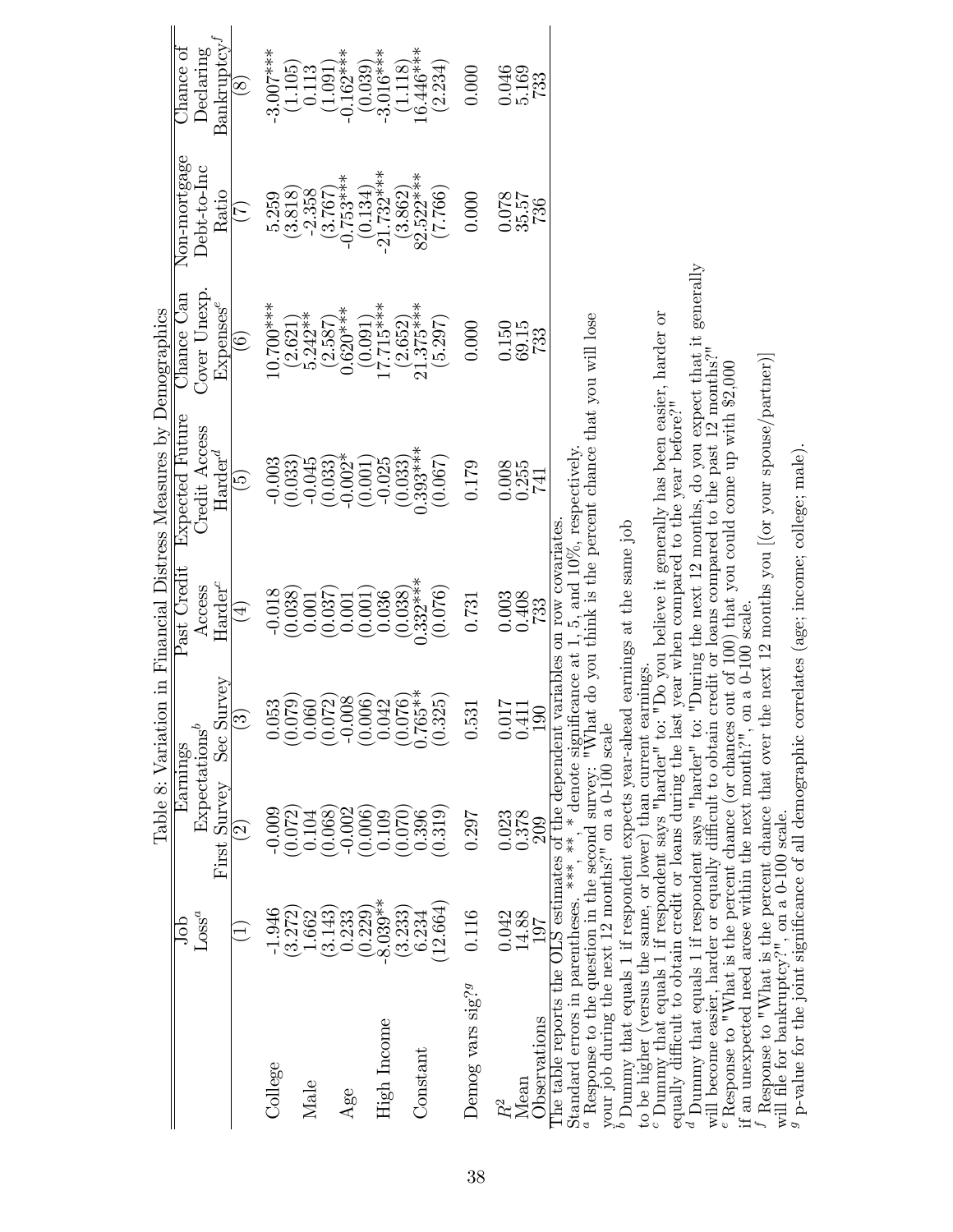| Dependent Variable: Actual MPC - Intended MPC  |                        |                       |                       |                       |                          |
|------------------------------------------------|------------------------|-----------------------|-----------------------|-----------------------|--------------------------|
|                                                | $\left( 1\right)$      | $\left( 2\right)$     | $\left( 3\right)$     | $\left( 4\right)$     | $\left( 5\right)$        |
| College                                        | $-0.205$<br>(8.47)     |                       |                       |                       | $-0.189$<br>(8.51)       |
| Male                                           | 2.10<br>(7.33)         |                       |                       |                       | 4.08<br>(7.46)           |
| Age                                            | $\;\:0.541$<br>(0.614) |                       |                       |                       | $0.460\,$                |
| High Income                                    | 1.83                   |                       |                       |                       | (0.604)<br>1.93          |
| Hyperbolic Dummy <sup><math>a</math></sup>     | (8.37)                 | $-1.86$<br>(7.02)     |                       | 1.81<br>(8.06)        | (8.19)<br>2.35<br>(7.99) |
| High Financial Literacy <sup>b</sup>           |                        |                       | 5.71<br>(8.36)        | 24.91<br>(15.71)      | 25.73<br>(15.79)         |
| Hyperbolic Dum x High Fin Lit.                 |                        |                       |                       | $-30.81*$<br>(18.18)  | $-31.97*$<br>(18.34)     |
| Constant                                       | $-11.20$<br>(33.55)    | $19.30***$<br>(5.35)  | $19.01***$<br>(4.070) | $16.58***$<br>(5.45)  | $-11.56$<br>(32.03)      |
| Demog variables sig? <sup><math>c</math></sup> | 0.908                  |                       |                       |                       | 0.914                    |
| $R^2$<br>Mean of Dep. Variable<br>Observations | 0.006<br>24.46<br>154  | 0.001<br>23.80<br>152 | 0.002<br>24.46<br>154 | 0.020<br>23.80<br>152 | 0.026<br>23.80<br>152    |

Table 9: Present-Bias and Shift in Consumption

OLS regression of the gap between actual MPC and intended MPC onto correlates.

Standard errors in parentheses. \*\*\*, \*\*, \* denote significance at 1, 5, and 10\%, respectively.  $^a$  Dummy that equals 1 if the respondent is hyperbolic (see text for construction of variable).  $b$  Dummy that equals 1 if respondent has high financial literacy (answers at least 3 of the 4 questions about financial literacy correctly).

 $c^{\dagger}$  p-value for the joint significance of all demographic correlates (age; income; college; male).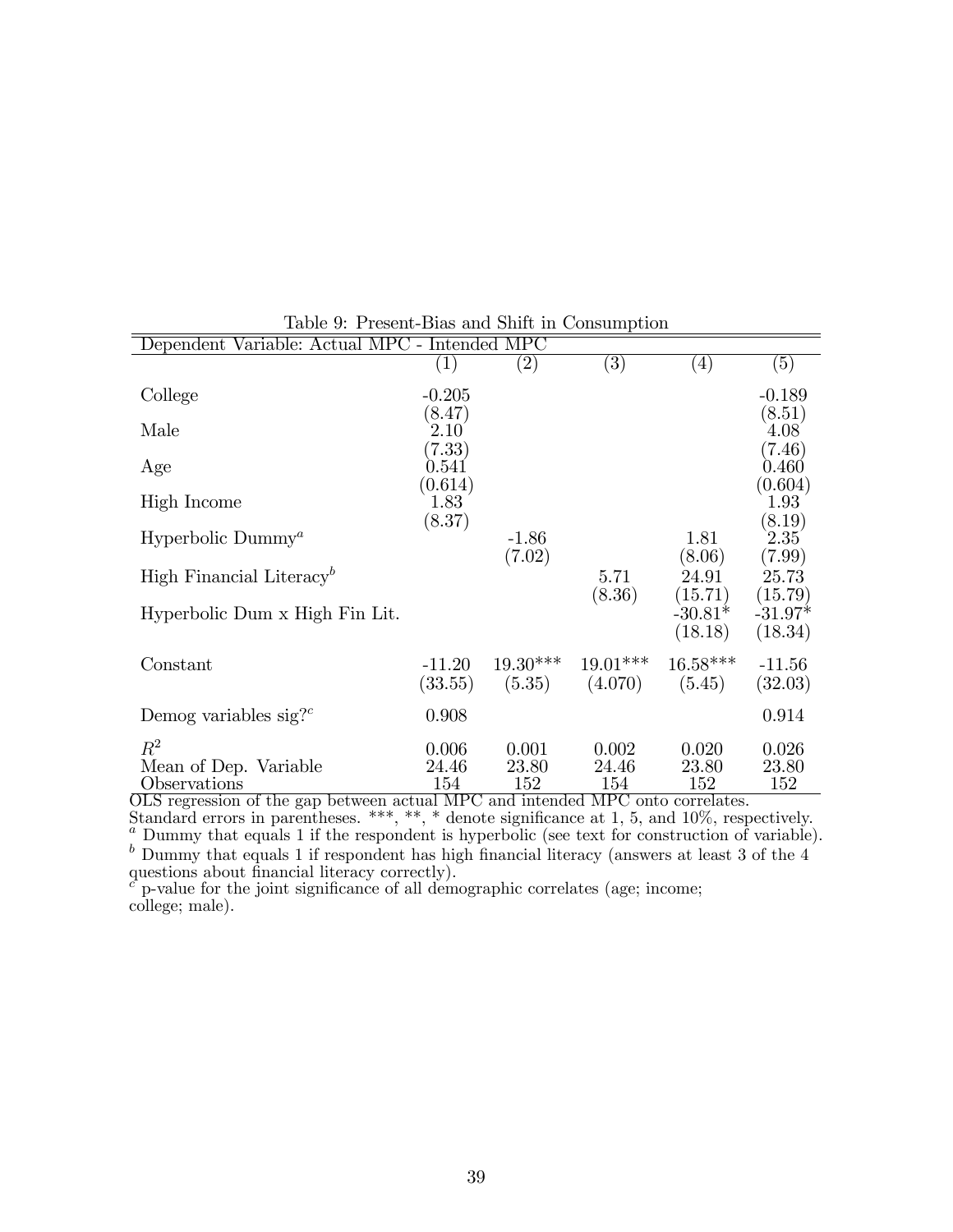|                                                                                                                                                                                                                                                                                                                                   | Table 10: Shift in Consumption and State-Level Variation in Economic Indicators |                         |                           |                              |                              |                                                            |                           |                                                              |                                                 |
|-----------------------------------------------------------------------------------------------------------------------------------------------------------------------------------------------------------------------------------------------------------------------------------------------------------------------------------|---------------------------------------------------------------------------------|-------------------------|---------------------------|------------------------------|------------------------------|------------------------------------------------------------|---------------------------|--------------------------------------------------------------|-------------------------------------------------|
|                                                                                                                                                                                                                                                                                                                                   |                                                                                 |                         |                           |                              |                              | Dependent Variable: Actual MPC - Intended MPC <sup>6</sup> |                           |                                                              |                                                 |
|                                                                                                                                                                                                                                                                                                                                   | 10th perc, Mean, & 90th p. of row var <sup><i>a</i></sup> (1)                   | $\widehat{\Omega}$      | $\widehat{\mathfrak{S}}$  | $(\pm)$                      | $\widehat{\mathbb{G}}$       | $\widehat{\mathbf{e}}$                                     | $(\zeta)$                 | $\circledast$                                                | $\widehat{e}$                                   |
| $\Delta(\% \Delta$ Earnings)                                                                                                                                                                                                                                                                                                      | $[-8.8; 5.1; 14.$                                                               | $0.160**$               |                           |                              |                              |                                                            |                           |                                                              | $0.177***$                                      |
| $\Delta(\Delta\textsc{Unemployment}\textsc{Rate})$                                                                                                                                                                                                                                                                                | $\overline{\mathcal{L}}$<br>$[-0.8; -0.03; 0.$                                  | (0.069)                 | $3.18$<br>(4.37)          |                              |                              |                                                            |                           |                                                              | (0.068)<br>4.20                                 |
| $\Delta(\% \Delta$ Payroll Emp.)                                                                                                                                                                                                                                                                                                  | 56<br>$[-0.64; -0.14; 0.$                                                       |                         |                           | $-4.83$                      |                              |                                                            |                           |                                                              | (5.26)<br>$-3.76$                               |
| $\Delta (\%\Delta$ Home Price Index)                                                                                                                                                                                                                                                                                              | $[-1.6;\,1.5;\,7.4]$                                                            |                         |                           | (7.43)                       | $2.42***$                    |                                                            |                           |                                                              | $(7.56)$<br>3.43***                             |
| $\Delta(\% \Delta$ Gross State Prod.)                                                                                                                                                                                                                                                                                             | $[-3.2; -1.7; 0.26]$                                                            |                         |                           |                              | (0.927)                      | 1.31                                                       |                           |                                                              | (1.14)<br>0.766                                 |
| $\Delta(\Delta$ Delinquency Rate)                                                                                                                                                                                                                                                                                                 | $[-5.1; -1.1; \, 2.4]$                                                          |                         |                           |                              |                              | (2.95)                                                     | $-0.723$                  |                                                              | $1.75**$<br>(2.88)                              |
| $\Delta(\% \Delta$ Auto Originations)                                                                                                                                                                                                                                                                                             | $[-37.9, -19.0, -5.5]$                                                          |                         |                           |                              |                              |                                                            | (0.715)                   | 0.085                                                        | $\begin{array}{c} (0.843) \\ 0.083 \end{array}$ |
| Constant                                                                                                                                                                                                                                                                                                                          |                                                                                 | $18.87***$<br>(3.82)    | $19.51***$<br>(3.63)      | $18.69***$<br>(3.76)         | $16.01***$<br>(3.74)         | $21.93***$<br>(5.52)                                       | $18.77***$<br>(3.74)      | $\begin{array}{c} (0.338) \\ 21.38*** \end{array}$<br>(7.03) | $(0.335)$<br>14.08<br>(9.07)                    |
| $F$ -test <sup><math>c</math></sup>                                                                                                                                                                                                                                                                                               |                                                                                 |                         |                           |                              |                              |                                                            |                           |                                                              | 0.021                                           |
| Mean of Dependent Var.<br>Number of Observations                                                                                                                                                                                                                                                                                  |                                                                                 | $0.024$<br>24.62<br>141 | $0.004$<br>$24.13$<br>152 | $\frac{0.003}{24.13}$<br>152 | $\frac{0.031}{24.13}$<br>152 | 0.002<br>24.13<br>152                                      | $0.004$<br>$24.13$<br>152 | $\frac{0.001}{24.13}$<br>152                                 | 0.092<br>24.62<br>141                           |
| <sup>a</sup> The 10th percentile, mean, and 90th percentile values of the row variable: [10th percentile; mean; 90th percentile].<br>Standard errors in parentheses. ***, * denote significance at 1, 5, and $10\%$ , respectively<br><sup>b</sup> OLS regression of the gap between actual MPC and intended MPC onto correlates. |                                                                                 |                         |                           |                              |                              |                                                            |                           |                                                              |                                                 |

 $\epsilon$  p-value for the joint significance of all correlates (excluding constant).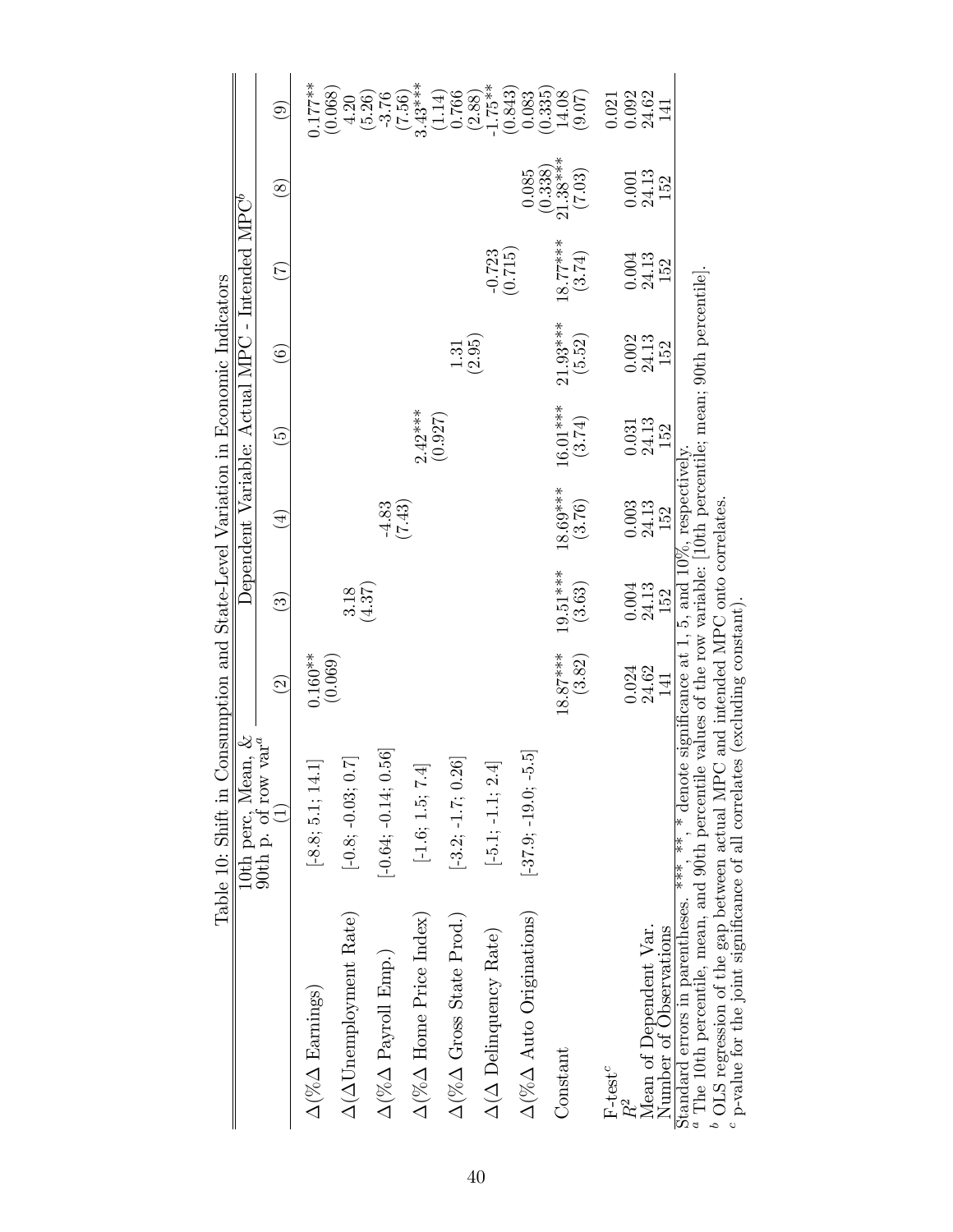# APPENDIX (FOR ONLINE PUBLICATION)



Figure A1: Distribution of Intended Marginal Propensities



Figure A2: Distribution of Actual Marginal Propensities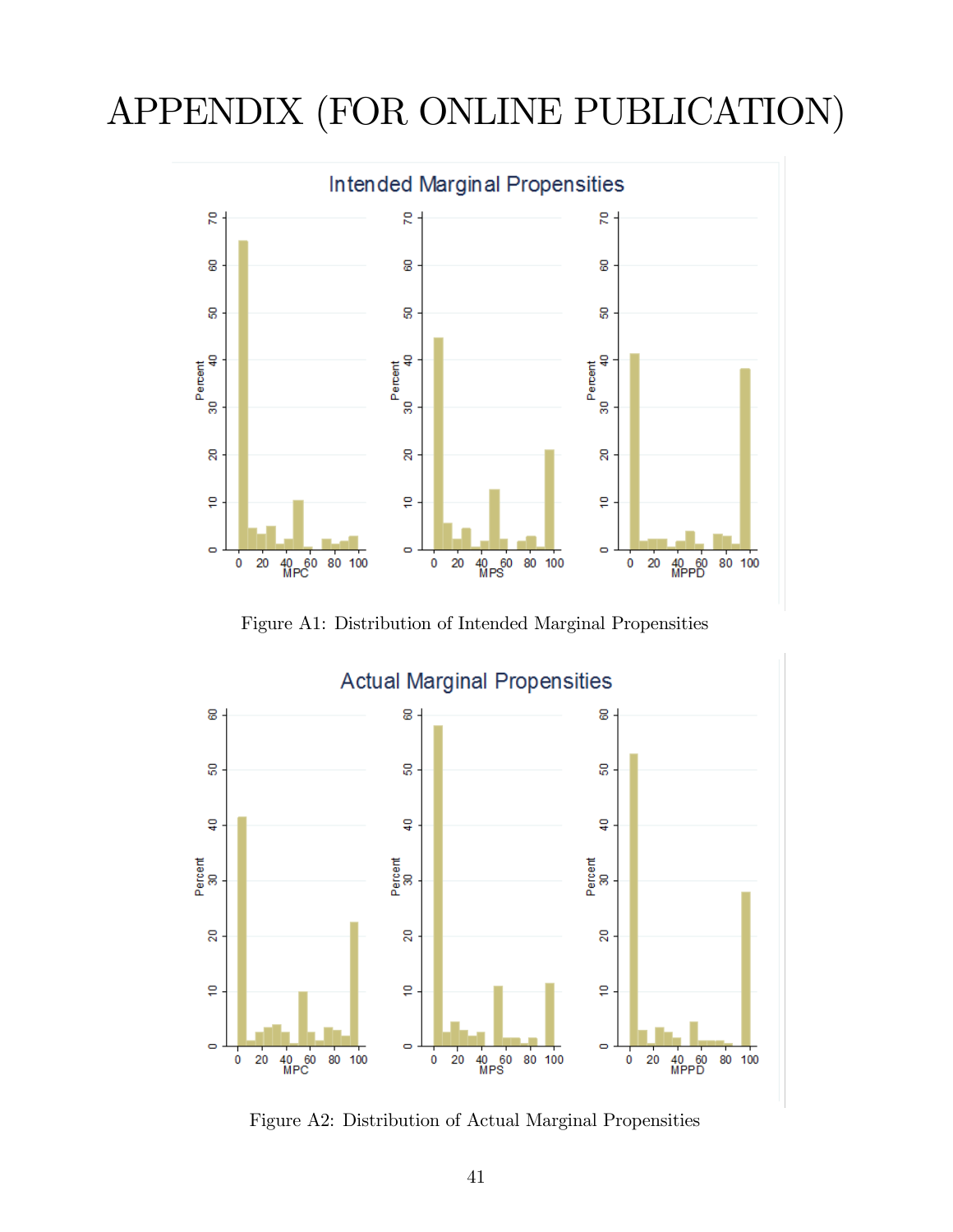

Figure A3: Actual use of tax cut funds, conditional on intended use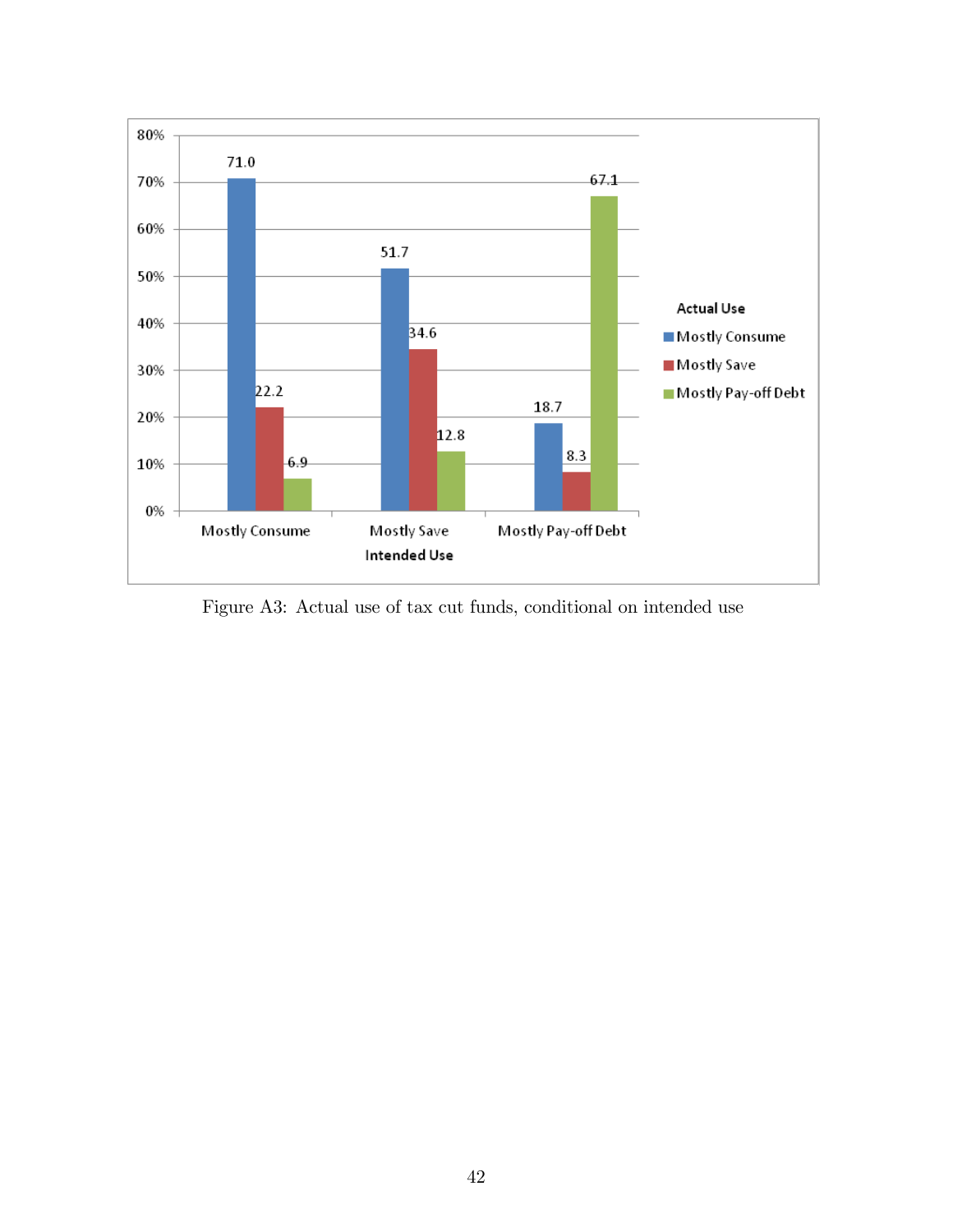|                                                                                                                                                       |                                      | Table A1: Marginal Propensities of                                          |                                                                                                                               |                                                                                                       |                                                                                                                                                                                                                                                                                                               | Tax Cuts Use by Demographics                                                                               | Unweighted                                                                                               |                                                                                                         |                                                                                                |
|-------------------------------------------------------------------------------------------------------------------------------------------------------|--------------------------------------|-----------------------------------------------------------------------------|-------------------------------------------------------------------------------------------------------------------------------|-------------------------------------------------------------------------------------------------------|---------------------------------------------------------------------------------------------------------------------------------------------------------------------------------------------------------------------------------------------------------------------------------------------------------------|------------------------------------------------------------------------------------------------------------|----------------------------------------------------------------------------------------------------------|---------------------------------------------------------------------------------------------------------|------------------------------------------------------------------------------------------------|
|                                                                                                                                                       | <b>All</b>                           | Male                                                                        | ${\tt female}$                                                                                                                | 54<br>Age $>$                                                                                         | r3<br>Age $\leq$                                                                                                                                                                                                                                                                                              | High Incom                                                                                                 | ow Incom                                                                                                 | College                                                                                                 | College<br>$\overline{\rm No}$                                                                 |
| Observations                                                                                                                                          | 154                                  | 52                                                                          | 52                                                                                                                            | 82                                                                                                    | 22                                                                                                                                                                                                                                                                                                            | 77                                                                                                         | 77                                                                                                       | 89                                                                                                      | 59                                                                                             |
| Consumption<br>Intended                                                                                                                               | Response to Payroll<br>0.00<br>L4.31 | $\operatorname{Tax}$<br>[ 0.00]<br>17.03                                    | uts                                                                                                                           | 13.21                                                                                                 |                                                                                                                                                                                                                                                                                                               | 14.71                                                                                                      | 13.90                                                                                                    | 15.56                                                                                                   | $\frac{8}{3}$<br>$\dot{\Omega}$                                                                |
| Saving                                                                                                                                                | 20.00<br>24.93<br>37.39              | 28.02<br>40.00<br>$43.48*$                                                  | $\begin{bmatrix} 11.44 \\[-4pt] 0.00 \\[-4pt] 21.00 \\[-4pt] 30.97 \\[-4pt] 0.00 \\[-4pt] 38.75 \\[-4pt] 57.59 \end{bmatrix}$ | $\begin{bmatrix} 0.00 \\ 23.05 \\ 41.13 \end{bmatrix}$                                                |                                                                                                                                                                                                                                                                                                               | $\begin{bmatrix} 0.00 \\ 27.64 \\ 43.48 \end{bmatrix}$                                                     | $\begin{bmatrix} 0.00 \\ 22.06 \\ 31.30 \end{bmatrix}$                                                   | $\begin{bmatrix} 1 & 0.00 \\ 25.95 \\ 43.60^{*} \end{bmatrix}$                                          | $\begin{bmatrix} 0.00 \\ 23.54 \\ 28.89 \\ 28.90 \\ 10.06 \\ 39.06 \\ 100.00 \\ \end{bmatrix}$ |
| Pay down debt                                                                                                                                         | 46.44)<br>47.50]<br>41.19<br>48.31   | $39.49**$<br>42.74)<br>10.00<br>45.27                                       | 46.14<br>80.00                                                                                                                | $\widetilde{\mathcal{S}}$<br>$\begin{array}{c} 36.50 \\ 42.16 \\ 45.66 \end{array}$<br>B.<br>22<br>47 | $\begin{array}{l} 15.56 \\[-4pt] 0.00 \\[-4pt] 27.02 \\[-4pt] 33.13 \\[-4pt] 10.00 \\[-4pt] 50.00 \\[-4pt] 50.00 \\[-4pt] 50.00 \\[-4pt] \end{array}$<br>45.68                                                                                                                                                | $\begin{array}{c} 33.00 \\ 43.67 \\ 41.81 \end{array}$<br>46.48<br>10.00                                   | $\begin{array}{c} 10.00 \\ 37.86 \\ 54.81 \end{array}$<br>$75.00$<br>45.78                               | 10.00<br>45.22<br>$40.84**$<br>$\begin{array}{c} 40.00 \\ 41.81 \end{array}$                            | 46.49)                                                                                         |
| Actual Response to Payroll Tax<br>Consumption                                                                                                         | 30.00<br>38.77                       | 40.00<br>44.43                                                              | 32.80<br>ا<br>ت                                                                                                               |                                                                                                       |                                                                                                                                                                                                                                                                                                               |                                                                                                            | 33.57                                                                                                    | [00.95]<br>$43.82*$                                                                                     |                                                                                                |
| Saving                                                                                                                                                | 40.24<br>25.33<br>[0.00]             | $41.75$<br>$29.27$                                                          | $\begin{array}{c} 25.00 \\ 37.94 \\ 21.19 \end{array}$<br>[0.00]                                                              | $\begin{array}{c} 41.32 \\ 33.00 \\ 40.38 \\ 26.10 \\ 0.00 \\ 34.45 \end{array}$                      | 35.00<br>20.0333<br>36.03<br>36.03                                                                                                                                                                                                                                                                            | $\begin{array}{l} 43.70 \\ 34.00 \\ 41.75 \\ 27.35 \\ 0.00 \\ \hline \end{array}$                          | $\begin{bmatrix} 20.00 \\ 38.16 \\ 23.20 \\ 0.00 \end{bmatrix}$                                          | $\begin{bmatrix} 40.33 \ 28.96 \end{bmatrix}$                                                           | $\begin{array}{l} 31.85 \\ 10.00 \\ 19.36 \\ 20.37 \\ 0.00 \\ 10.02 \\ 47.78 \end{array}$      |
| Pay down debt                                                                                                                                         | 43.66<br>35.05<br>[0.00]<br>35.77    | $26.05***$<br>40.53<br>$\begin{bmatrix} 2.00 \ 37.92 \end{bmatrix}$<br>0.00 | $\mathbb{Z}$<br>31.47<br>34.00<br>46.01                                                                                       | $\dot{z}$ .<br>[0.00]<br>32.34<br>$\exists$                                                           | $\frac{0.00}{46.21}$<br>40.22                                                                                                                                                                                                                                                                                 | 37.43<br>$28.95**$<br>$\mathscr{S}$<br>$\left[ \!\! \begin{array}{c} 0.00 \\ 0.00 \end{array} \!\!\right]$ | 33.00<br>32.47<br>65<br>42.96<br>$\vec{4}$                                                               | $27.00***$<br>36.86<br>40.93<br>[0.00]                                                                  | 50.00                                                                                          |
| $Hypothetical Response to PayrollReduce Consum. 70.05 69.15$                                                                                          | 100.00                               | 100.00                                                                      | $ax$ Cut<br>100.00<br>$71.00\,$<br>Ξ                                                                                          | Expiration<br>100.00<br>70.20                                                                         |                                                                                                                                                                                                                                                                                                               |                                                                                                            | 67.85                                                                                                    |                                                                                                         |                                                                                                |
| Reduce Savings                                                                                                                                        | $\frac{36.37}{27.91}$<br>[0.00]      | 38.78)<br>30.56<br>0.00                                                     | $\begin{bmatrix} 33.87 \\ 25.12 \\ 0.00 \end{bmatrix}$                                                                        | $\begin{array}{c} 38.08) \\ 28.24 \\ -37.15 \\ 1.56 \end{array}$                                      |                                                                                                                                                                                                                                                                                                               | $\begin{array}{l} 72.14 \\ 100.00 \\ 35.78 \\ 26.63 \\ 10.00 \\ 1.32 \\ \end{array}$                       | $\begin{bmatrix} 95.00 \\ 37.09 \\ 29.27 \end{bmatrix}$<br>$\begin{bmatrix} 5.00 \\ 35.30 \end{bmatrix}$ | $\begin{array}{c} 67.41 \\ 100.00 \\ 38.49) \\ 31.67 \end{array}$                                       | $73.69$<br>100.00]<br>33.18)<br>(0.00]<br>50.54)<br>30.51                                      |
| Borrow more                                                                                                                                           | 35.20<br>$\frac{0.00}{7.85}$<br>2.01 | $.28***$<br>38.64<br>$\begin{bmatrix} 0.00 \\ 2.26 \end{bmatrix}$           | $\begin{array}{c} \hspace{-2.0mm}1.18\hspace{-2.0mm} \\\hspace{-3.0mm}3.83 \end{array}$<br>$\frac{0.001}{10.75}$              | $\frac{0.00}{7.43}$                                                                                   | $\begin{array}{l} 69.86 \\ 69.00 \\ 9.34 \\ 8.74 \\ 9.00 \\ 9.34 \\ 9.00 \\ 9.00 \\ 9.00 \\ 9.00 \\ 9.00 \\ 9.00 \\ 9.00 \\ 9.00 \\ 9.00 \\ 9.00 \\ 9.00 \\ 9.00 \\ 9.00 \\ 9.00 \\ 9.00 \\ 9.00 \\ 9.00 \\ 9.00 \\ 9.00 \\ 9.00 \\ 9.00 \\ 9.00 \\ 9.00 \\ 9.00 \\ 9.00 \\ 9.00 \\ 9.00 \\ 9.00 \\ 9.00 \\ $ | $\begin{array}{c} 0.00 \\ 6.25 \end{array}$                                                                | $\begin{bmatrix} 0.00 \\ 9.21 \end{bmatrix}$<br>2.84                                                     | $\begin{bmatrix} 0.00 \\ 37.96 \\ 0.91** \end{bmatrix}$<br>$\begin{bmatrix} 0.00 \\ 4.90 \end{bmatrix}$ | $\frac{0.00}{10.50}$                                                                           |
| $^a$ High income is the group of respondents with annual<br>$b$ Renorted propensity of response to expirati<br>Table reports the average propensities |                                      | on a                                                                        | m of payroll<br>$_{\rm scal}$                                                                                                 | $\overline{\mathbf{u}}$<br>Ē<br>income<br>median                                                      | square bracket<br>\$75,000                                                                                                                                                                                                                                                                                    | and stand                                                                                                  | deviations                                                                                               | parentheses                                                                                             |                                                                                                |

Reported propensity of response to expiration of payroll tax cuts.

Wilcoxon rank-sum test conducted for equality of responses for female against male; age  $>$  54 vs. age<br>extinally  $\Delta_{\text{st}}$ VI  $\leq 54$ ; high income vs. low income; college vs. no college. \*\*\*, \* \* denote difference significant at 1, 5, and 10 percent, respectively. Asterisks shown on the female, o<br>ದೆ Λ  $>$  54, high inc., and college columns, respectively.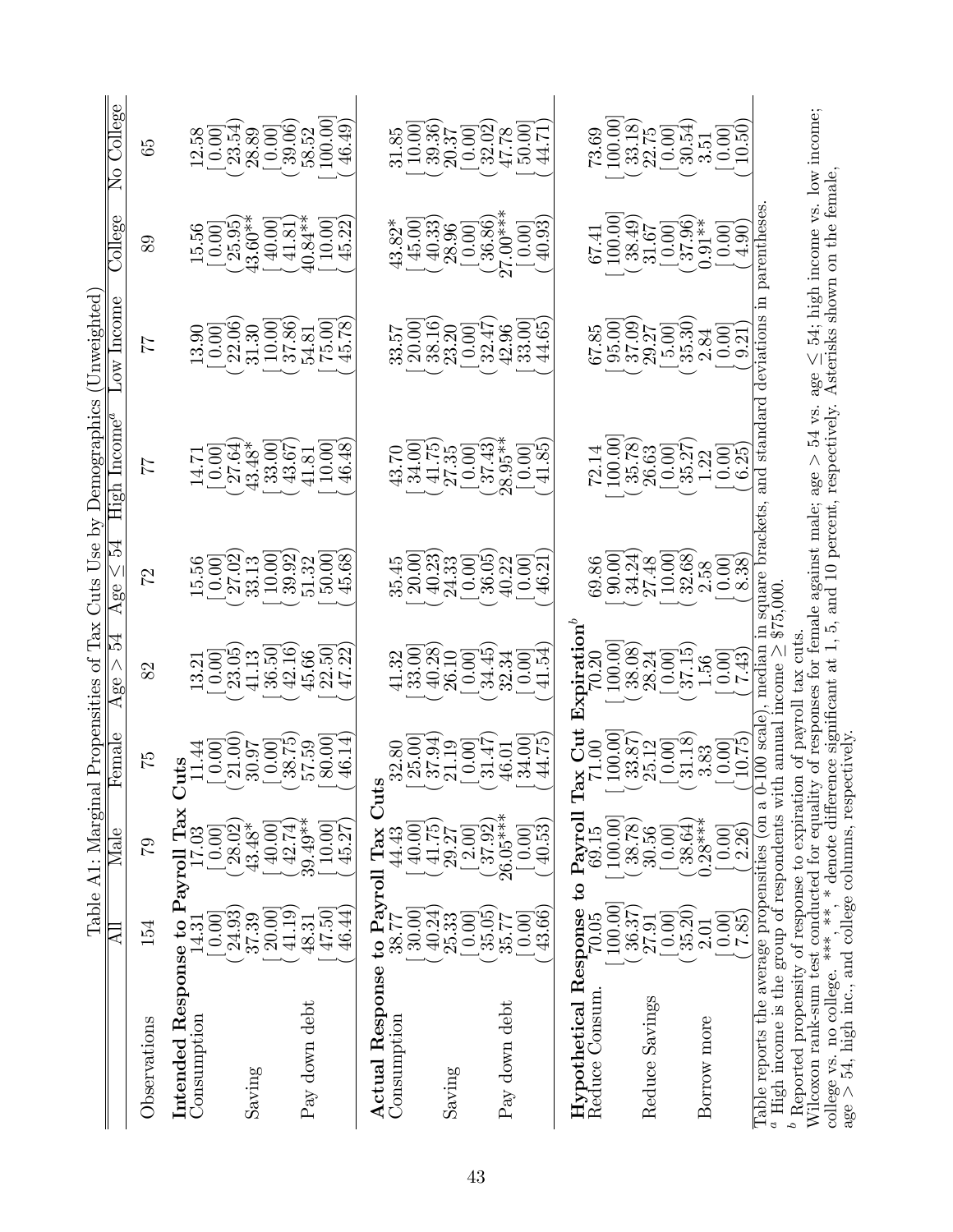|                                                                                                                                                                                                                                  |                       | Table A2: Hyperbolic Discounting and Tax Unt Use        |                                |                       |                                                                                                                                                                                 |                                  |                                    |
|----------------------------------------------------------------------------------------------------------------------------------------------------------------------------------------------------------------------------------|-----------------------|---------------------------------------------------------|--------------------------------|-----------------------|---------------------------------------------------------------------------------------------------------------------------------------------------------------------------------|----------------------------------|------------------------------------|
|                                                                                                                                                                                                                                  | <b>Hyperbolic</b>     |                                                         | Intended Propensity            |                       | $\rm Actual$                                                                                                                                                                    | $\overline{\mathrm{Propensity}}$ |                                    |
|                                                                                                                                                                                                                                  | Vunnmy                | Consumption                                             | Saving                         | Pay Debt              | Consumption                                                                                                                                                                     | Saving                           | $\frac{1}{2}$ av Debt              |
|                                                                                                                                                                                                                                  | $\Xi$                 | $\left[ \mathcal{O}\right]$                             | $\left( 3\right)$              | $\widehat{\pm}$       | $\widetilde{\mathbf{5}}$                                                                                                                                                        | $\left( 6\right)$                | E                                  |
| College                                                                                                                                                                                                                          | $-0.099$              | 2.28                                                    | $10.51*$                       |                       |                                                                                                                                                                                 | 4.52                             |                                    |
|                                                                                                                                                                                                                                  | (0.072)               | (4.83)                                                  | (5.94)                         | $-12.79*$<br>$(7.55)$ | (7.23)                                                                                                                                                                          | (6.09)                           | $-8.36$<br>$(5.89)$<br>$-16.58***$ |
| Male                                                                                                                                                                                                                             | 0.092                 | $8.42*$                                                 | $5.09**$                       | $-23.51***$           | $13.96**$                                                                                                                                                                       | 7.98                             |                                    |
|                                                                                                                                                                                                                                  | (0.080)               | (4.32)                                                  | (6.47)                         | $\binom{7.57}{7.523}$ | (6.61)                                                                                                                                                                          | $(5.51)$<br>$-0.242$             | $(6.16)$ <sup>-0.053</sup>         |
| $\rm{Age}$                                                                                                                                                                                                                       | (0.007)<br>$-0.007$   | (0.329)<br>0.099                                        | 0.123<br>(0.55)                | (0.617)               | (0.566)<br>0.357                                                                                                                                                                | (0.505)                          | (0.459)                            |
| High Income                                                                                                                                                                                                                      | $0.166***$            | 3.06                                                    | $1.72^{0}$                     | $-4.77$               | $6.05\,$                                                                                                                                                                        | 1.48                             | $-4.11$                            |
|                                                                                                                                                                                                                                  | (0.078)               | (5.04)                                                  | (6.22)                         | $(7.73)$<br>-13.87    | (7.13)                                                                                                                                                                          | (5.72)                           | $\left( 6.33\right)$ -15.21        |
| Perceived likelihood of<br>$\tan$ cut extensions <sup><math>a</math></sup>                                                                                                                                                       |                       | $17.12*$<br>(9.66)                                      | (15.75)<br>$-3.25$             | (15.83)               | (14.54)<br>13.88                                                                                                                                                                | (12.92)<br>2.49                  | (12.27)                            |
| 12-month ahead Earnings<br>expected to increase <sup>b</sup>                                                                                                                                                                     |                       | (3.97)<br>4.50                                          | $(6.46)$<br>-11.49*<br>$-6.14$ | (7.79)<br>1.64        | $-7.39$<br>(6.65)                                                                                                                                                               | $11.26*$<br>(6.03)               | $(5.499)$<br>15.60***<br>$-3.77$   |
| Hyperbolic Dummy <sup>c</sup>                                                                                                                                                                                                    |                       | (4.09)<br>$-3.76$                                       | (6.45)                         | $5.25**$<br>(7.46)    | (6.90)<br>$-7.37$                                                                                                                                                               | $-10.76**$<br>(4.78)             | (5.72)                             |
| High Fin. Literacy $\text{Dummy}^d$                                                                                                                                                                                              |                       | $-0.137$                                                | $-11.58$                       | 11.71                 | 5.17                                                                                                                                                                            | $14.13*$                         | $-22.80***$                        |
|                                                                                                                                                                                                                                  |                       | (1.47)                                                  | (8.78)                         | (10.69)               | $\begin{array}{c} (8.90) \\ 0.291** \end{array}$                                                                                                                                | (7.89)                           | (8.39)                             |
| Intended MP Consume <sup>e</sup>                                                                                                                                                                                                 |                       |                                                         |                                |                       | (0.122)                                                                                                                                                                         |                                  |                                    |
| Intended MP Save                                                                                                                                                                                                                 |                       |                                                         |                                |                       |                                                                                                                                                                                 | $0.272***$                       |                                    |
| Intended MP Pay Deb                                                                                                                                                                                                              |                       |                                                         |                                |                       |                                                                                                                                                                                 | (0.075)                          | $0.503***$                         |
| Constant                                                                                                                                                                                                                         | $0.832***$<br>(0.408) | (18.71)<br>$-3.72$                                      | 31.65<br>23.83                 | 79.89**<br>(35.65)    | (30.58)<br>0.429                                                                                                                                                                | $\frac{18.45}{(27.84)}$          | (0.073)<br>(25.44)<br>34.44        |
| Joint Sig of Demog variables <sup><math>J</math></sup><br>Joint Sig of expectations vars <sup>9</sup>                                                                                                                            | 0.0794                | 0.148                                                   | 0.043                          | 0.003                 | $0.083$<br>$0.389$                                                                                                                                                              | $\,0.604\,$                      | 0.039                              |
|                                                                                                                                                                                                                                  |                       | 0.062                                                   | 0.629                          | 0.666                 |                                                                                                                                                                                 | 0.159                            | 0.413                              |
| Mean of Dep Var                                                                                                                                                                                                                  | 0.064<br>0.355        | 0.074<br>14.49                                          | $\frac{0.099}{37.88}$          | $\frac{0.136}{47.63}$ | $\begin{array}{c} 0.113 \\ 38.29 \\ 152 \end{array}$                                                                                                                            | $\frac{0.188}{25.66}$            | $\frac{0.445}{35.91}$              |
| Observations                                                                                                                                                                                                                     | 152                   | 152                                                     |                                | 152                   |                                                                                                                                                                                 | 152                              |                                    |
| The table reports the OLS estimates of the dependent variables on row covariates.<br>Standard errors in parentheses. ****,<br>The dependent variable in column<br>The dep. variable in columns (2)-                              | $*$ .                 | $*$ denote significance at 1, 5, and 10%, respectively. |                                |                       | (7) is the propensity of tax use (consumption, saving, pay down debt) on a 0-100 scale.<br>is a dummy that equals $1$ if the respondent is hyperbolic (see text for definition) |                                  |                                    |
| <sup>a</sup> The perceived likelihood of tax cut extensions into the future, reported in the first survey (normalized to a 0-1 scale)                                                                                            |                       |                                                         |                                |                       |                                                                                                                                                                                 |                                  |                                    |
| $^b$ Dummy that equals 1 if respondent expects year-ahead earnings at the same job to be higher than current earnings.<br>$\epsilon$ Dummy that equals 1 if the respondent is hyperbolic (see text for construction of variable) |                       |                                                         |                                |                       |                                                                                                                                                                                 |                                  |                                    |
| d Dummy that equals 1 if respondent has high financial literacy (answers at least 3 of the 4 fin literacy questions correctly).                                                                                                  |                       |                                                         |                                |                       |                                                                                                                                                                                 |                                  |                                    |

The intended marginal propensity to consume, reported in the Örst survey (on a 0-100 scale).

I p-value for the joint significance of all demographic correlates (age; inconne; college; male).

 $^g$  p-value for the joint significance of the two vars (likelihood of tax cut extensions; future earnings expected to increase).

 $\begin{smallmatrix} \downarrow \ \downarrow \end{smallmatrix}$ 

Table A2: Hyperbolic Discounting and Tax Cut Use  $C_{n+1}$  II  $\frac{1}{1}$ Ń Ë Ė  $\frac{1}{2}$  $T<sub>ab</sub>1<sub>a</sub>$   $\wedge$   $\Omega$ .  $H$ .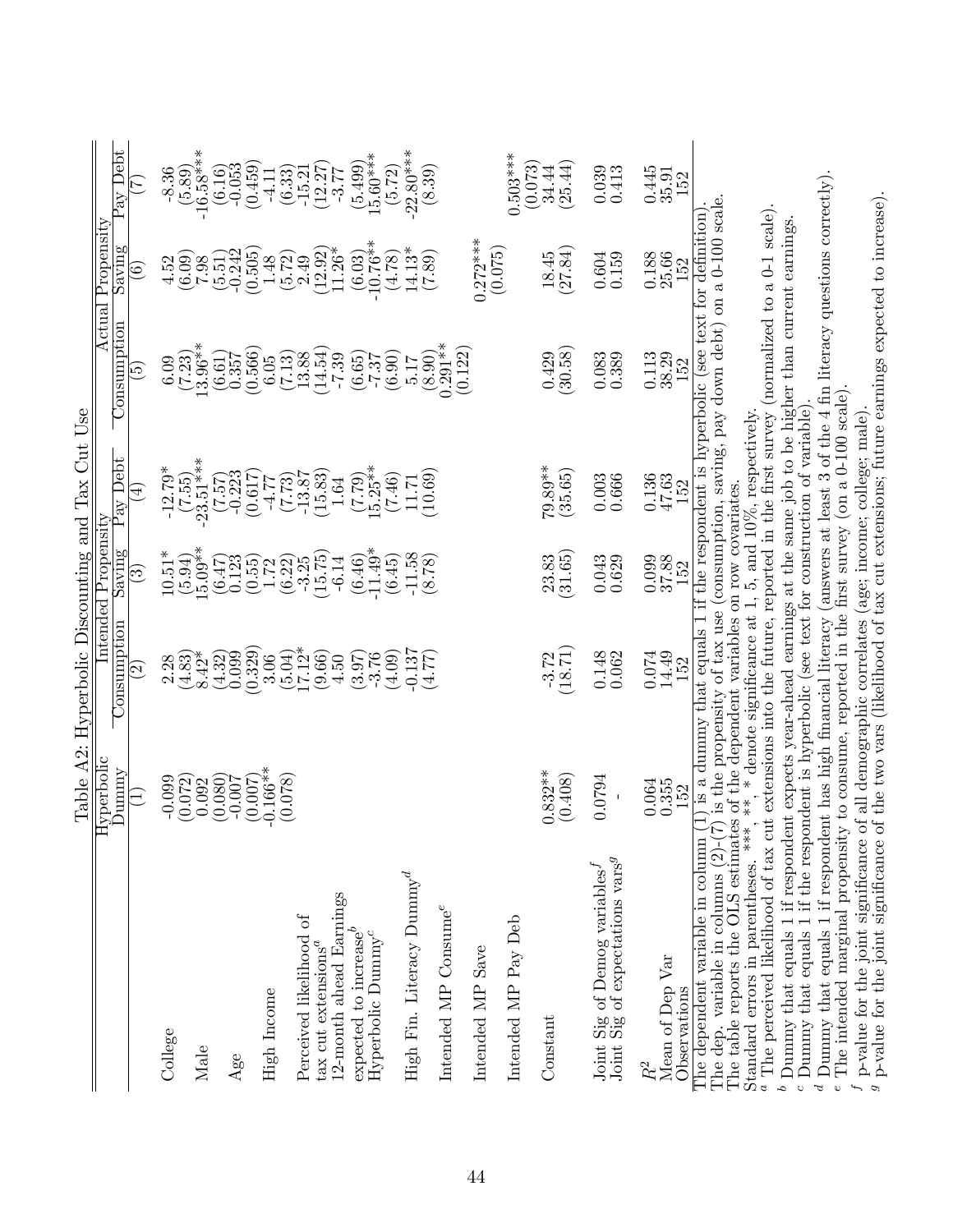|                                                                                                                                                                                                                                                                                                                                          | Table A3:<br>급           | $\rm _{Male}$             | Female                 | Age $>$ 54               | Age $\leq 54$                                       | Response to Expiration of Payroll Tax Cuts, by Demographics<br>${\rm High~Inc}^a$ | Low lnc                                              | College                        | No College                                          |
|------------------------------------------------------------------------------------------------------------------------------------------------------------------------------------------------------------------------------------------------------------------------------------------------------------------------------------------|--------------------------|---------------------------|------------------------|--------------------------|-----------------------------------------------------|-----------------------------------------------------------------------------------|------------------------------------------------------|--------------------------------|-----------------------------------------------------|
|                                                                                                                                                                                                                                                                                                                                          | $\widehat{\Xi}$          | $\widehat{S}$             | $\widehat{\mathbf{c}}$ | $\overline{4}$           | $\widetilde{\Omega}$                                | $\Xi$                                                                             | $\widetilde{\Gamma}$                                 | $\infty$                       | $\Theta$                                            |
| Panel A: Marginal Propensities:<br>Observations                                                                                                                                                                                                                                                                                          | 154                      | $\mathcal{C}$             | $\mathbb{Z}$           | 82                       | 22                                                  | 77                                                                                | 24                                                   | 89                             | 65                                                  |
| Reduce consumption                                                                                                                                                                                                                                                                                                                       | 71.36<br>(3.44)          | 71.73<br>5.57             | 70.07                  | 72.77                    | (60.5)<br>70.27                                     | (5.62)<br>71.25                                                                   | 71.45                                                | 66.50                          | 3.92)<br>74.15                                      |
| Reduce savings                                                                                                                                                                                                                                                                                                                           | 26.09                    | 28.14                     | $(3.92)$<br>$23.94$    | $(4.53)$<br>25.27        | 26.73                                               | 26.59                                                                             | $(4.30)$<br>25.73                                    | $(6.48)$<br>32.66              | 22.33                                               |
| Increase debt                                                                                                                                                                                                                                                                                                                            | (3.30)<br>(17.0)<br>2.37 | $0.13***$<br>(11)<br>5.57 | 1.46<br>(3.40)<br>4.74 | $(4.28)$<br>1.96<br>1.07 | $(4.91)$<br>$2.69$<br>(19.0)                        | (0.90)<br>$(5.55)$<br>1.76                                                        | 1.04)<br>(4.02)                                      | $(6.43)$<br>$0.84**$<br>(1.45) | 3.66)<br>1.09<br>3.25                               |
| Panel B: Mostly:<br>Observations                                                                                                                                                                                                                                                                                                         | 119                      | S,                        | 55                     | $^{69}$                  | 50                                                  | 5                                                                                 | 38                                                   | $\mathfrak{S}$                 | $\overline{6}$                                      |
| Reduce consumption<br>Reduce savings<br>Borrow More                                                                                                                                                                                                                                                                                      | 0.79<br>0.19<br>0.01     | $\frac{21}{0.00}$<br>0.79 | 8218<br>0.02<br>0.0    | 888<br>0.03<br>0.00      | $\begin{array}{c} 2.30 \\ 0.19 \\ 0.00 \end{array}$ | 0.00<br>0.80<br>0.20                                                              | 0.02<br>$\begin{array}{c} 0.19 \\ -0.19 \end{array}$ | $0.30*$<br>$0.30*$<br>0.00     | 0.85<br>$\begin{array}{c} 0.13 \\ 0.02 \end{array}$ |
| Chi-Square Test                                                                                                                                                                                                                                                                                                                          |                          | 0.461                     |                        | 0.421                    |                                                     | 0.650                                                                             |                                                      |                                | 0.112                                               |
| <sup>a</sup> High income is the group of respondents with annual income $\geq$ \$75,000.<br>For Panel A: Adjusted Wald t-test conducted for equality of responses for female against male; age $>$ 54 vs. age $\leq$ 54; high income vs<br>Table reports the average propensities (on a 0-100 scale). Standard deviations in parentheses |                          |                           |                        |                          |                                                     |                                                                                   |                                                      |                                |                                                     |
| low income: college vs. no college. ***.                                                                                                                                                                                                                                                                                                 |                          |                           |                        |                          |                                                     | **, * denote difference significant at 1, 5, and 10 percent, respectively.        |                                                      |                                |                                                     |

For Panel A: Adjusted Wald t-test conducted for equality of responses for female against male; age  $\leq$  54; high income vs. low income; college vs. no college. \*\*\*, \*  $\frac{4}{3}$ , \* denote difference significant at 1, 5, and 10 percent, respectively.

For Panel B: Chi-square test conducted for equality of proportions for females and males; age  $> 54$  and age<br>respectively: VI  $\leq$  54; high income and low income; college and no college. \*\*\*, \*\*, \*denote difference significant at 1, 5, and 10 percent, respectively.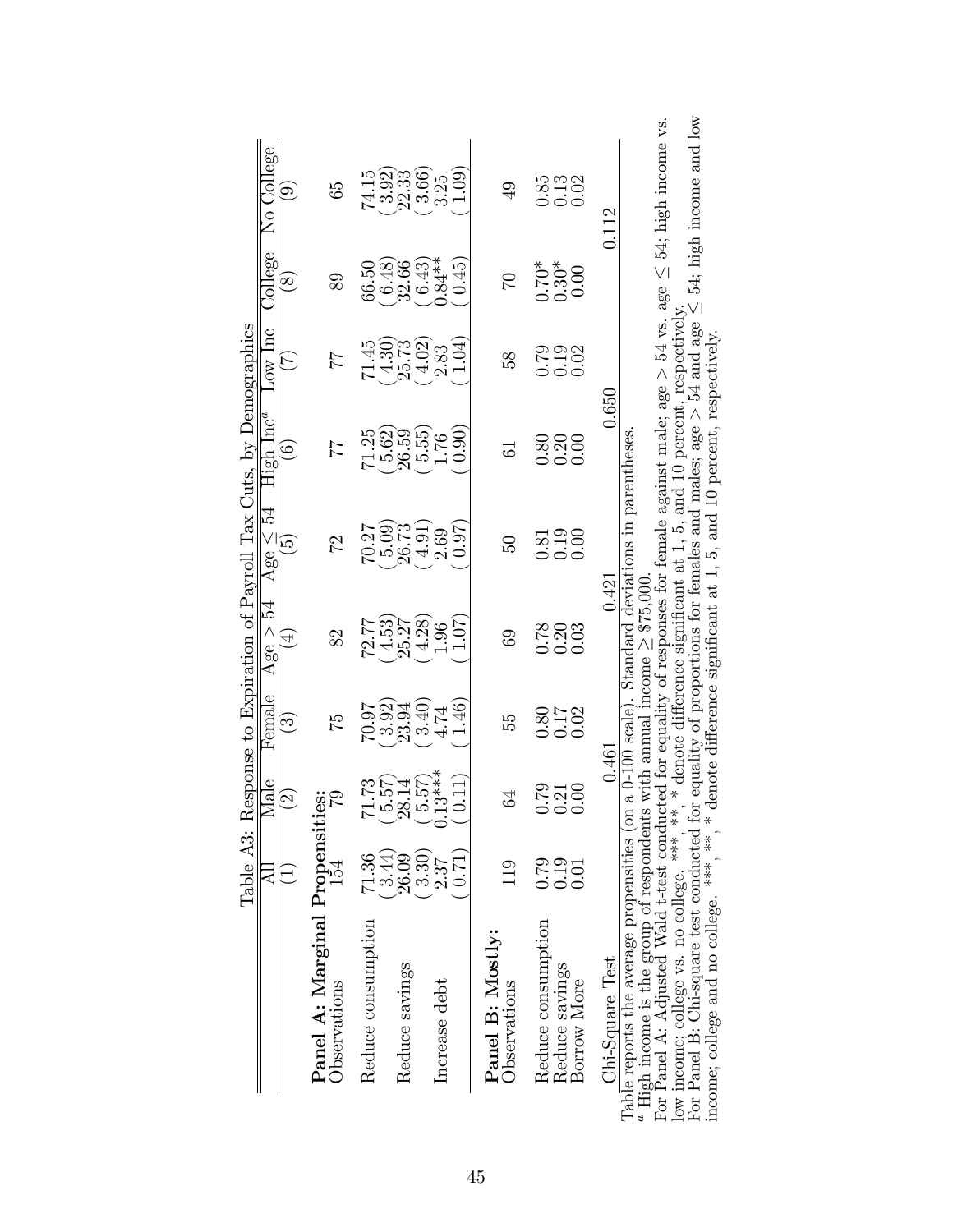# A Measuring Present Bias

Individuals were asked to make 6 choices in which they had to choose how to allocate \$500 between 2 checks under the following time frames and interest rates (r):

|                |           | Choice Date of 1st Check Date of 2nd Check | r       |
|----------------|-----------|--------------------------------------------|---------|
| A1             | Today     | In 1 Month                                 | $0.5\%$ |
| A2             | Today     | In 1 Month                                 | $1\%$   |
| A3             | Today     | In 1 Month                                 | 2.5%    |
| B1             | In 1 Year | In 1 Year and 1 Month                      | $0.5\%$ |
| B <sub>2</sub> | In 1 Year | In 1 Year and 1 Month                      | $1\%$   |
| B3             | In 1 Year | In 1 Year and 1 Month $2.5\%$              |         |

For each choice, the respondent has to decide how much to save for the 2nd check (which equals 500 minus the amount for the first check).

According to Andreoni and Sprenger (forthcoming), a respondent is characterized as being present-biased if, for a given r, the amount allocated to the 2nd check for the choice close in time (choice A) is smaller than the amount allocated to the 2nd check for the choice farther in time (corresponding choice B). For example, if  $r = 1\%$ , then if the amount allocated to the 2nd check in A2 is smaller than the amount allocated to the 2nd check in B2, the respondent is present biased.

Since we have three different interest rates, a respondent may possibly be present-biased as many as three times. Giné et al. (2012) count the number of times the individual is presentbiased. Our results are qualitatively similar whether we use a binary indicator for the respondent ever being present-biased (which is what we use in the analysis reported in the paper), or the variable that counts the number of times the respondent is present-biased.

# B Response to Expiration of Payroll Tax Cuts

The 2011 payroll tax cut has been extended twice, once in December 2011 for the first two months of 2012, and then again in February 2012 for the rest of the year. However, both major political parties seem to be converging to the agreement to quietly let the tax cuts expire at the end of this year (Bendavid, 2012).

From a policy perspective, it is then useful to know how workers would respond to the expiration of the payroll tax cuts. In the second survey, we asked respondents:  $\dddot{H}$  the tax rate cut is not extended, the FICA tax rate will increase by 2% in January 2012. What do you plan to do to cover the increase in taxes and reduction in your take-home pay?". More specifically, respondents were asked for the share of the lost income they would make up by (i) cutting spending/consumption, (ii) reducing savings, and (iii) increasing borrowing. Note that this question, asked in December 2011, elicits workers' response to the potential expiration of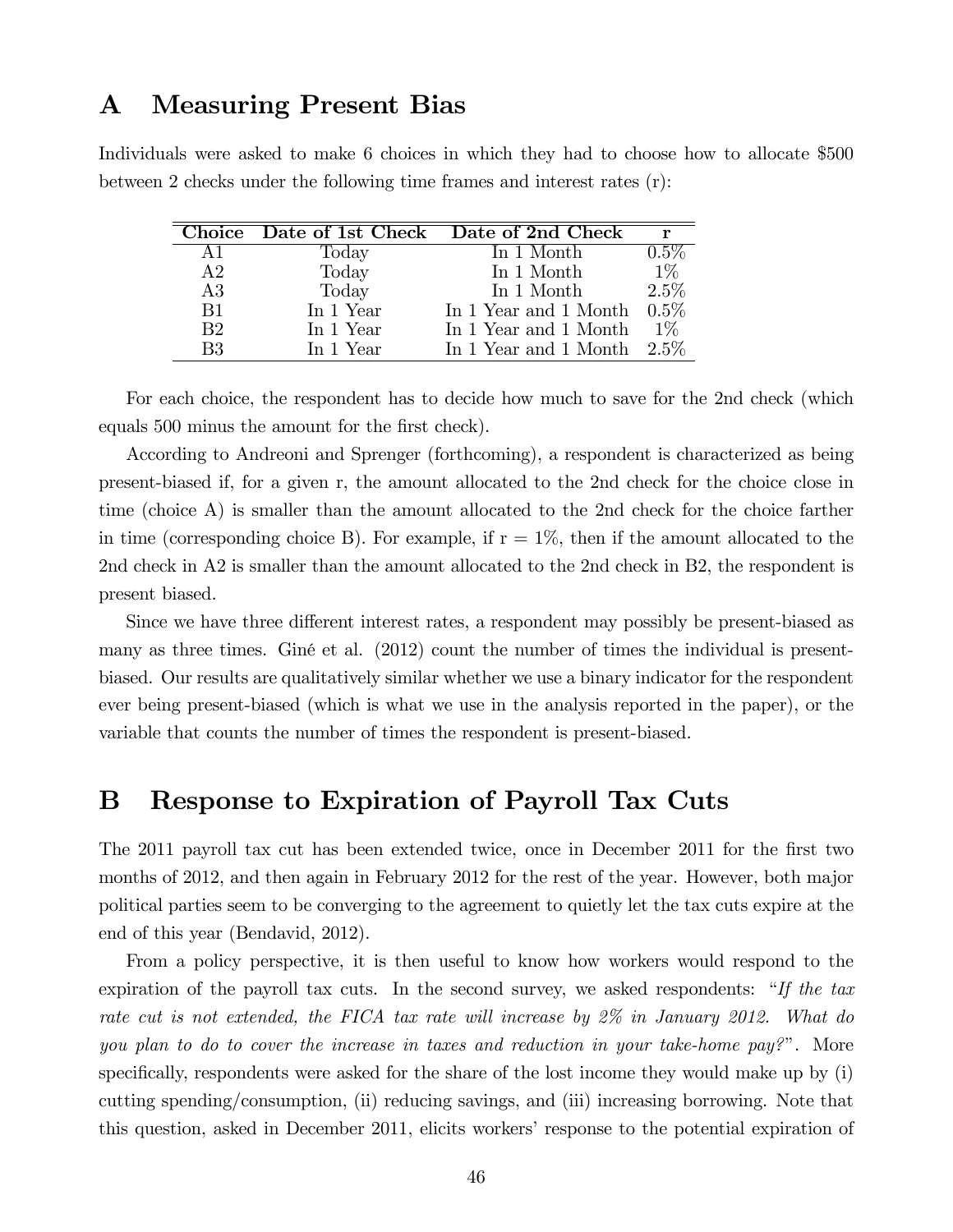the tax cuts at the end of 2011. However, these responses may still be informative about how workers would react to the potential expiration of the cuts later in 2012.

The top panel of Table A3 reports the marginal propensities for reducing consumption, decreasing savings, and increasing debt under the hypothetical scenario where the payroll tax cut expires. We see that, on average, workers plan to largely cut down spending. They plan to reduce consumption by 71.4 percent of the amount of the tax cut, followed by a reduction in savings of 26.1 percent of the size of the tax cuts, and an increase in debt of 2.4 percent of the tax cut amount. This is in sharp contrast to the actual reported use of the tax cut funds (Panel B of Table 3). While the amount by which workers plan to cut down their savings is very similar to their actual marginal propensity of savings (24 percent), the planned response to changes in consumption and debt under this hypothetical scenario are not in line with how the tax cuts actually affected the two in the first place. Respondents consumed only about 36 percent of the cuts, but plan to cut down their consumption by twice that amount if the cuts expire. Similarly, while 40 percent of the funds were used for debt servicing, respondents expect to increase debt by only 2.4 percent of the size of the tax cut. This incongruity in responses is likely a consequence of households being highly indebted with debt leading up to the Great Recession, and a greater push by them to deleverage since then (Chakrabarti et al., 2011).

One interesting feature of Table A3 is the lack of heterogeneity in response to the expiration of the tax cuts by demographics. Looking across the columns, the propensity of cutting down consumption for the various groups lies in a small range, varying between 66.5 and 74.2 percent of the size of the tax cut. Similarly there is little demographic variation in how much respondents plan to reduce savings by. This may be somewhat surprising given that the actual tax cut uses varied quite a bit across the groups, but is not implausible in a regime of tightening credit conditions and deleveraging by households.

As was done in Table 4, the lower panel of Table A3 translates the proportions allocated to each of the categories into "most" uses, excluding those who were "split" between two usage categories and those who did not assign a propensity of at least 50 to any category. A similar picture to the one seen in Panel A emerges. Under the scenario that the cuts are not extended, 79 percent of the respondents report that they will mostly reduce consumption, 19 percent report they will mostly reduce savings, and 1 percent report they will increase debt. When compared to the statistics in Table 4, we again see that the intended response to the expiration of the tax cuts is not in line with the actual most-use.

Overall, while the tax cuts led workers to mostly pay off debt followed by increasing consumption, Table A3 suggests that the expiration of the payroll tax cuts would lead workers, across all demographic groups, to disproportionately reduce consumption with little change in debt balances. It should, however, be noted that how workers plan to respond to a hypothetical situation may be different from what they actually do when confronted with that situation.